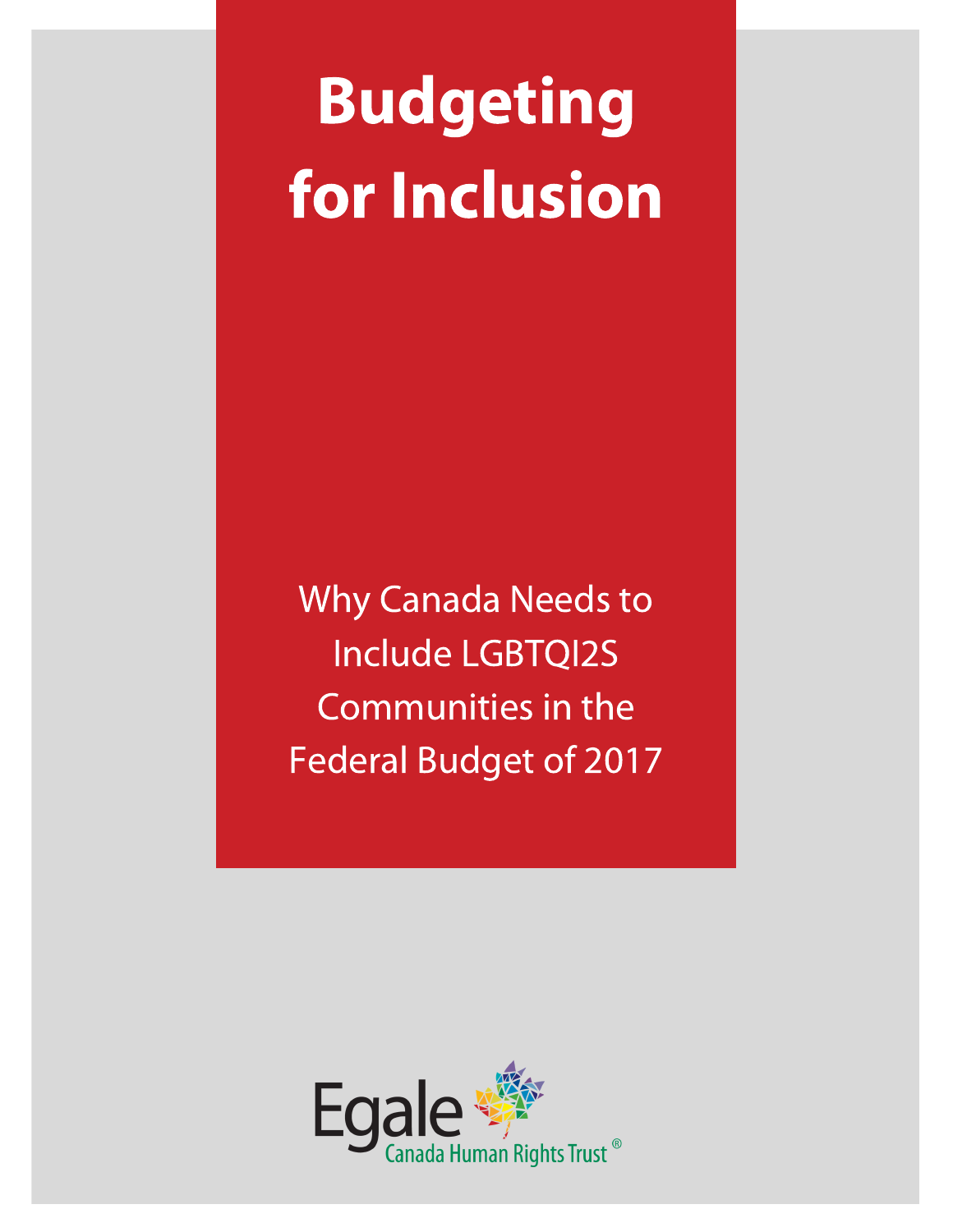This information is current to the time of publishing in October, 2017. Please refer to resources or a legal professional for the most current information. When referencing this document, we recommend the following citation: Egale Canada Human Rights Trust. Budgeting for Inclusion.

This document was written by the following members of the Egale Research and Policy Department: Alex Bucik, Avery Ptolemy, Celeste Ali-Akow, and Mark-Ché Devonish.

©Copyright 2017, Egale Canada Human Rights Trust. All rights reserved, but permission to duplicate freely given upon request.



www.egale.ca 416-964-7887 185 Carlton Street Toronto, ON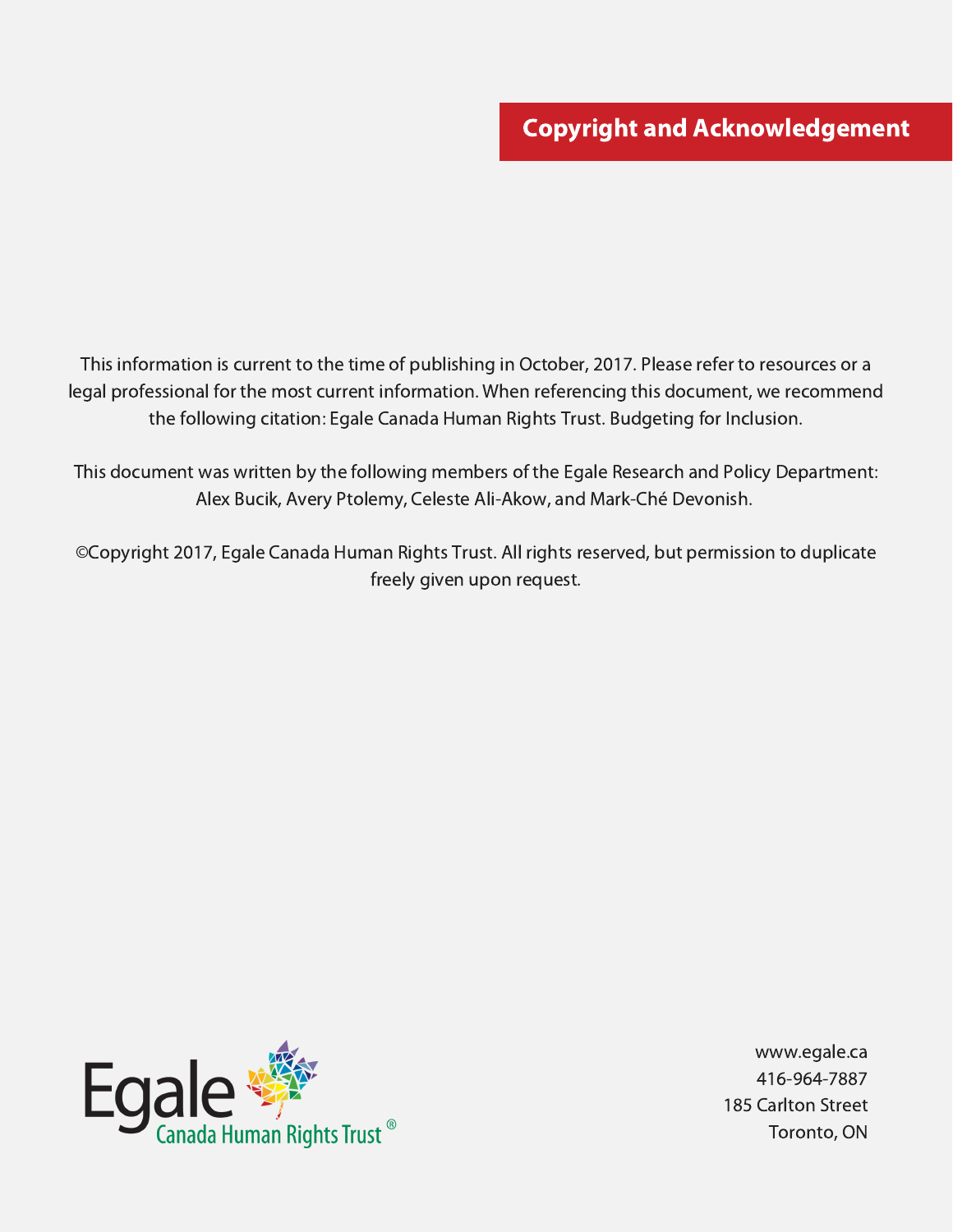# Table of Contents

| 1.0 Introduction<br>1.1 Our Analytic Frameworks<br>1.11 Intersectional Analysis | 4<br>6 |
|---------------------------------------------------------------------------------|--------|
| 1.12 Social Determinants of Health                                              |        |
| 2.0 Special Advisor to LGBTQ2 Issues                                            | 8      |
| 2.1 Recommendations                                                             |        |
| 3.0 LGBTQI2S Mental Health                                                      | 9      |
| 3.1 Context                                                                     |        |
| 3.2 Key Statistics on LGBTQI2S Mental Health                                    |        |
| 3.3 Amendments to Budget                                                        | 10     |
| 3.4 Projected Impacts of Amendments for Community                               |        |
| 3.5 Recommendations                                                             | 11     |
| 4.0 Housing and Homelessness                                                    | 12     |
| 4.1 Context                                                                     |        |
| 4.2 Key Statistic on LGBTQI2S Housing and Homelessness                          |        |
| 4.3 Amendments to Budget                                                        | 13     |
| 4.4 Projected Impacts of Amendments for Community                               | 14     |
| 4.5 Recommendations                                                             |        |
| 5.0 Employment                                                                  | 15     |
| 5.1 Context                                                                     |        |
| 5.2 Key Statistics on LGBTQI2S Employment and Workplace                         | 16     |
| Violence                                                                        |        |
| 5.3 Amendments to Budget                                                        | 17     |
| 5.4 Projected Impact of Amendment to Community                                  | 18     |
| 5.5 Recommendations                                                             | 19     |
| 6.0 Family                                                                      | 20     |
| 6.1 Context                                                                     |        |
| 6.2 Key Statistics on LGBTQI2S Parents                                          |        |
| 6.3 Amendments to Budget                                                        | 21     |
| 6.4 Projected Impact of Amendment for Community                                 |        |
| 6.5 Recommendations                                                             | 22     |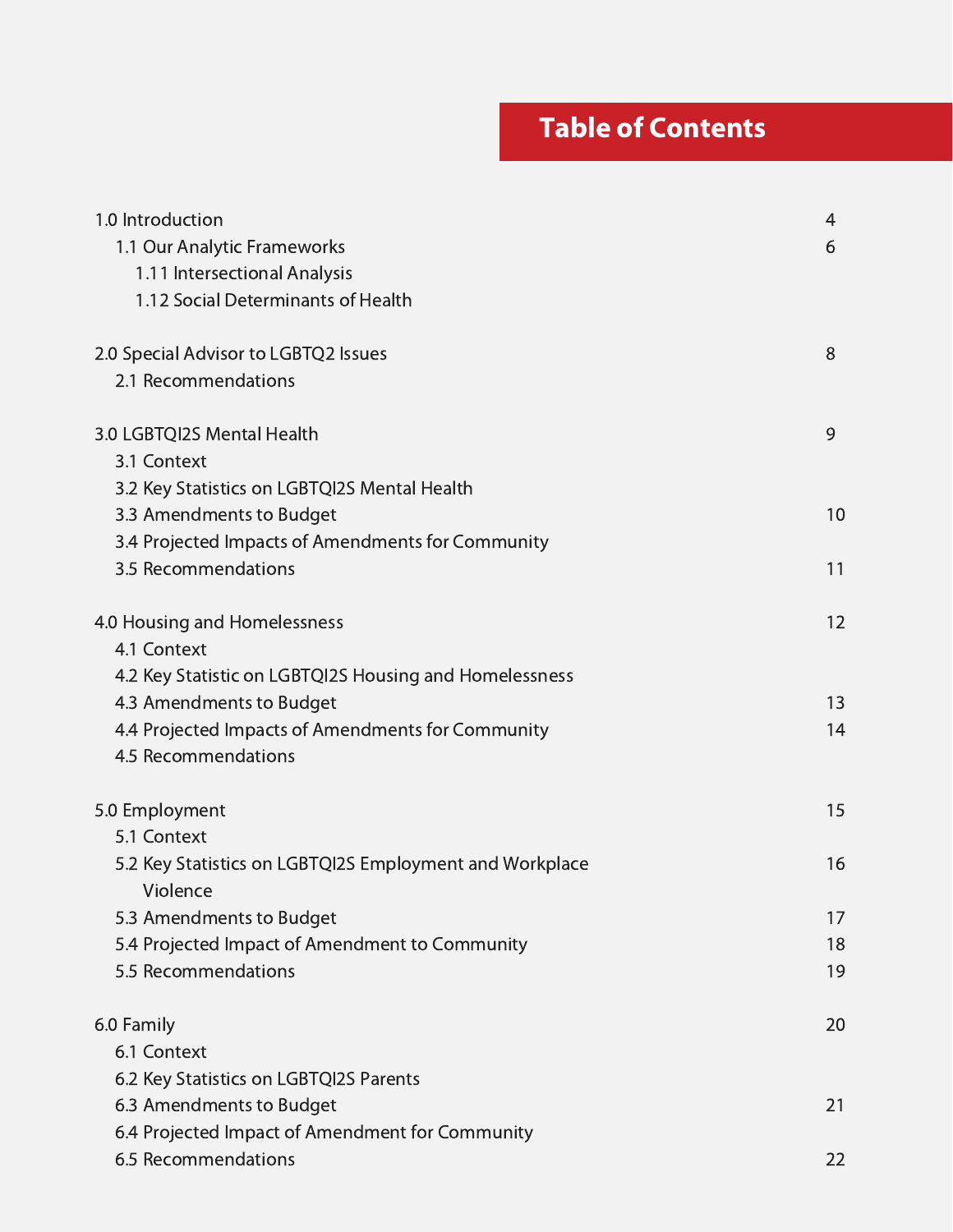# Table of Contents

| 7.0 Justice, Safety and Violence<br>7.1 Context            | 23 |
|------------------------------------------------------------|----|
| 7.2 Key Statistics on LGBTQI2S Violence                    |    |
| 7.3 Amendments to Budget                                   | 24 |
| 7.4 Projected Impact of Amendment for Community            |    |
| 7.5 Recommendations                                        | 25 |
| 8.0 Military                                               | 26 |
| 8.1 Context                                                |    |
| 8.2 Key Statistics on LGBTQI2S Experiences in the Military |    |
| 8.3 Amendments to Budget                                   | 27 |
| 8.4 Projected Impact of Amendments for Community           | 28 |
| 8.5 Recommendations                                        |    |
| 9.0 International Assistance                               | 29 |
| 9.1 Context                                                |    |
| 9.2 Key Information on International LGBTQI2S Human Rights | 30 |
| 9.3 Amendment to Budget                                    | 31 |
| 9.4 Projected Impact of Amendment for Community            |    |
| 9.5 Recommendations                                        | 32 |
| 10.0 Asylum System Reform                                  | 33 |
| 10.1 Context                                               |    |
| 10.2 Key Statistic on LGBTQI2S Asylum Seekers              | 34 |
| 10.3 Amendment to Budget                                   | 35 |
| 10.4 Projected Impact of Amendment for Community           | 36 |
| 10.5 Recommendations                                       |    |
| References                                                 | 38 |
| Appendix 1                                                 | 42 |
| <b>Appendix 2</b>                                          | 44 |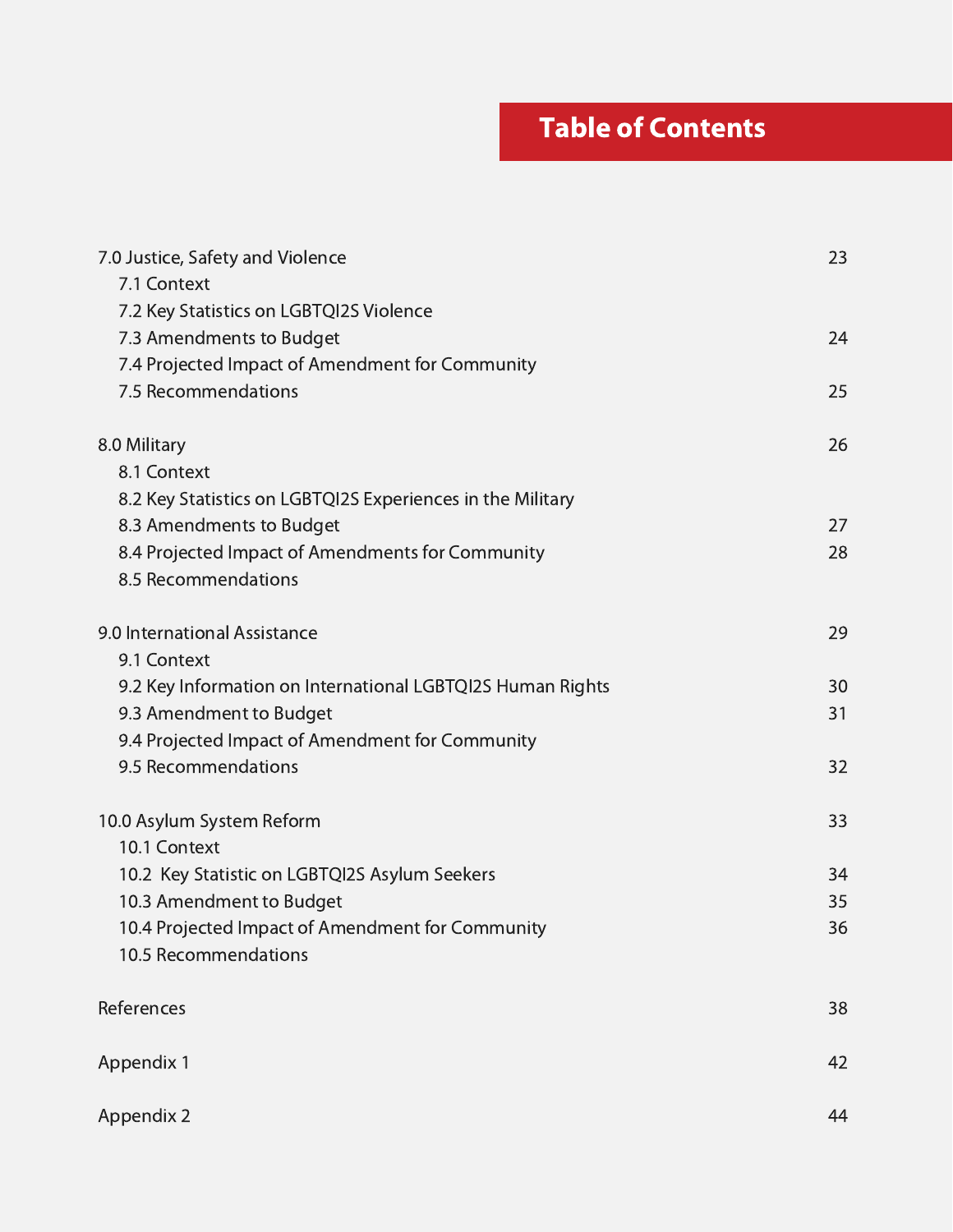For the first time in Canadian history, the federal budget has explicitly addressed the issue of gender. "Building a Strong Middle Class: Budget 2017" uses a Gender Based Analysis (GBA+) lens to look at issues related to gender inequality including the gender wage gap, heightened rates of poverty and violence as well as gender-based challenges and barriers that exist within Canada's economy. Within its Gender Statement, Budget 2017 also provides discussions on intersections stemming from racialization including Indigenous women and newcomer women.

At first glance, Budget 2017 appears equitable; however, employing a GBA+ framework falls short in providing a comprehensive intersectional analysis, meaning that the Gender Statement is still framed along cisgender and heteronormative narratives. As a result, Budget 2017 presents gender as conceptually rigid and binary. With intersecting identities removed from the analysis, marginalized groups within lesbian, gay, bisexual, trans, queer, intersex, and Two Sprit (LGBTQI2S) communities are effectively erased.

The acronym 'LGBTQI2S' is used here to reference all people with diverse gender identities and experiences of attraction (sexual orientation), including those who identify as lesbian, gay, bisexual, trans, Two Spirit, intersex, queer or questioning. The terms LGBTIQ2S, LGBTI, queer and sexual and gender minorities will be used interchangeably throughout this paper. However, the terms gay, lesbian, bisexual, transgender, intersex or Two Spirit people will be used to refer to specific identities and populations.

Budget 2017 fails to acknowledge that trans, gender diverse, and Two Spirit people who identify as something other than male and female experience wider economic, social, and political disparities resulting from homophobia, biphobia, and transphobia. These challenges and barriers are exacerbated for trans, gender diverse, and Two Spirit people who are further marginalized through other aspects of their identity, including those in racialized communities, disabled communities, and newcomers/refugee communities.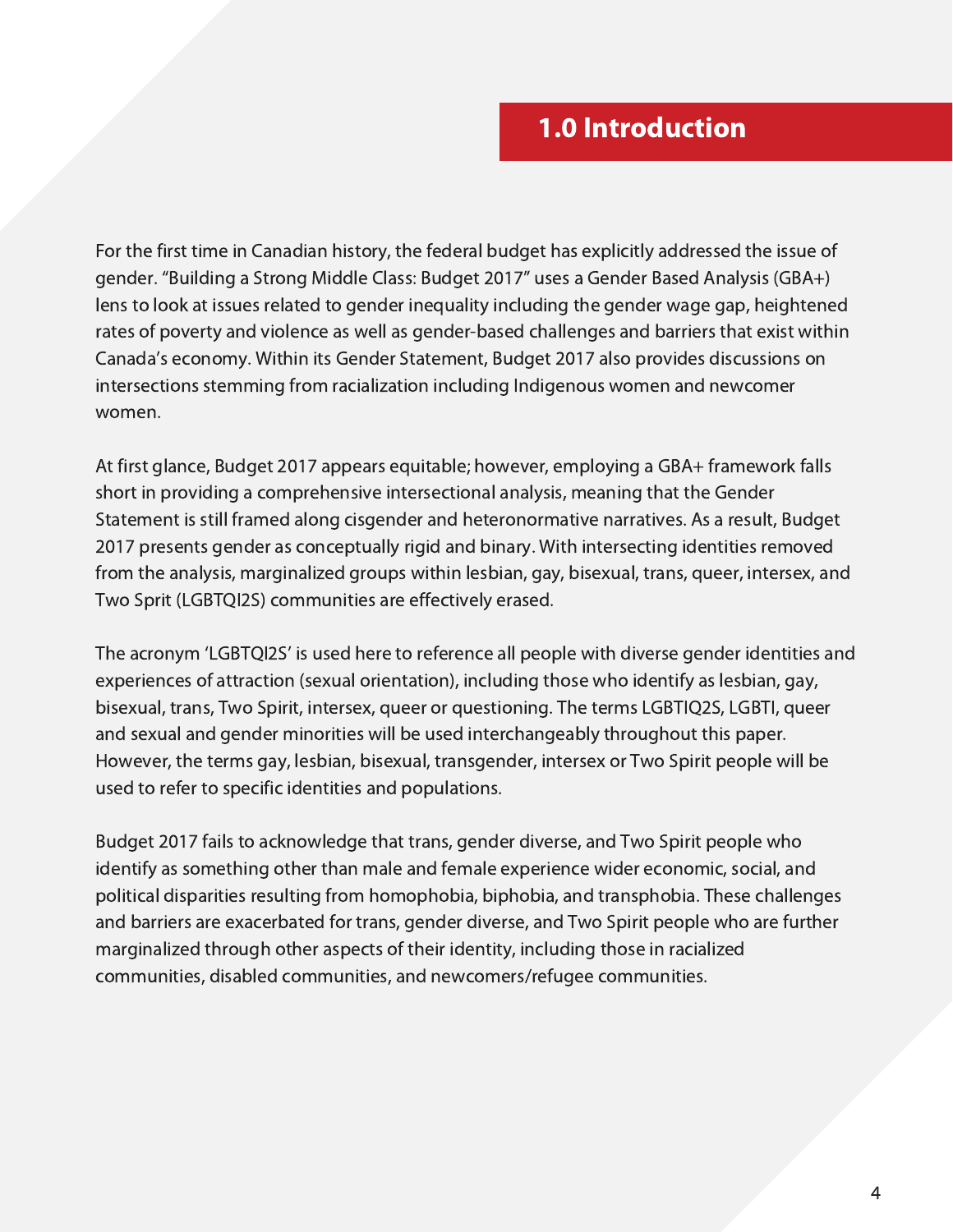# 1.0 Introduction

Egale Canada Human Rights Trust (Egale) conducted the following analysis of Budget 2017 using a population health approach that aims to shed light on the various ways that LGBTQI2S communities are effectively left behind in the key areas addressed within the original document:

- New Appointment of the Special Advisor to LGBTQ2 Issues
- Mental Health
- Housing and Homelessness
- Employment
- Family
- Justice, Safety, and Violence
- Military
- International Assistance
- Asylum System Reform

Egale calls for subsequent consultative meetings with individual federal ministries and community stakeholders to discuss our recommendations in detail - along with ministry mandates and concrete steps towards implementation of our recommendations leading up to the 2018 Federal Budget. These meetings will be an opportunity for federal ministries to collaborate with and learn from LGBTQI2S subject matter experts, including Egale, on how these recommendations can be effectively and meaningfully put into practice.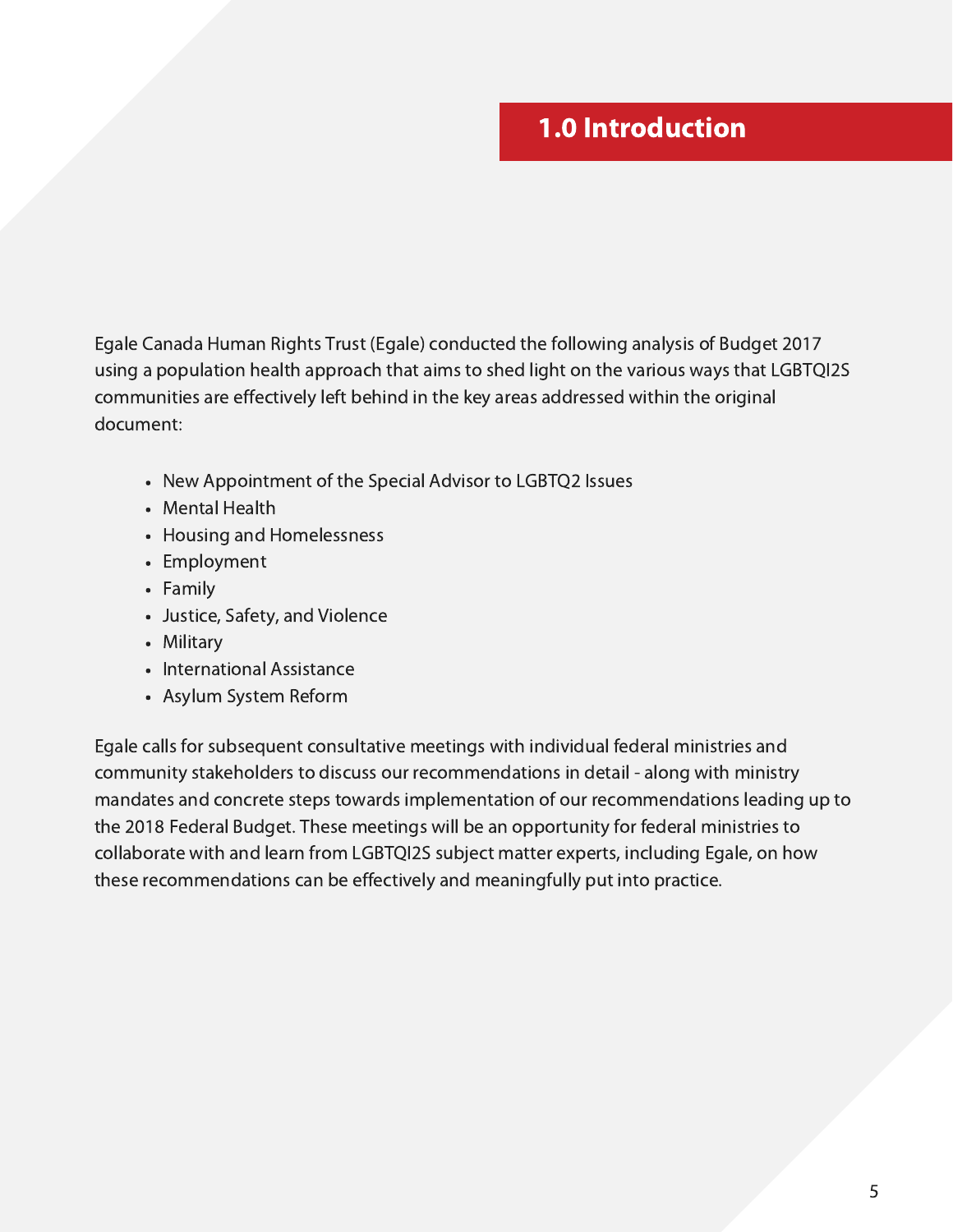#### 1.1 Our Analytic Frameworks

To conduct a comprehensive analysis of Budget 2017, Egale employed the following analytic frameworks:

#### 1.11 Intersectional Analysis

It is important to acknowledge multiple identities that represent people's lived experience such as, but not limited to, race, ethnicity, attraction (sexual orientation), gender identity and gender expression, class and ability. The principle of universality fails to highlight the impact of the marginalization of identities, which is one of the major reasons that a GBA+ framework falls short of just and restorative implementation. Acknowledging intersectionality as a lens for analysis widens our ability to address the ways in which the binary conceptions of sex and gender renders trans and gender diverse people invisible throughout the budget as well as federal programming.

#### 1.12 Social Determinants of Health

Health equity is crucial in examining the state of population health, as it impacts various aspects of participating in the Canadian economy. Within a population health approach, the concept of Social Determinants of Health (SDOH) recognizes that people's health goes beyond personal lifestyle choices and seeking medical treatment within our healthcare system to emphasize people's living conditions as the key factors of one's health (Mikkonen and Raphael, 2010). There are several factors that impact population health, as an individual's health directly relates to their income and wealth distribution, employment status and work conditions, their connections to social networks and community, the state of the environment in their neighbourhood, as well as access to economic and social resources.

When examining Budget 2017 using a population health approach, with a focus on LGBTQI2S communities, there arise significant gaps in the creation of program development or supports to meaningfully improve the living conditions of gender and sexual minority populations, specifically bisexual, queer, intersex, trans, gender diverse, and Two Spirit people. These gaps will be explored in further depth throughout the analysis. Initial steps to build a better understanding of the social determinants of health for LGBTQI2S communities include the collection of data regarding income, education, shelter, disability, access to health services, and social inclusion and exclusion (Ylioja & Craig, 2014).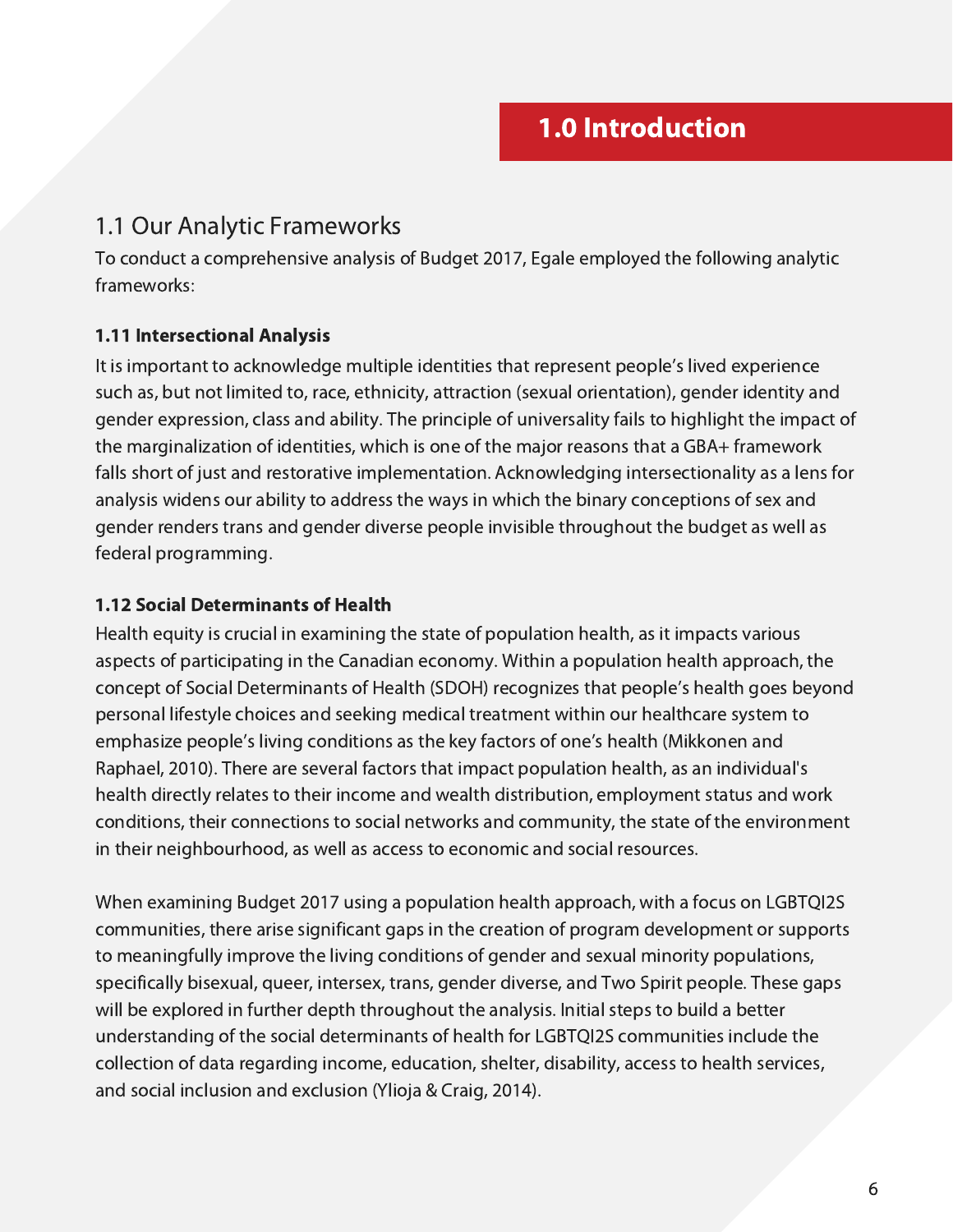Egale recognizes the federal government's decision to appoint an LGBTQ2 Secretariat within the Privy Council Office is a progressive initiative toward the acceptance and inclusion of LGBTQI2S communities in Canada. Relative to previous governments and federal budgets, the new LGBTQ2 Secretariat demonstrates a long anticipated acknowledgement of LGBTQI2S communities' voices and concerns.

At the time the federal budget was released, the Secretariat provided few explicit and detailed functions beyond the government's acknowledgement of LGBTQI2S communities. The budget states that the Secretariat will work with the Prime Minister's Special Advisor on LGBTQ2 issues to deliver its mandate. More recently, the Secretariat has clarified its role as an office capable of coordinating the machinery of government and working alongside LGBTQI2S organizations and communities across the country to address historical and current discrimination. These functions are essential and imperative for the advancement of LGBTQI2S equality in Canada, and Egale commends the federal government's attention to our communities' experiences and needs.

Nevertheless, elements of the Secretariat's office still require further clarification. Primarily, the acronym that the federal government selected for this position and all corresponding work perpetuates the exclusion of the experiences and needs of Intersex people. Moreover, without offering a detailed plan to combat the historical and current discrimination against LGBTQI2S people in Canada, it remains to be seen how the budget's allotted amount of \$3.6 million over three years will be effectively used. Unlike other areas of the budget - such as housing, employment, and international assistance - it is unclear whether the Secretariat's budget is intended strictly for funding the office itself or if it includes potential program funding.

Although the creation of an LGBTQ2 Secretariat is a necessary step for the federal government to adequately address LGBTQI2S issues, the lack of a specified implementation plan, limited allocated funding, and lack of intersectional approach is worrying. Despite the federal government's explicit recognition of LGBTQI2S people in Canada through the Secretariat, the proposed purpose requires greater intentionality, insight, and transparency.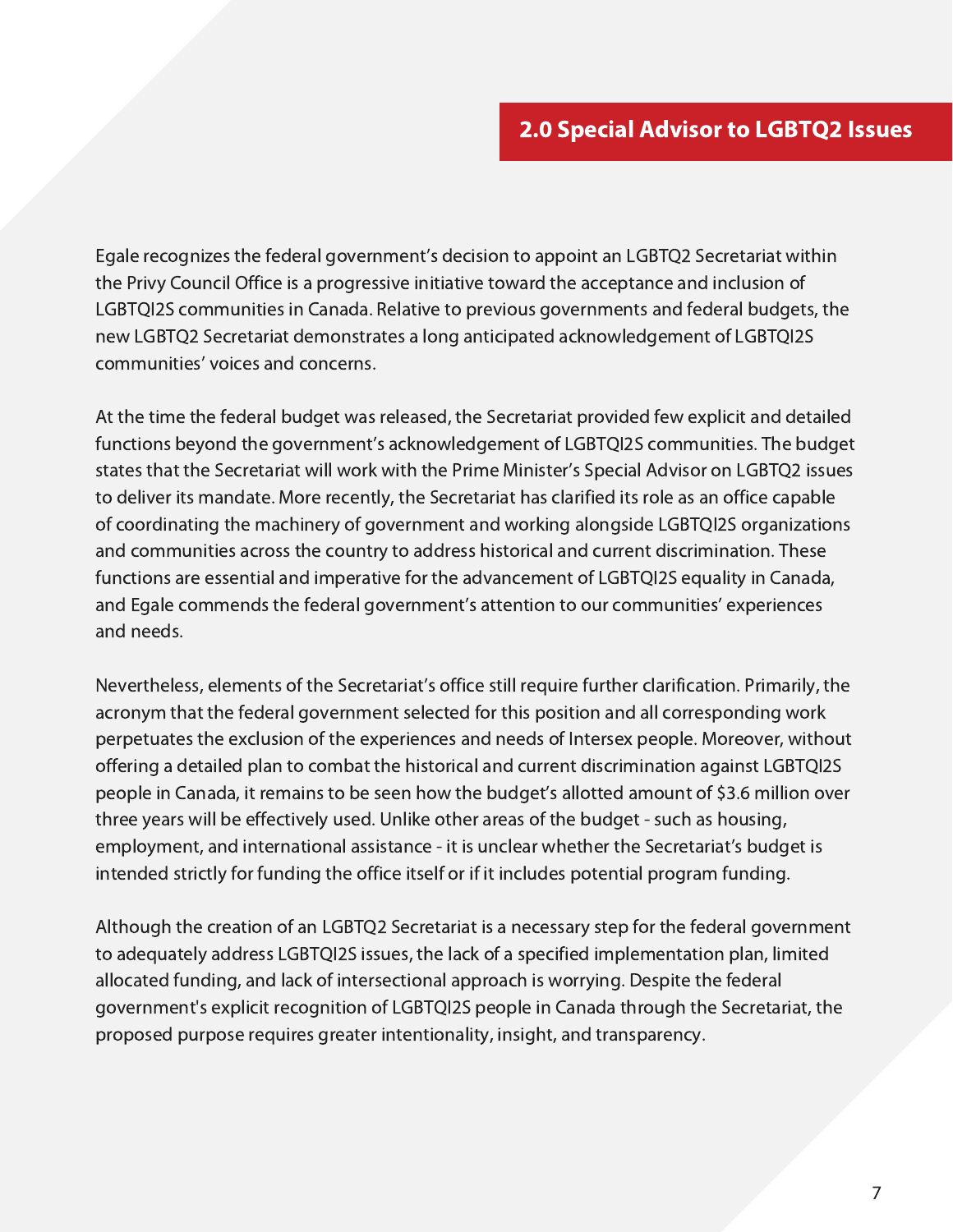#### 2.1 Recommendations:

1) Replace the current GBA+ lens with an Intersectional Feminist Analysis approach to more meaningfully acknowledge the multiple aspects of identity that represent people's lived experience. Such an approach would explicitly include and integrate queer people with multiple intersections of identities such as race, ethnicity, attraction, gender, class, and ability into its analysis. Using an Intersectional Feminist Analysis would not only be more inclusive but more importantly shift away from cisnormative assumptions when discussing the issues of marginalization, barriers, and challenges experienced by the vulnerable and invisible populations in Canadian society.

2) Create an inclusive data collection framework that expands on the current Gender Statement to intentionally gather socio-demographic information that includes trans, gender diverse, and Two Spirit people as well as intersectional analysis of LGBTQI2S subpopulations along intersections of race, gender, sex, attraction, class, and ability. Ensure that these frameworks are reflected within the three national surveys: the Census, the Canadian Community Health Survey (CCHS, and the General Social Survey (GSS).

Gathering more in-depth and intersectional data will provide and inform several key policy areas including:

- Health Equity and Healthcare access
- Employment and workplace environment
- Homelessness and Affordable Housing
- Social and Community Services
- Law Enforcement and Corrections Services
- Legal and Court Services
- Gender Inclusion and Equity as well as Gender-based Violence
- Immigration and Refugee and Asylum Seekers
- Sexual and Reproductive Health and Rights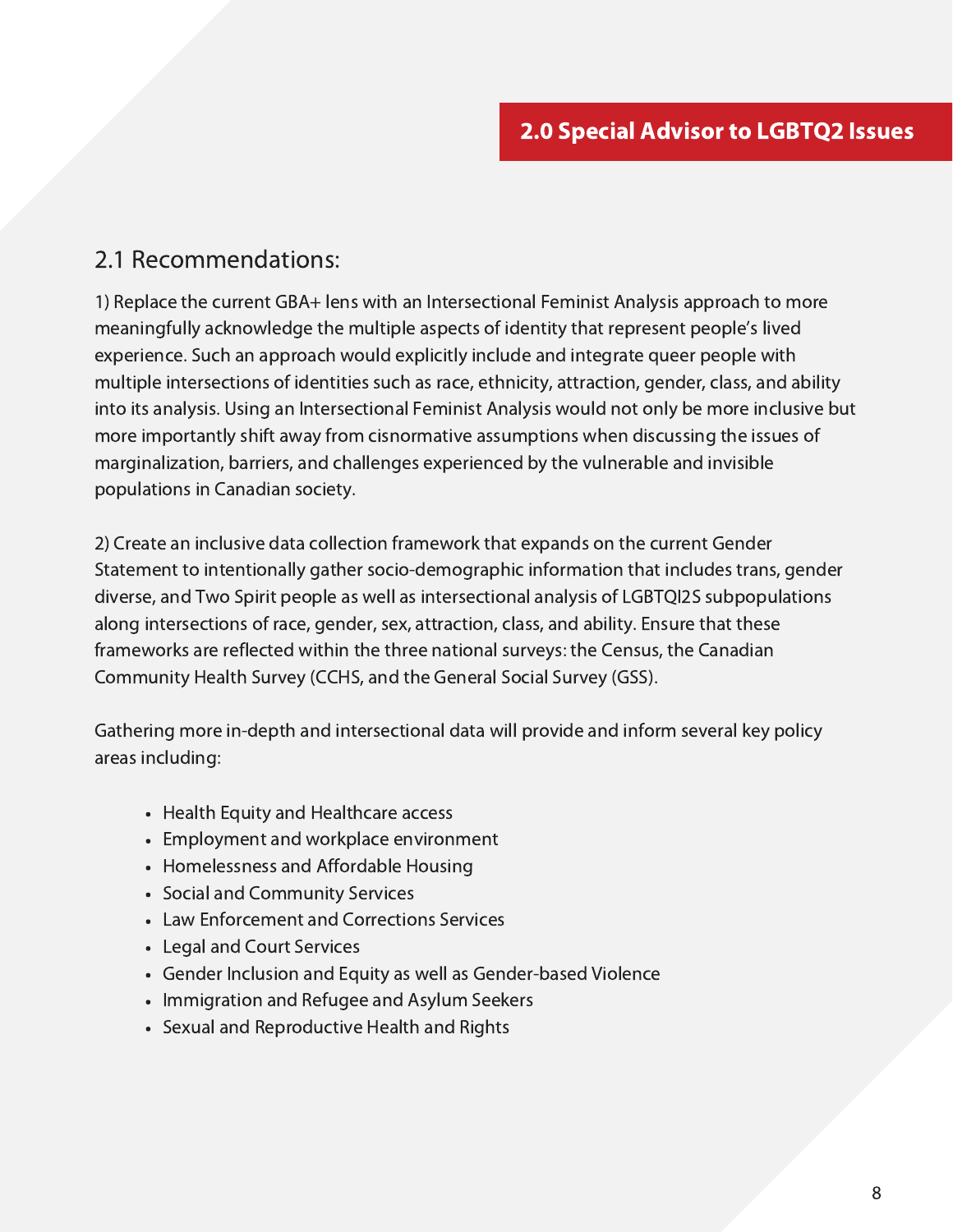#### 3.1 Context

As LGBTQI2S people experience a greater prevalence of mental health issues including depression and suicide that is related to life stress and discrimination (Bauer & Scheim, 2015), access to inclusive and affirming mental health services is crucial. While the LGBTQI2S community in general experiences an increased prevalence of mental health issues, diverse sub-populations within the LGBTQI2S community experience this uniquely and at differing rates based on their particular identity.

## 3.2 Key Statistics on LGBTQIS Mental Health

- Trans people experience particularly high rates of discrimination and violence that has negative impacts on mental health.
	- Due to various forms of discrimination based on gender identity, more than 50% of trans individuals in Ontario experience clinical depression, and 43% have a history of attempting suicide, both resulting from discrimination and violence (Bauer & Scheim, 2015).
- For trans youth, parental support of their gender identity had the greatest impact on their mental health and well-being
	- "The impact of strong parental support can be clearly seen in the 93% reduction in reported suicide attempts for youth who indicated their parents were strongly supportive of their gender identity and expression" (Travers et al, 2012).
- LGBTQI2S seniors and older adults experience mental health issues that are often correlated with high rates of loneliness and isolation, as well as lifelong discrimination (deVries & Gutman, 2016).
	- LGBTQI2S older persons have significantly higher rates of both psychological and physical health conditions in comparison to older cisgender and heterosexual persons (deVries & Gutman, 2016).
- LGBTQI2S people of colour experience discrimination based on their race as well as their LGBTQI2S identity which negatively impacts mental health (O'Donnell, Meyer & Schwartz, 2011; Sutter & Perrin, 2016).
	- These multiple layers of minority stress for LGBTQI2S persons of colour result in increased anxiety, depression, suicidal ideation and decreased satisfaction with life (O'Donnell, Meyer & Schwartz, 2011; Sutter & Perrin, 2016).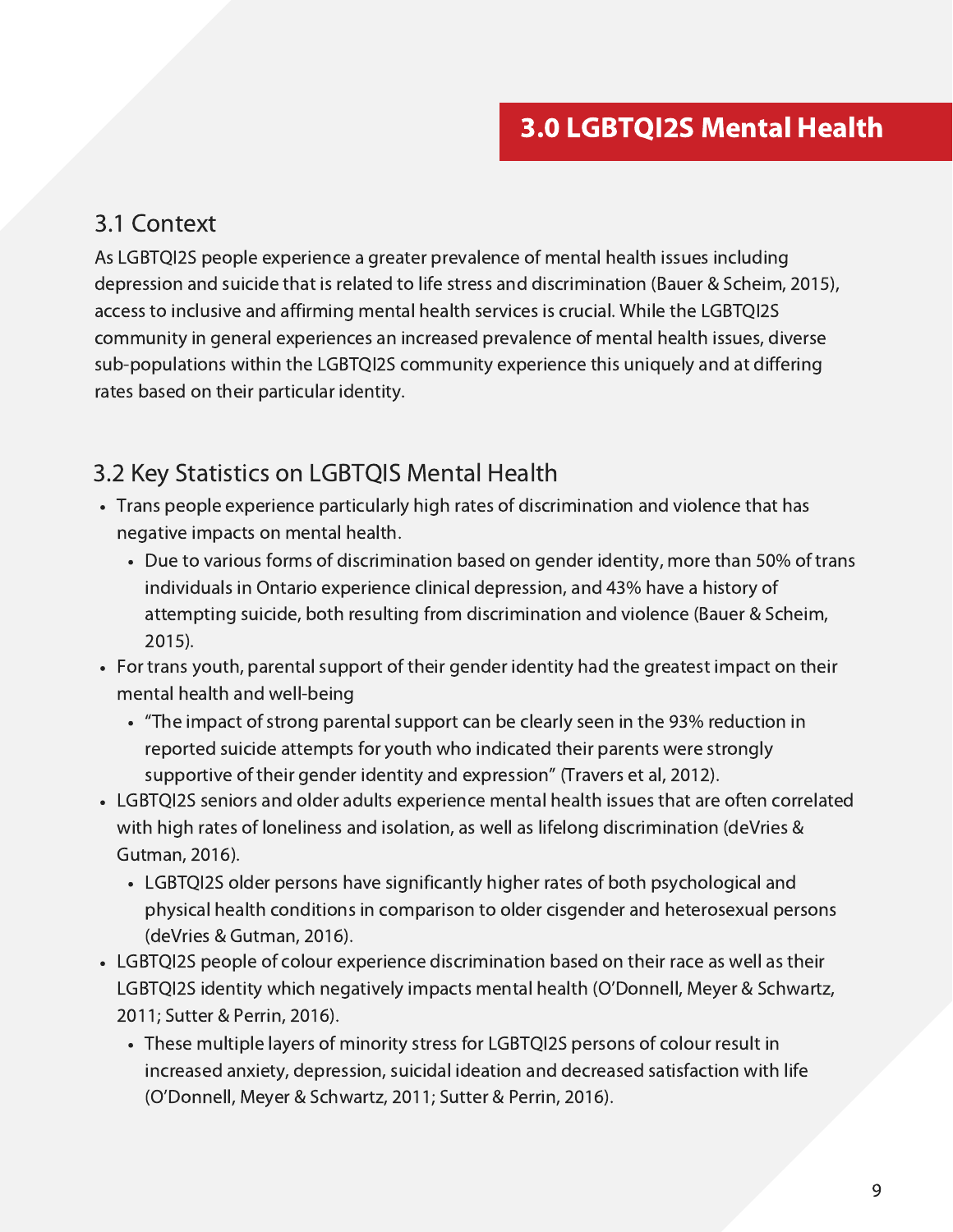## 3.3 Amendments to Budget

In Budget 2017, the federal government has proposed significant health care investments for provinces and territories through the Canada Health Transfer totaling approximately \$200 billion over the next five years. This equates to \$37.1 billion in year one alone, a \$1.1 billion increase from last year. The federal government also guaranteed an increase to this allocation of 3 percent per year over the next five years and an additional \$11 billion over the next ten years of targeted funding for home care and mental health initiatives.

The proposed investment of \$5 billion over ten years specifically for mental health initiatives is a significant commitment compared to previous years – both in the amount and number of years. This stable, predictable, and long-term funding is intended to shorten wait times for mental health services and improve overall mental health outcomes. Additionally, the funding provided is accompanied with an emphasis on evaluating services to ensure their efficacy and long-term sustainability.

## 3.4 Projected Impacts of Amendments for Community

While the federal government has committed to a substantial investment in mental health and has acknowledged that LGBTQI2S individuals have "different mental health challenges and needs" (p. 236), none of this funding has been specifically earmarked for LGBTQI2S populations or communities despite empirical data showing these communities having an increased prevalence of mental health issues.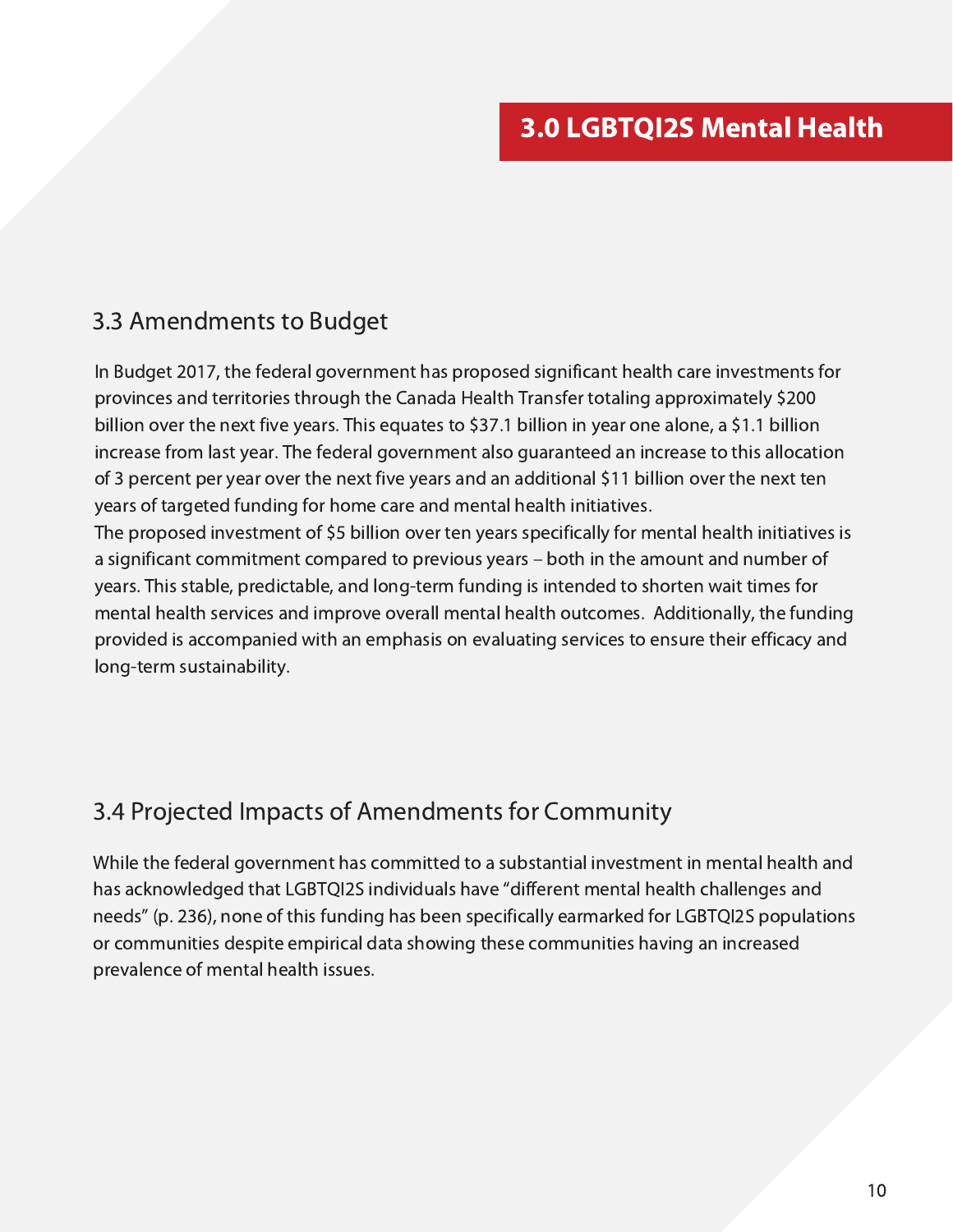#### 3.5 Recommendations

Egale recommends the following revisions to adequately respond to the mental health needs of LGBTQI2S communities in Canada:

1) Allocate specific funding towards services that attend to the mental health needs of diverse LGBTQI2S people across the country, with a specific focus on expanding services beyond major urban centers.

2) Implement a universal, national gender-affirming care strategy to ensure that trans and gender diverse communities across Canada have access to gender-affirming care that supports their long-term mental health, regardless of their location or socio-economic status.

3) Mandate inclusion training for all service providers to ensure that they have the knowledge and resources to adequately serve and respond to the needs of LGBTQI2S people.

4) Develop a National Harm Reduction Strategy with specific allocated funding that addresses the mental health and addiction needs of LGBTQI2S individuals.

5) Ensure that evaluation and data collection within the healthcare community respectfully includes attraction, gender identity and gender expression as well as disaggregated data speaking to the intersections of identity. It is important that the structure of these database(s) takes into account the sensitive and confidential nature of this information, and implement strict procedures around privacy and terms of use when sharing data among healthcare practitioners and institutions.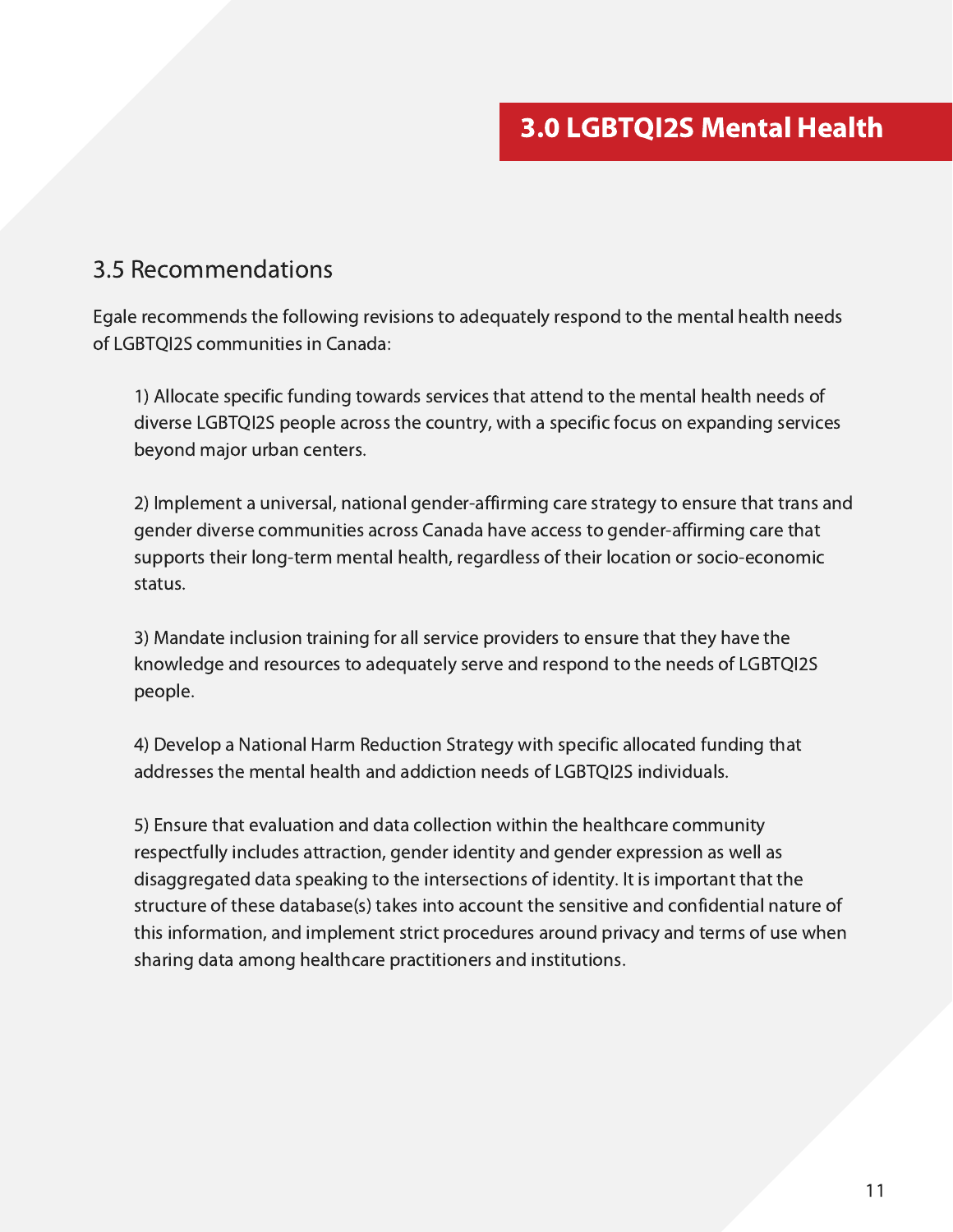#### 4.1 Context

Access to safe and affordable housing is a significant concern across LGBTQI2S populations in Canada. LGBTQI2S people in Canada experience homelessness\* at increased rates because of discrimination, and often encounter this same discrimination while accessing services and within the shelter system (Gaetz, 2014). While the LGBTQI2S population in general experiences an increased prevalence of homelessness, diverse subpopulations within the LGBTQI2S community experience this differently and at varying rates.

#### 4.2 Key Statistic on LGBTQI2S Housing and Homelessness

- LGBTQI2S youth represent between 25-40% of Canada's homeless youth population (Gaetz, Donaldson, Ritcher & Gulliver, 2013).
	- 63% of LGBTQI2S youth experiencing homelessness highlighted family conflict as their primary reason for being homeless (NGLTF, HRC & USC, 2017).
	- This risk of youth experiencing homelessness is further compounded for those who have been in the care of the child welfare system. One Canadian study found that 43% of participants experiencing homelessness had lived in foster care at some point in their life (Evenson, 2009).
- While there is currently no data that quantifies the Canadian population of LGBTQI2S seniors experiencing homelessness, a US based study highlighted that 78% of LGBTQI2S seniors would be interested in living in affordable LGBT-friendly housing in the future (SAGE, 2014).
	- It is important to note that housing for LGBTQI2S seniors must consider issues of mobility, limited income earning opportunities, and proximity to social support (Choi & Meyer, 2016).
- The rates of homelessness among those who identify as trans can be connected to a high proportion of the trans population living in poverty, with 34% having an income that fell below the Statistics Canada low-income cut-off (LICO) (Bauer, Travers, Scanlon & Coleman, 2012).
	- This disproportionate rate of trans people experiencing poverty connects to difficulty gaining and maintaining employment. Among surveyed trans Ontarians, 18% were turned down for employment because they are transgender, 13% were fired for being transgender, 15% were unsure if fired because of being transgender and 15% said coworkers never accepted identity (Bauer & Scheim, 2015).

<sup>\*</sup>Egale uses the Canadian Observatory on Homelessness' definition of homelessness, defined as "a range of housing and shelter circumstances, with people being without any shelter at one end, and being insecurely housed at the other" (Canadian Observatory on Homelessness, 2012).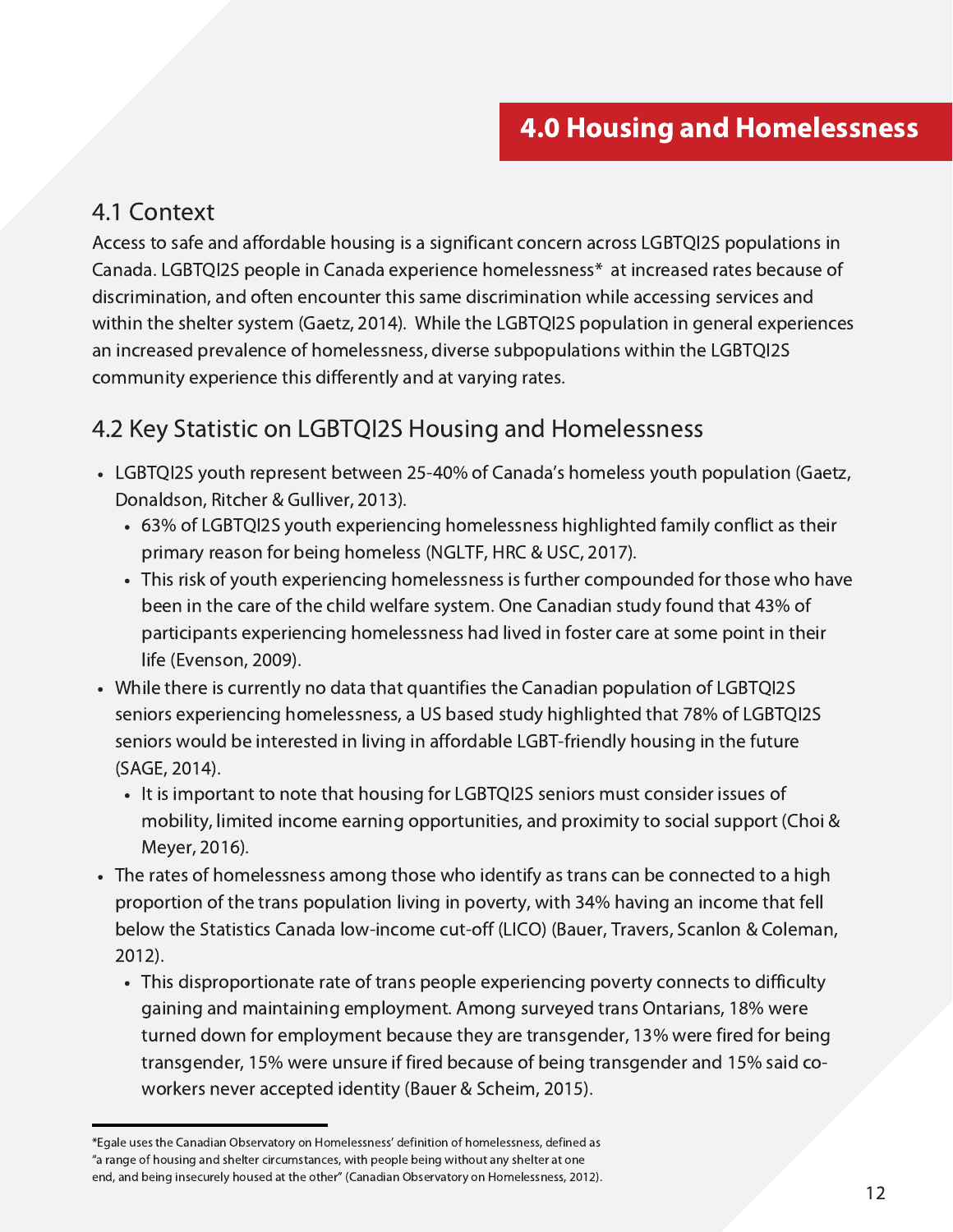## 4.0 Housing and Homelessness

#### 4.2 Key Statistic on LGBTQI2S Housing and Homelessness cont'd

- "Aboriginal homelessness is rooted in historical and structural factors and much of the literature points to the fact that they are a population which has suffered terribly from the effects of colonization and whose current social, economic, and political conditions have placed them in a deeply disadvantaged position," (United Native Nations Society, 2001).
	- These experiences are compounded for those who are both Indigenous and LGBTQI2S. Among Indigenous gender diverse people studied, 34% were experiencing homelessness or unstable housing, and 29% did not have enough food in the past year (Scheim et al, 2013).
- Racialized (Indigenous, Black, and people of colour) LGBTQI2S youth experiencing homelessness are more likely to be criminalized or arrested when homeless than their nonracialized (white) peers (Daniel & Cukier, 2015).
	- "In cases of violence against racialized LGBTQ homeless youth, it is often an intersection of various markers of "otherness" that make these youth "too visible" and easy targets" (Daniel & Cukier, 2015).
- Accessibility within subsidized housing initiatives is a key concern for LGBTQI2S people as the rates of disability is higher than non-LGBTQI2S communities:
	- Lesbians/bisexual women and gay/bisexual men are more likely than their heterosexual counterparts to have a disability (Fredriksen-Golden et al., 2012).

#### 4.3 Amendments to Budget

In Budget 2017, the federal government has proposed substantial investments in housing to address the lack of affordable and social housing as a part of a new National Housing Strategy. This investment would total approximately \$11.2 billion over 11 years for a range of initiatives that support the building, renewing, and repairing of affordable housing units for people living in Canada. This investment would include a \$3.2 billion allocation over 11 years to provinces and territories to support key priorities for affordable housing based on the unique needs of diverse communities, and \$5 billion allocated to a new National Housing Fund for vulnerable citizens that will be administered through the Canadian Mortgage and Housing Corporation.

The federal government has additionally proposed an investment of \$2.1 billion over 11 years to prevent and reduce homelessness through the Homelessness Partnering Strategy. With the guidance of an advisory panel that includes subject-matter experts on homelessness, the Federal Government will consult with stakeholders, provinces, territories, and Indigenous partners around how this strategy should be redesigned to more effectively reduce and prevent homelessness.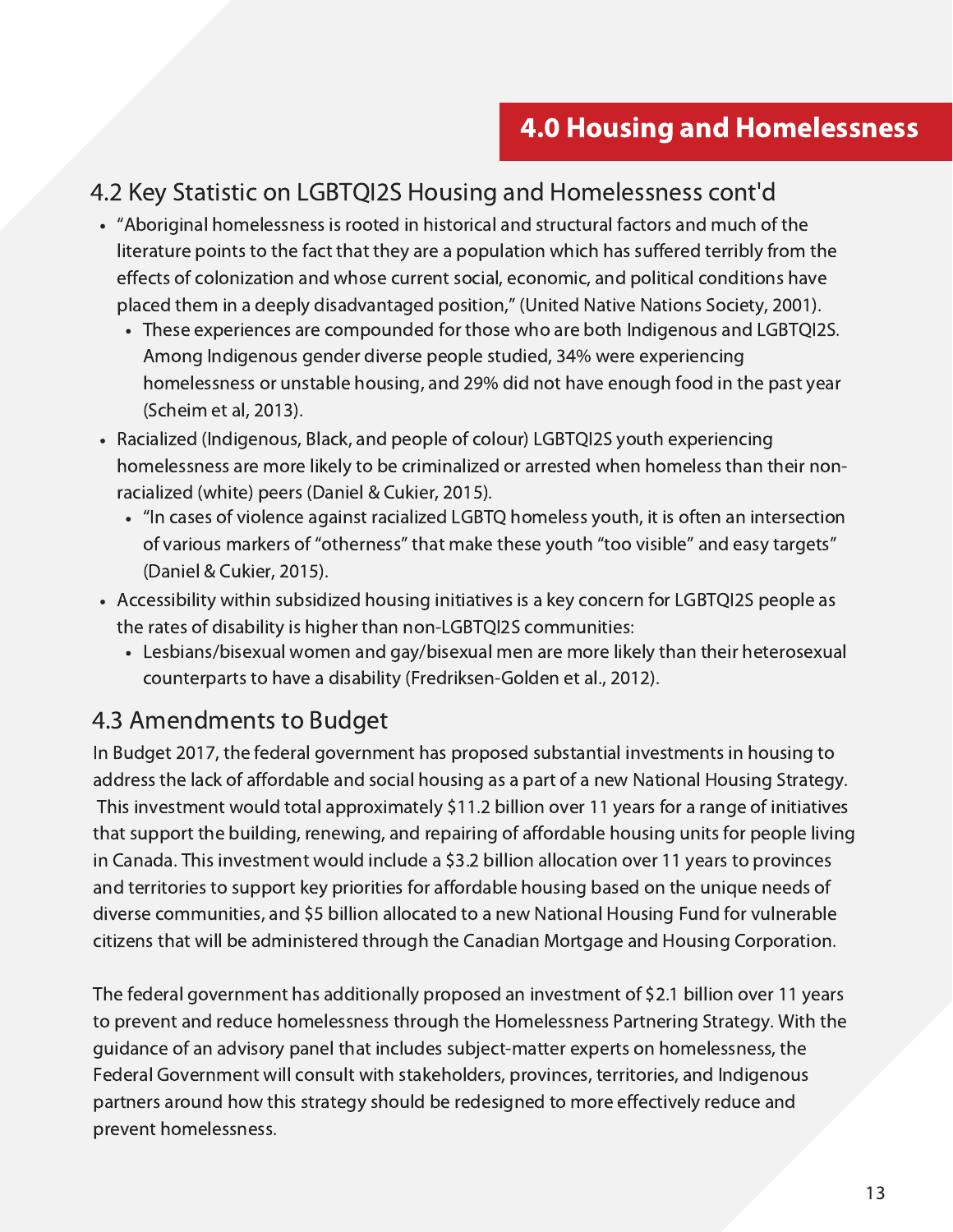#### 4.4 Projected Impacts of Amendments for Community

While there is available Canadian research that highlights a significant overrepresentation of LGBTQI2S individuals among Canada's homeless population, none of the federal government's funding allocation has been earmarked to address homelessness among this population. This is particularly problematic as services for people experiencing homelessness often fail to include or meet the needs of LGBTQI2S service users. This is evident in the shelter system where LGBTQI2S youth are vulnerable to experiencing homophobia, biphobia and transphobia from shelter staff and non-LGBTQI2S peers (Egale Canada Human Rights Trust, 2012).

#### 4.5 Recommendations

Egale recommends the following revisions to adequately respond to the housing needs of LGBTQI2S communities in Canada:

1) Allocate specific funding towards targeted housing and services for vulnerable populations including LGBTQI2S youth and seniors, and ensure that these services are accessible and inclusive of the diverse needs within the community.

2) Ensure that services for those experiencing homelessness or housing insecurity be inclusive and affirming for LGBTQI2S people across all sectors through policy development and training of shelters, transitional housing, drop-in services, social housing and rentgeared-to-income (RGI)/affordable housing.

3) Meaningfully consults with LGBTQI2S stakeholders and organizations throughout the process of revising the Homelessness Partnering Strategy in order to be inclusive of LGBTQI2S communities and address their needs.

4) Meaningfully engage with diverse LGBTQI2S populations across the country in the development of the National Housing Strategy and to allocate targeted funding for policy, programming, and training development that is specific to LGBTQI2S communities, with an emphasis on LGBTQI2S youth and seniors, LGBTQI2S communities of colour, Two Spirit and LGBTQI Indigenous communities, LGBTQI2S persons with disabilities and LGBTQI newcomers and asylum seekers.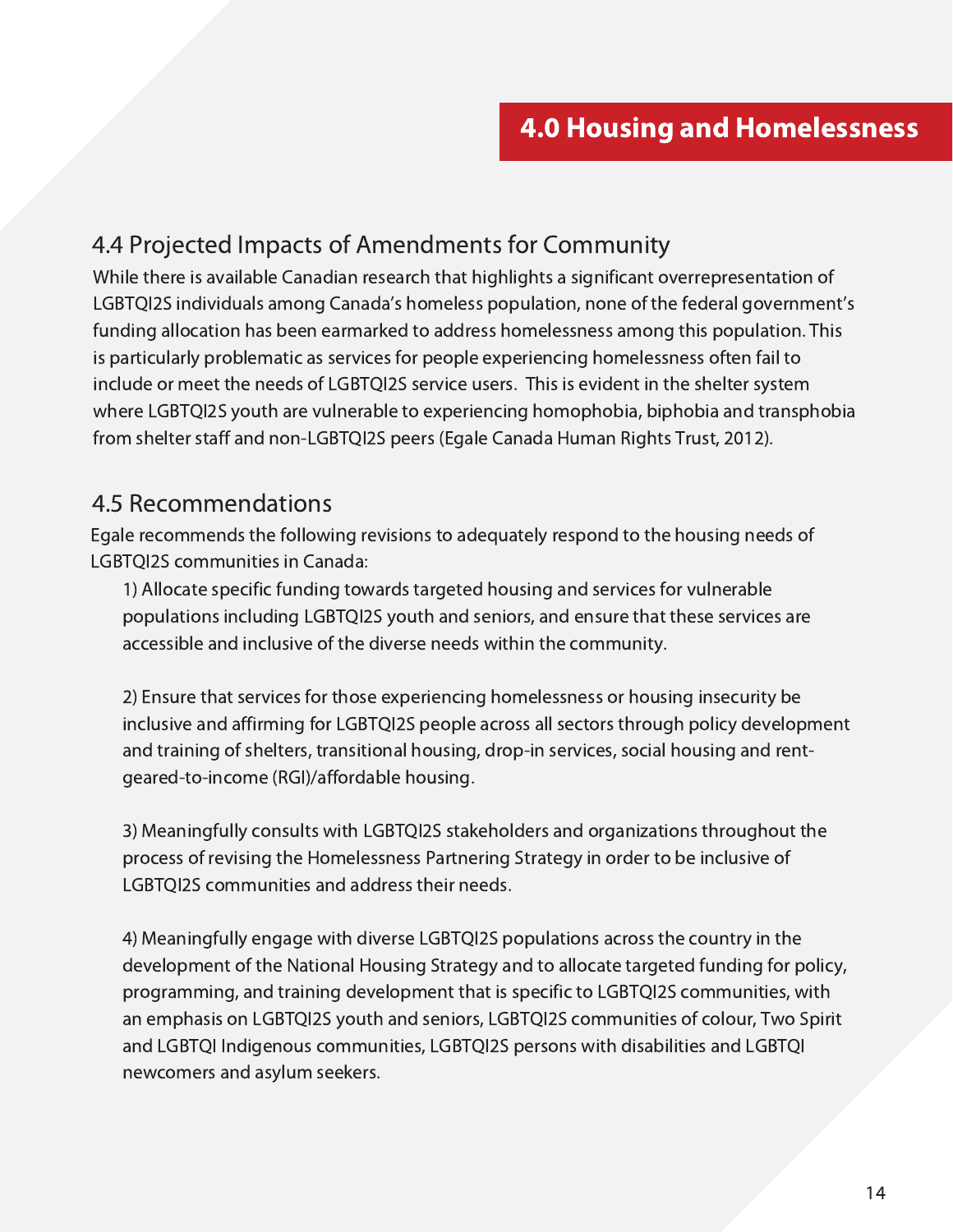#### 5.1 Context

A healthy, efficient and diverse economy is highly dependent on optimum economic participation within the workforce. Creating the conditions for as many members as possible to be integrated within the economy via calculated and specific employment measures is one of the key ways to fuel meaningful economic growth. Employment is equal parts preparing and arming people in Canada with necessary and relevant skills to confidently enter the workforce, ensuring there are protections in place to safeguard a person's source of income in regular and emergency circumstances, and finally providing resources for people who are transitioning between jobs and need extra financial or capacity-building support. Budget 2017 acknowledges how important these different characteristics are for lowering unemployment rates and ensuring citizens are working and comfortably able to support their livelihood in a diverse workplace environment. Many of these new incentives are also aimed at reducing workplace discrimination towards marginalized groups on the basis of gender identity or expression, attraction (sexual orientation), race, ability and socio-economic status. For LGBTQI2S communities, these preventative measures are important for maintaining income and ensuring some form of job security in the long term.

## 5.2 Key Statistics on LGBTQI2S Employment and Workplace Violence

- Due to the combination of high national unemployment rate (13.2% reported in 2015) and attraction and/or gender identity or expression, LGBTQI2S youth face complex employment challenges
- Data based on the Trans Pulse study in Ontario found that of 433 trans participants 16 years of age (Bauer et al., 2011):
	- 37% were working full-time;
	- 15% were working part-time;
	- 20% were unemployed or on disability;
	- 25% were students;
	- 3% were retired; and
	- 25% of trans Ontarians felt they passed as cis less than half the time, leaving them vulnerable to harassment.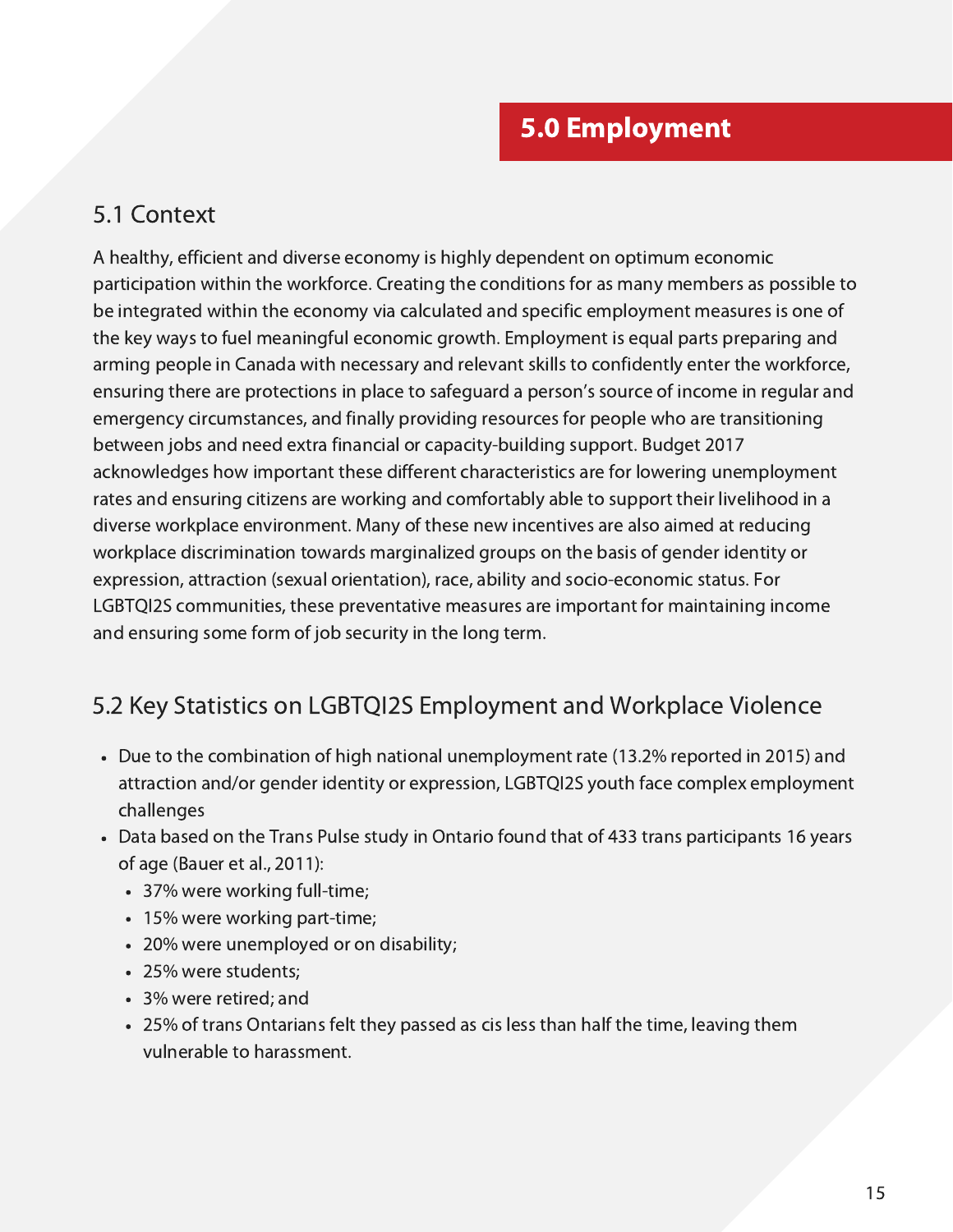# 5.0 Employment

#### 5.2 Key Statistics on LGBTQI2S Employment and Workplace Violence cont'd

- The same study from Ontario found that, with relation to searching for employment (Bauer et al., 2011):
	- 18% were turned down for a job because they are trans;
	- 13% were fired for being trans;
	- 15% were unsure if fired because of being trans;
	- 15% said coworkers never accepted their gender identity; and
	- 28% of trans Ontarians were unable to get employment references with their name and pronouns.
- Many LGBTQI2S Canadians feel unsafe disclosing their identities in the workplace, or perceive a lack of opportunities to disclose their orientation or gender identity at work, (Canadian Centre for Diversity and Inclusion, 2016).
- In one study, 75% of LGBT survey respondents and roughly 70% of heterosexual and cisgender respondents agreed that employers should provide employees with the opportunity to self-identify at work, since less than 20% of LGBT respondents had been given opportunity to self-identify in their workplace (Canadian Centre for Diversity and Inclusion, 2016).
- 50% of trans people in Ontario earn less than \$15,000/year despite the fact that over 70% have completed at least some college or university education. Additionally, only 37% of trans people in Ontario have succeeded in obtaining full-time employment (Bauer et al., 2011).
- LGBTQ community members often rank starting salaries and advancement potential lower than heterosexuals of same sex, though the GBTQ-straight male difference on starting salary is not statistically different (Lewis & Ng, 2013)
- Approximately one third of LGBT+ employees have reported experiencing or witnessing discrimination toward LGBT+ people in their workplace at least a few times a month (Canadian Centre for Diversity and Inclusion, 2016).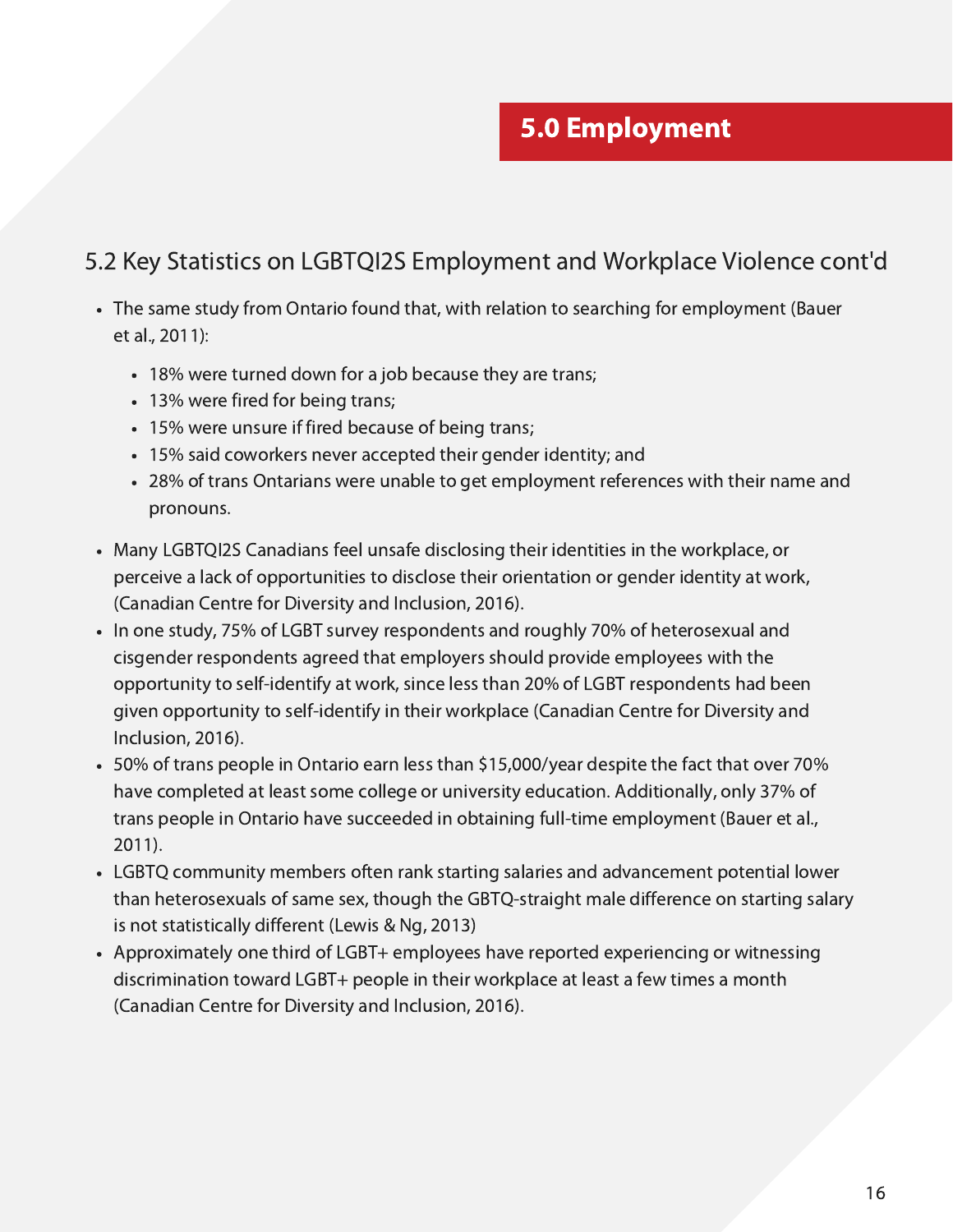#### 5.3 Amendments to Budget

Budget 2017's initiatives make very selective decisions aimed at increasing employment rates of those who fall into the middle class in a strategic way. These initiatives take into consideration the reality that different people need more support socioeconomically when gaining the skills necessary to become employed or economically sustainable. In other words, some people face more barriers than others when finding or maintaining employment due to the intersections of gender identity and gender expression, race, attraction (sexual orientation), poverty, mental health, ability and family demands. Through the Labour Market Transfer Agreements (LMTA), the Government invests \$3 billion yearly to allow provinces the ability to offer programs including skill training, career counselling, and job search assistance in order to help unemployed and underemployed people in Canada improve their skills and get their next job. In order to allow these agreements to reach the people who will benefit from it most, the 2017 Budget proposes to invest an additional \$1.8 billion over six years, expanding the Labour Market Development Agreements (LMDA) to have a broader reach in underrepresented communities.

Due to the inability for many living in Canada to access Employment Insurance (EI)-funded training under the LMDA, the Budget proposes investing an additional \$900 million over six years, starting in 2017-2018, for new Workforce Development Agreements (WDA). The new WDA will consolidate the existing Canada Job Fund Agreements, the Labour Market Agreements for Persons with Disabilities and the Targeted Initiative for Older Workers in order to make transfers to provinces and territories simpler and more flexible. In addition to this, the Government proposed to amend the Employment Insurance Act to broaden worker eligibility for programs and services under the Labour Market Development Agreements allowing more Canadians to access EI-funded skills training and employment supports. With regards to Youth Unemployment, the Government announced new investments in the Youth Employment Strategy and the Canada Summer Jobs program to create short term job opportunities for youth between the age of 15 and 30. Budget 2017 proposed an additional \$395.5 million over three years, starting in 2017-2018, for the Youth Employment Strategy combined with Budget 2016 measures to help more than 33,000 vulnerable youth develop skills they need to find work or go back to school.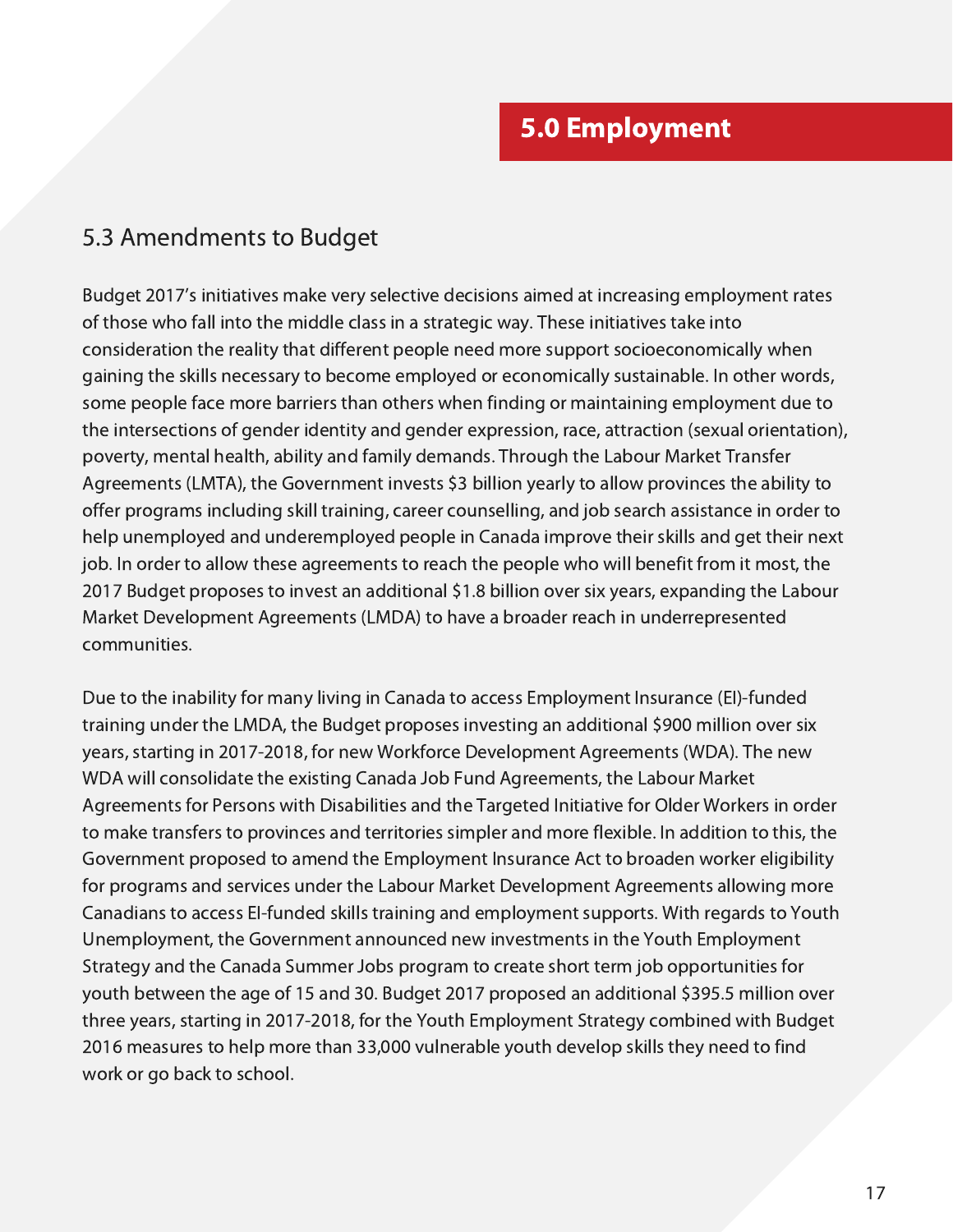#### 5.3 Amendments to Budget cont'd

These initiatives come in the form of creating 15,000 new green jobs for young people in Canada and providing over 1600 new employment opportunities for youth in the heritage sector. The commitment to vulnerable communities is worth commending, but there leaves much room for improvement by including marginalized people within LGBTQI2S communities and viewing these communities from a more intersectional perspective.

#### 5.4 Projected Impact of Amendment to Community

While Budget 2017 asserts the importance of targeting underrepresented people and communities, there is no mention of people who face challenges in the employment sector such as trans and gender diverse people. Knowing the significant rate of unemployment and workplace discrimination faced by trans and gender diverse individuals, these initiatives do not provide the prevention and protection required for these communities to work safely within all workplaces.

The increased erasure of trans and gender diverse people in national surveys does not allow for information to be collected on employment challenges faced by marginalized LGBTQI2S community members, and therefore fails to equip the Government with the necessary data to inform strategies that would address the forms of discrimination they experience. While the Canadian market remains highly gendered, with 70% of women in the paid labour force working in 5 female-dominated sectors - namely, health, teaching, clerical work, sales, and service - there are additional barriers for LGBTQ people (Kelly, 2016). Without meaningful representation in employment statistics, LGBTQI2S communities are further marginalized from the data collection and implementation processes of proposed initiatives to improve their experiences in the workplace. These barriers to inclusion put the Canadian economy at a loss as it reduces the amount of people who can participate in the economy and decreases diversity not only with regards to the hiring process and types of employees but also with regards to the types of industries that can be developed with the inclusion of these communities in the workforce.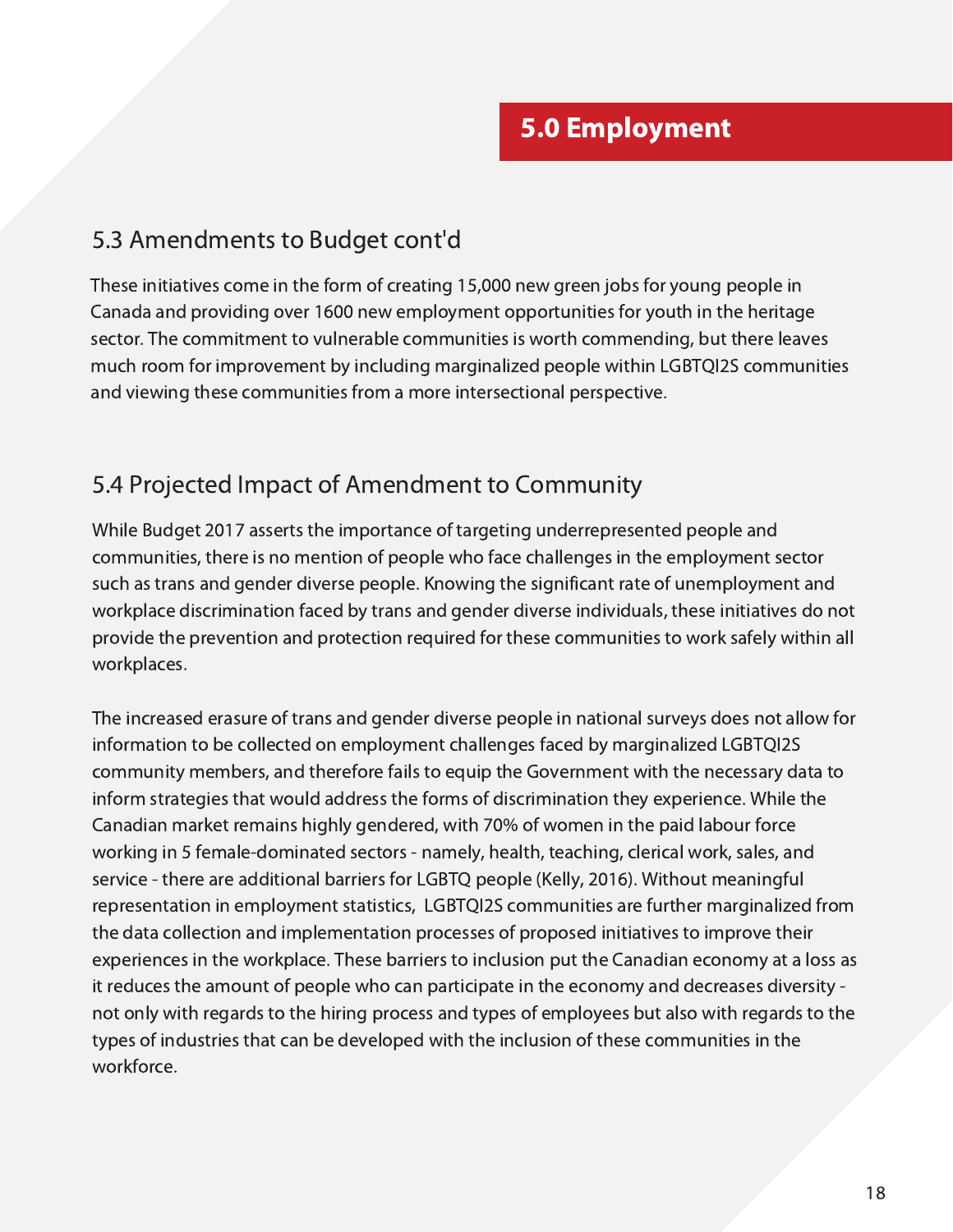# 5.0 Employment

#### 5.5 Recommendations

Egale recommends the following revisions to adequately respond to the employment needs, challenges, and barriers of LGBTQI2S communities in Canada:

- The federal government must develop a comprehensive national implementation strategy for Bill C-16 that targets funding for the development of comprehensive and inclusive policies, programs and training around gender identity and expression. This must provide support and funding to organizations looking to develop trans inclusive policies and programming in workplaces.
- Include sexual orientation, gender identity and gender expression as protected grounds in the federal Employment Equity Act, and collect data that is inclusive of LGBTQI2S communities that accurately reflects the lived employment realities of LGBTQI2S people across the country.
- Earmark targeted social assistance funding to sustain the income of trans and gender diverse employees who experience employment disruption while they are recovering from gender affirming procedures.
- Provide incentives for employers to establish LGBTQI2S-focused Employee Resource Groups (ERGs), which play an important role in creating safer spaces in organizations for LGBTQI2S people and advocating for changes in organizational policies and practices.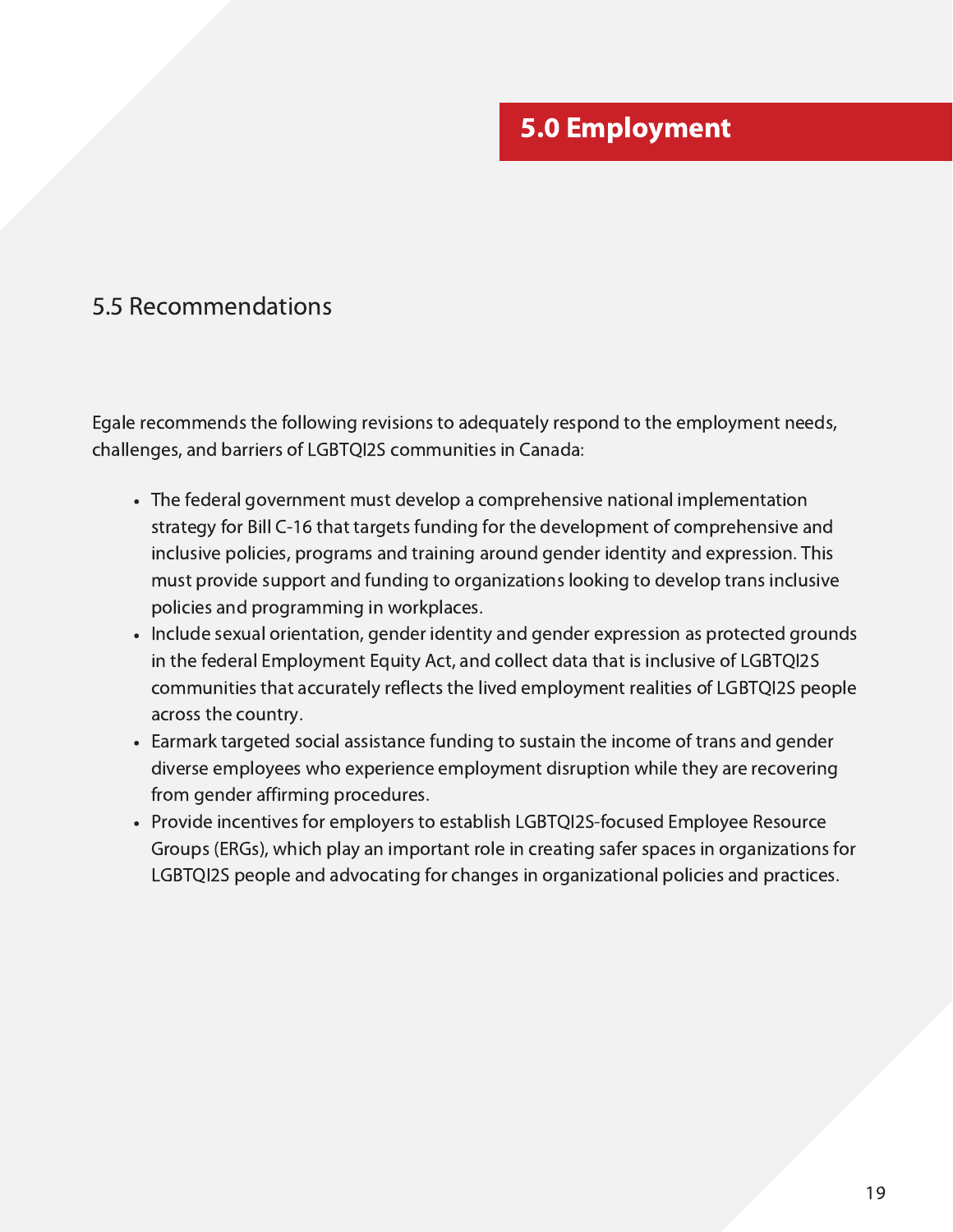#### 6.1 Context

Given the prevalence of low-income households and complex employment challenges, inclusive access to incentives that impact the affordability of raising a family have the potential to mitigate some of the economic disparities experienced by LGBTQI2S parents and guardians. For many families that belong to marginalized and minority communities, these new incentives may provide single-parent households and families with multiple children some relief which was not offered by the former Conservative government budgets.

#### 6.2 Key Statistics on LGBTQI2S Parents

- According to the 2011 census, children living with parents that are same-sex couples are as follows:
	- 7,700 The number of children aged 24 and under living with female same-sex parents in 2011.
	- 1,900 The number of children aged 24 and under living with male same-sex parents in 2011.
- However, the 2011 census may also have failed to collect accurate statistical data on LGBTQI2S families, as some children of same-sex couples may live with their non-LGBTQI2S parent(s), and therefore are not reflected in the above-mentioned figures.
- The 2011 census also reported that married couples represented about 3 in 10 same-sex couples in 2011, nearly twice the share of same-sex married couples in 2006 (16.5%):
	- 64,575 The number of same-sex couple families in 2011.
- According to the Ontario-based TransPulse study, 24% of trans people are parents (Bauer & Scheim, 2015).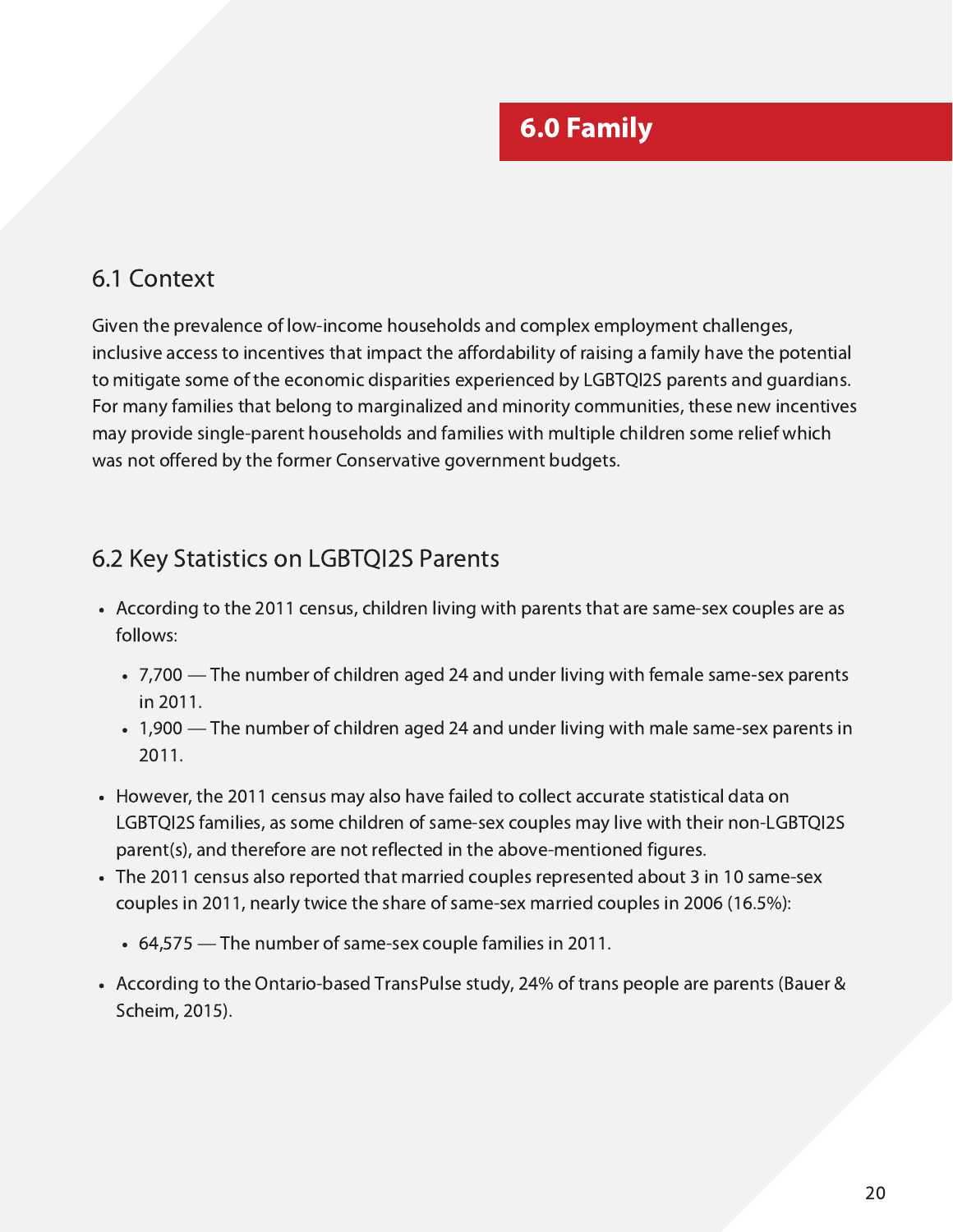#### 6.3 Amendments to Budget

Budget 2017 puts a strong focus on issues that impact families, such as child poverty, lowincome, and single-parent households. Through expanding and enhancing many already established government programs, Budget 2017 aims to increase economic flexibility and work arrangements for caregivers, increase investments to subsidize costs for childcare, and implement the Tax-Free Canada Child Benefit in lieu of previous programs such as the Canada Child Tax Benefit, the National Child Benefit, and the Universal Child Care Benefit under the former Conservative government.

Additionally, Budget 2017 has increased its investments in family services. For example, the Affordable Access program will incentivize service providers to offer low-cost home interest packages to interested low-income families, as well as expand the eligibility for fertility-related expenses to single parent and same-sex couples who are using reproduction assisted technologies for family planning.

For many queer families who are planning to use assisted human reproductive technology such as IVF, Budget 2017 has expanded the already existing fertility tax credit to individuals who are not medically infertile, in order to support single parent families as well as gay and lesbian couples.

## 6.4 Projected Impact of Amendment for Community

For many queer people who are using known sperm donors from cisgender gay or bisexual men, under the archaic state of the Assisted Human Reproduction Act (AHRA), it is still illegal for men who have sex with men (MSM) to donate sperm or blood. MSM sperm must be tested and submitted alongside an application to the Minister of Health for approval.

For many queer families, there still remains systemic and legal barriers to meaningfully and legally accessing the Fertility Tax Credit. Accessed through the completion of federal taxes, the Fertility Tax Credit operates as a reimbursement for those who have already paid out of pocket to access assisted human reproductive technology, perpetuating the economic barrier for those who are unable to afford the upfront cost.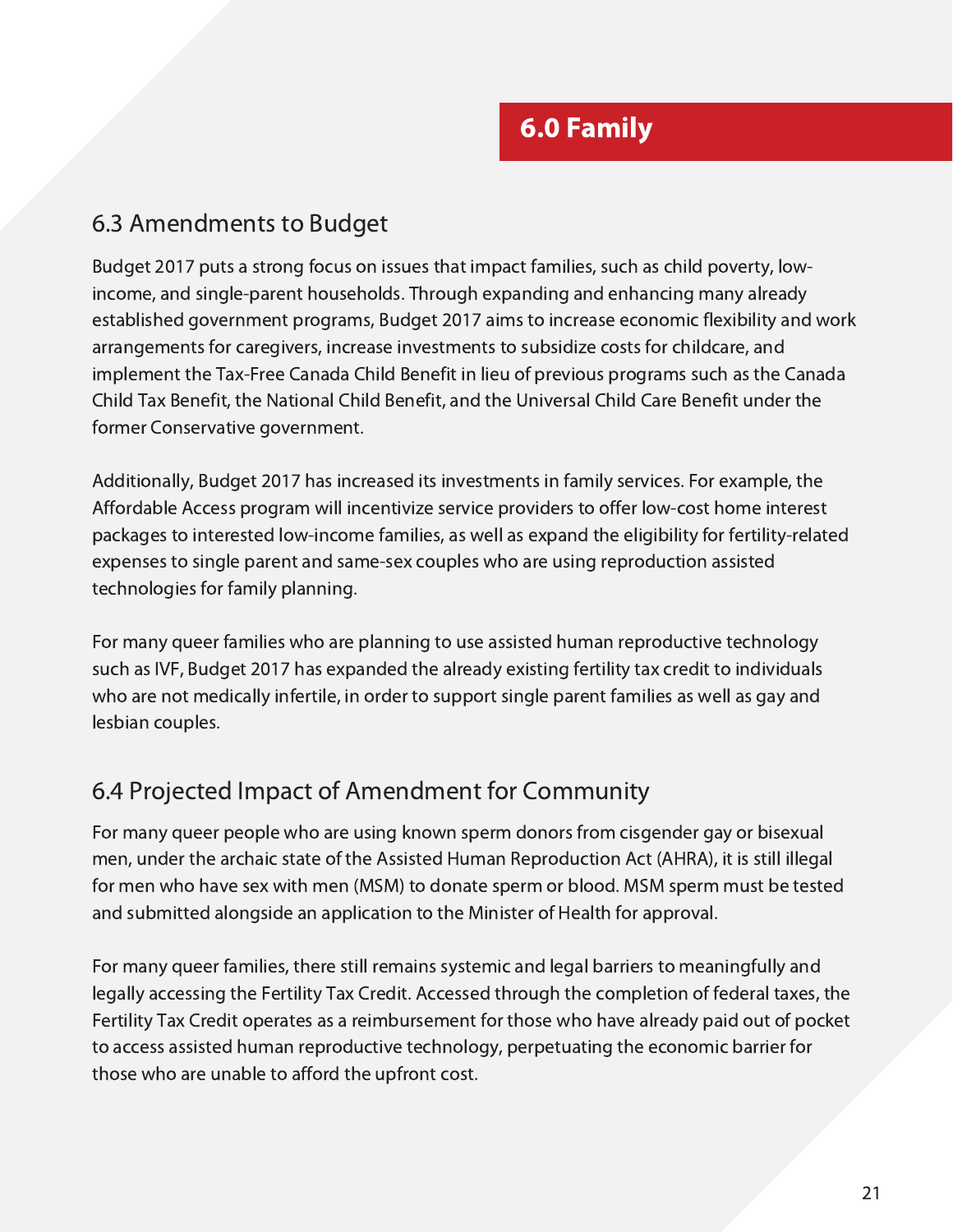# 6.0 Family

#### 6.5 Recommendations

In September 2016, the Government of Canada announced its plan to review and update regulations regarding sperm and ova donors, and clarify the parameters of reimbursable expenses. The expansion of the Fertility Tax Credit is the first of many updates that is needed under the AHRA to validate queer families planning. Alongside the changes to the Fertility Tax Credit, Egale would like to see the Government of Canada:

- Recognize queer family planning and diverse family structures by training healthcare professionals, including IVF clinics, on inclusive patient care that eschews heteronormative and cisnormative assumptions about family planning and fertility.
- Provide comprehensive national coverage of assisted human reproductive technology, giving universal access to all people in Canada.
- Invest in comprehensive large-scale longitudinal research to provide an evidence base for amending the AHRA regarding its impacts on queer family planning.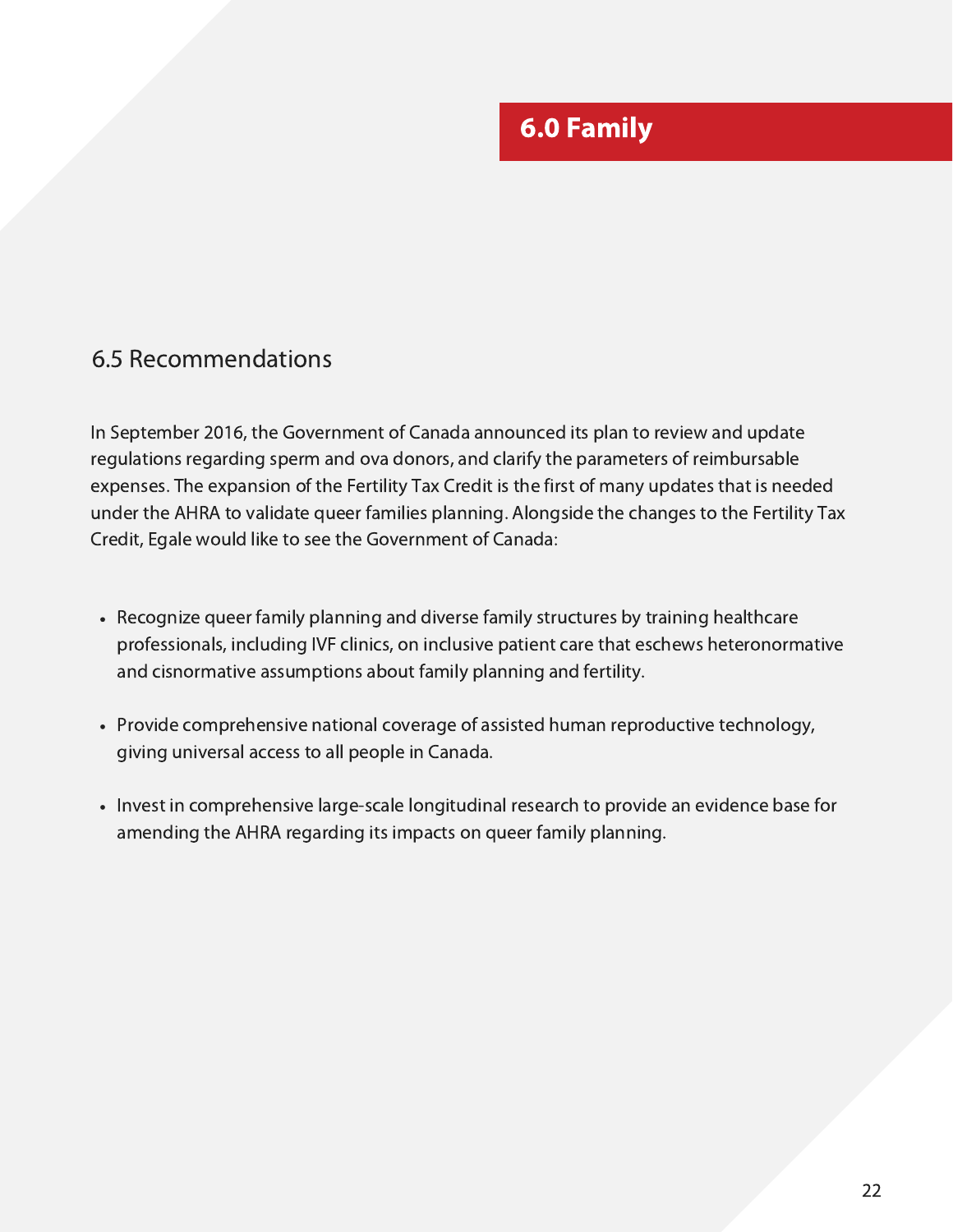#### 7.1 Context

Violence in all forms - physical, mental, and emotional - poses an issue for people in Canada from the perspective of health, well-being, and productivity. Access to non-violent spaces should be prioritized, as lack of safety increasingly affects those who are most marginalised due to socioeconomics, race, disability, gender and sex in devastating and sometimes irreversible ways. Many aspects of the Budget 2017 take focused approaches to violence, specifically the issue of gender-based violence (GBV). As this government expands their knowledge on the complexities of gender, we see a need to broaden our understanding of the intricacies of how GBV affects trans and gender diverse people and how to provide more holistic approaches to ending this type of violence.

#### 7.2 Key Statistics on LGBTQI2S Violence

- 37% of youth with LGBTQ parents report being harassed about the sexual orientation of their parents and are more likely to be verbally harassed about their own gender expression, perceived sexual orientation, gender identity, gender, and sexual orientation (Taylor & Peter, 2011).
- Women who identify as bisexual or lesbian are more likely to experience GBV by a current or previous spouse (Statistics Canada, 2015).
- Police-reported hate crimes motivated by sexual orientation are more likely to be violent than hate crimes targeted other groups (Allen, 2015).
- Intimate partner violence (IPV) is four times more likely to be experienced by women (Allen, 2015).
- Trans communities are almost twice as likely to experiencing IPV (Wathen, MacGregor & MacQuarrie, 2014).
- Approximately 45% 75% of sex workers will experience physical or sexual violence (Canadian Public Health Association, 2014).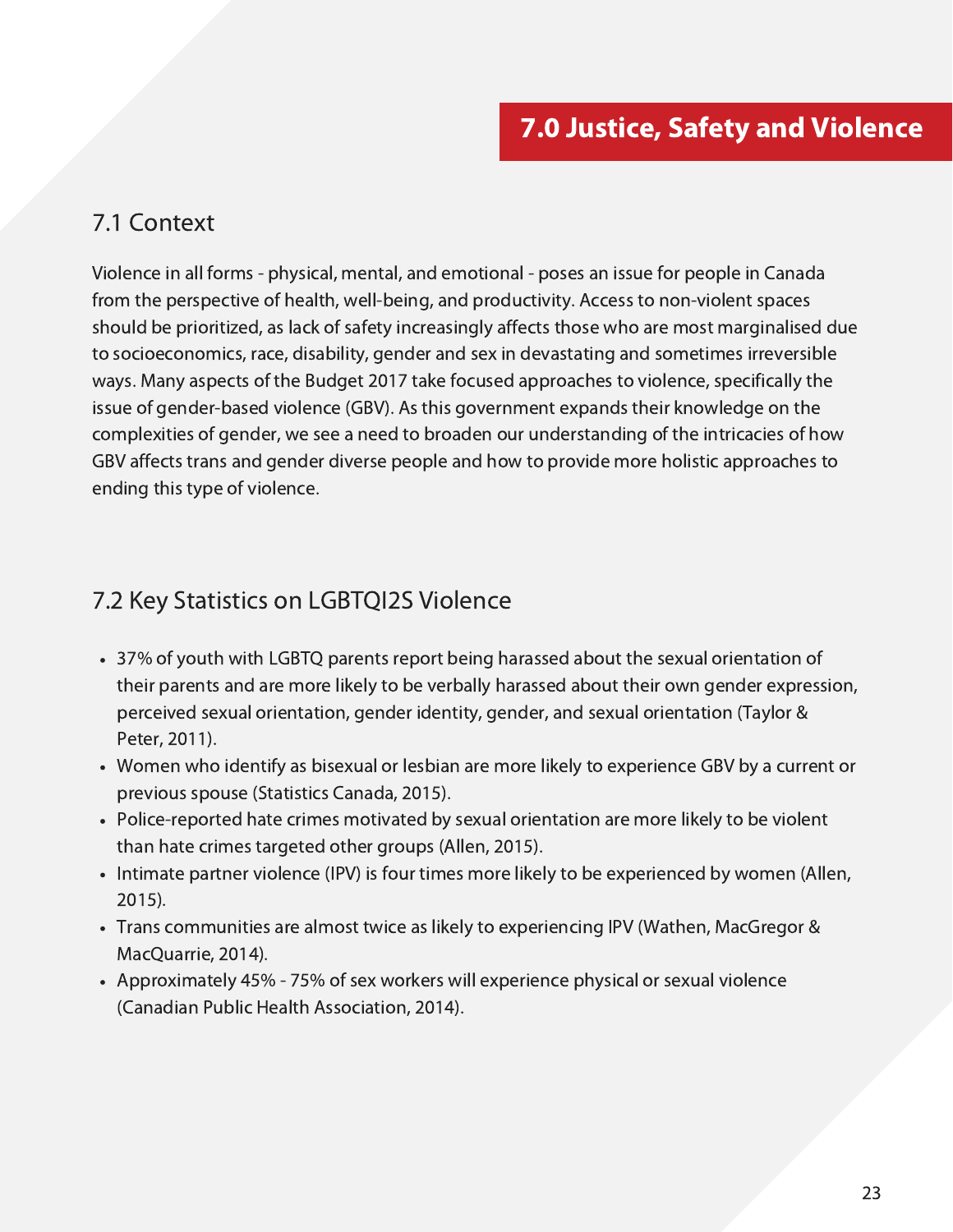#### 7.3 Amendments to Budget

Budget 2017 has made an explicit effort to include some of the most marginalized groups in Canadian society, such as low-income single mothers, single seniors, IPV survivors, and lastly single mothers with children who live in shelters. Especially noteworthy is the Liberal government's recognition of the need to invest in protection related to GBV. This increase in funding also attempts to use an intersectional lens to conceptualise and pinpoint those populations most affected by GBV, drawing connections between gender and poverty, sexual assault survivors, homelessness, and the ability to provide for children as a single parent, sometimes living in shelters.

Budget 2017 proposes to invest \$100 million over five years, starting in 2017-2018, and \$20.7 million per year thereafter, to establish a National Strategy to Address Gender-Based Violence. Included in this strategy is the creation of a Centre of Excellence within Status of Women Canada and an aim to better align existing resources to address GBV implemented by the Royal Canadian Mounted Police and the Department of National Defence.

#### 7.4 Projected Impact of Amendment for Community

Budget 2017 adopts an intersectional approach to GBV, but fails to push this approach beyond a heteronormative and cisnormative context that includes not just marginalized women but members of queer and trans communities. This binary perspective on gender results in a lack of awareness of the specific violence faced by trans women, trans men, non-binary, and gender diverse people living in Canada.

For many queer, trans and gender diverse people who experience violence either in an intimate partner setting, as a hate crime, or at home with their family, there are few specific resources allocated to deal with their experiences of violence. Whether in the form of physical shelters, mental health resources, or crisis centres that are specific to queer and specifically trans people, there is a strong need for services and resources that are trained and prepped with the correct language, support systems, and information for these clients.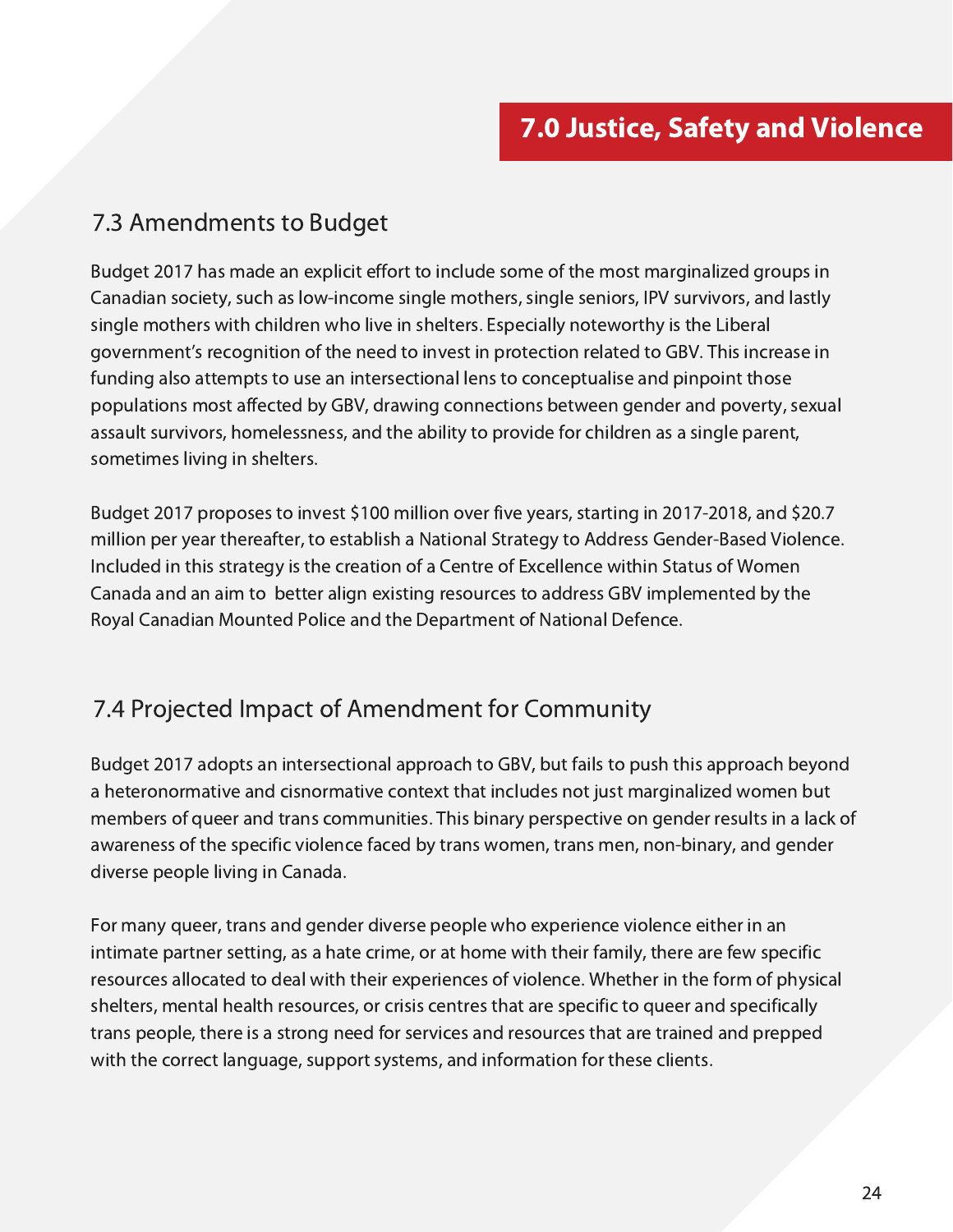#### 7.4 Projected Impact of Amendment for Community cont'd

Similar to the ways in which poverty affects women and children and places them in precarious and often times volatile situations, the same occurs for trans and gender diverse people. Unfortunately, our statistical understanding of queer and trans individuals' exposure to violence is complicated due to the exclusion of diverse gender identities and gender expressions from data sets. Without accurate information on the experiences of violence LGBTQI2S communities face, it becomes even more difficult to mitigate and minimize violence against them on a systemic level.

Budget 2017 does not designate any specific funding for aforementioned services. This service gap could be addressed by earmarking additional funds or reallocating outlined funding within the National Strategy to Address Gender-Based Violence. Moreover, violence against LGBTQI2S communities will continue to persist if the census and other government-funded data collection tools do not begin to include a range of gender identity options for people that extend beyond the outdated binary male and female options that exist.

#### 7.5 Recommendations

Alongside the allotment of funding for a National Gender-Based Violence Strategy, Egale recommends the Government of Canada implement the following actions:

- Include a range of gender identity options in the upcoming census and within the Canadian Community Health Survey (CCHS) and the General Social Survey (GSS), including non-binary self-identifiers so that more accurate data regarding gender identity and expression and its relation to violence on different levels can be gathered.
- Earmark funds for tailored programs targeting the most vulnerable members of LGBTQI2S communities, especially racialized and disabled trans and gender diverse communities. These funds should be part of the National Gender-Based Violence Strategy in order to systematically respond to the needs of gender diverse communities in Canada.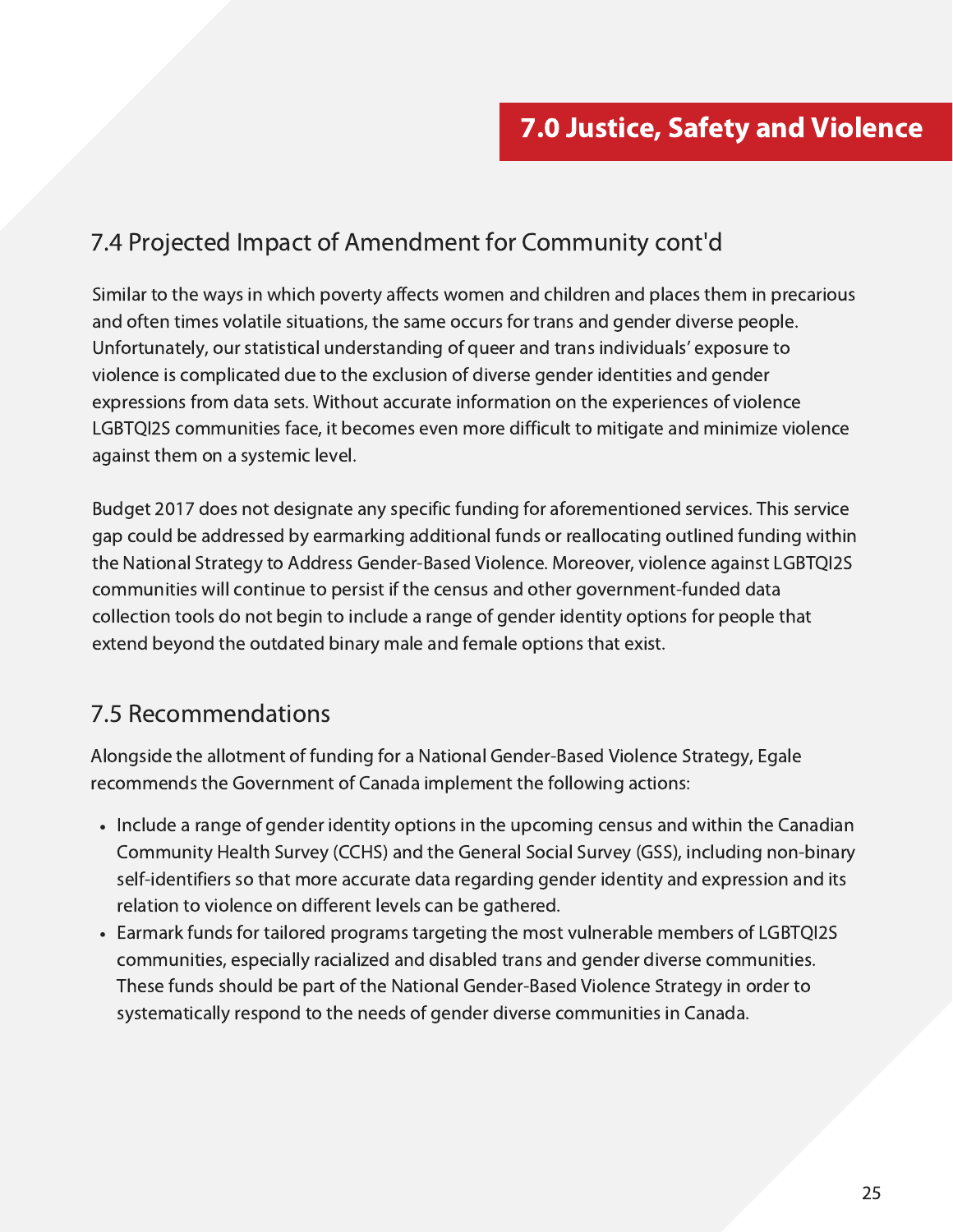#### 8.1 Context

In 2016, the Canadian Armed Forces announced a review of their existing policy pertaining to trans service members, with an aim for a revamped policy to be released by 2017. The new policy has yet to be released.

Budget 2017 has promised to address issues regarding safety, justice, and violence with the launch of a national GBV strategy, developing initiatives to strengthen the family justice system, as well as investing in programming for veterans and their family members regarding rehabilitation, and mental health, alongside investments in veterans' organizations to support the creation of services that support veterans.

#### 8.2 Key Statistics on LGBTQI2S Experience in the Military

- As of January, 2015, 14.6% of all officers in the Canadian Armed Forces (CAF) were women, or 2,758 individuals (Deschamps, 2016).
	- However, 49% of individuals accessing the Sexual Misconduct Response Centre were women
- Results from the Survey on Sexual Misconduct in the Canadian Armed Forces found that "LGBT Regular Force members were more likely than non-LGBT members to have been victims of sexual assault in the past 12 months. Among men, LGBT members were three times more likely to have been sexually assaulted in the past year. Among women, the proportion of LGBT members who were sexually assaulted was almost double the proportion recorded for non-LGBT members" (Cotter, 2016).
- Of members who were targets of discrimination on the basis of sexual orientation or gender identity, 48% did not report the incidents as they "did not believe reporting would make a difference," and 33% did not report because of fear of negative consequences (Cotter, 2016).
	- Additionally, research on the well-being of sexual minority veterans highlights experiences of "significantly less social and emotional support and higher rates of suicidal ideation than heterosexual veterans," (Matarazzo, et al., 2014)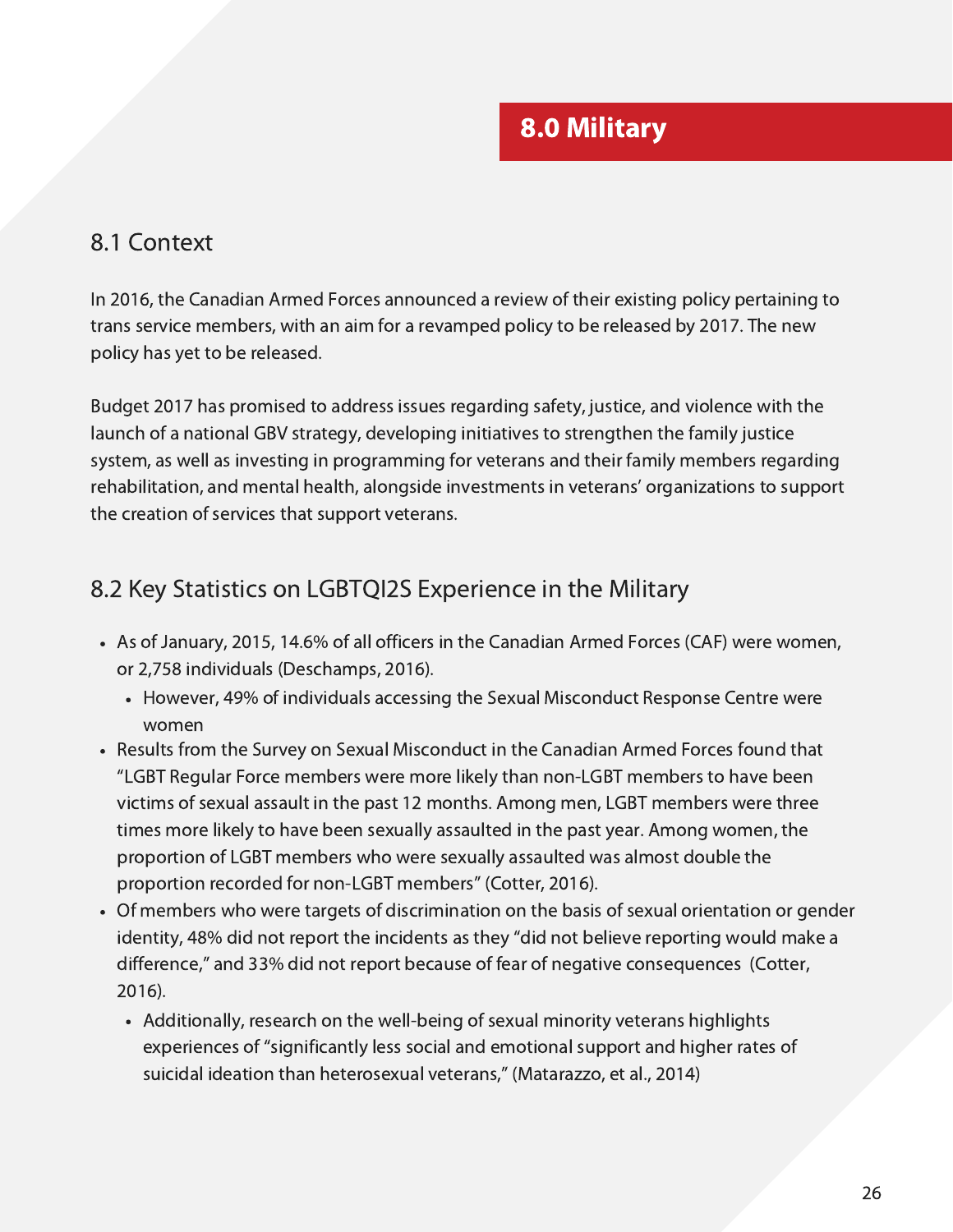#### 8.3 Amendments to Budget

In the 2016 Budget, the Government of Canada earmarked \$5.6 billion over the next six years to go towards a number of programs aimed at supporting veterans with injuries, disabilities, or illness. This includes boosting financial support offered to veterans and reopening previously closed services. Budget 2017 works to build off this initial work, as well as acknowledge some of the concerns addressed in national consultations with veterans and their families. These new initiatives include:

- Improving the transitions between service and civilian life;
- Increasing the education and training benefit as well as the Career Transition Services Program starting in April 2018;
- Replacing the Family Caregiver Relief Benefit with the Caregiver Recognition Benefit, providing expanded and direct monthly payouts to caregivers of veterans;
- Removing the one year vocational rehabilitation timeline for survivors and spouses of veterans;
- Expanding access to Military Family Resource Centres to families of medically released veterans;
- Development of a Centre of Excellence on Post-Traumatic Stress Disorder (PTSD) and related mental health conditions;
- Introduction of a veteran and family well-being fund to support the research, development, and/or implementation of innovative programming to improve quality of life for veterans and their families; and
- Development of a Veteran Emergency Fund to be utilized by Veterans Affairs Canada to address urgent need.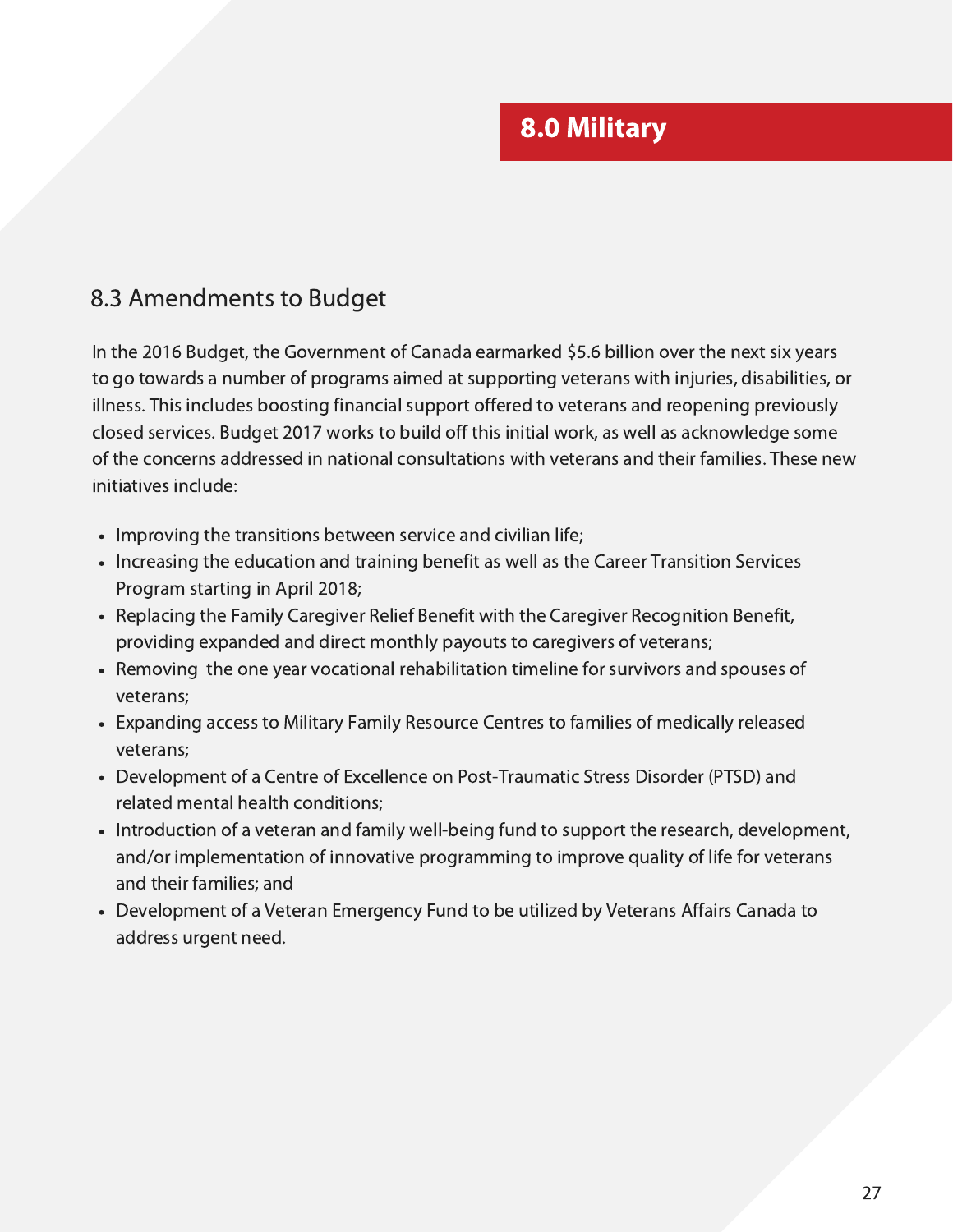#### 8.4 Projected Impact of Amendments for Community

The allocation of additional funding to better support service members, veterans, and their families, particularly in relation to their mental health and disability support needs, is a critical federal initiative.

Yet absent from this discussion is any specific mention of vulnerable communities who require specialized support tailored to their unique experiences and support needs. In the 2017-2018 departmental plan, the Department of National Defence has committed to engaging in research related to attitudes towards LGBTQ2 issues, cultural competency, and cultural tolerance/intolerance. It is imperative that federal funding be earmarked to not only assist but expand this research to understand the experiences and specialized support needs of LGBTQI2S service members. Stemming from this additional work, funding should be allocated towards the development, implementation, and long-term sustainment of programming to best support LGBTQI2S service members, veterans, and their families in addition to awareness and training about LGBTQI2S identities and anti-racist and anti-oppressive practices in order to provide inclusive and appropriate support.

#### 8.5 Recommendations

Egale recommends the following revisions to adequately respond to the needs, challenges, and barriers of LGBTQI2S individuals in the CAF:

- Federal funding should be earmarked to both assist and expand research on the experiences of LGBTQI2S service members in the CAF, as well as evaluate the specialized support needs of LGBTQI2S service members.
- Federal funding should be allocated towards the development, implementation, and longterm sustainment of programming that research indicates best supports LGBTQI2S service members, veterans, and their families.
- Budget 2017 should include an allotment for the CAF to conduct training through external agencies about LGBTQI2S identities and anti-racist and anti-oppressive practices in order to foster inclusive and appropriate support.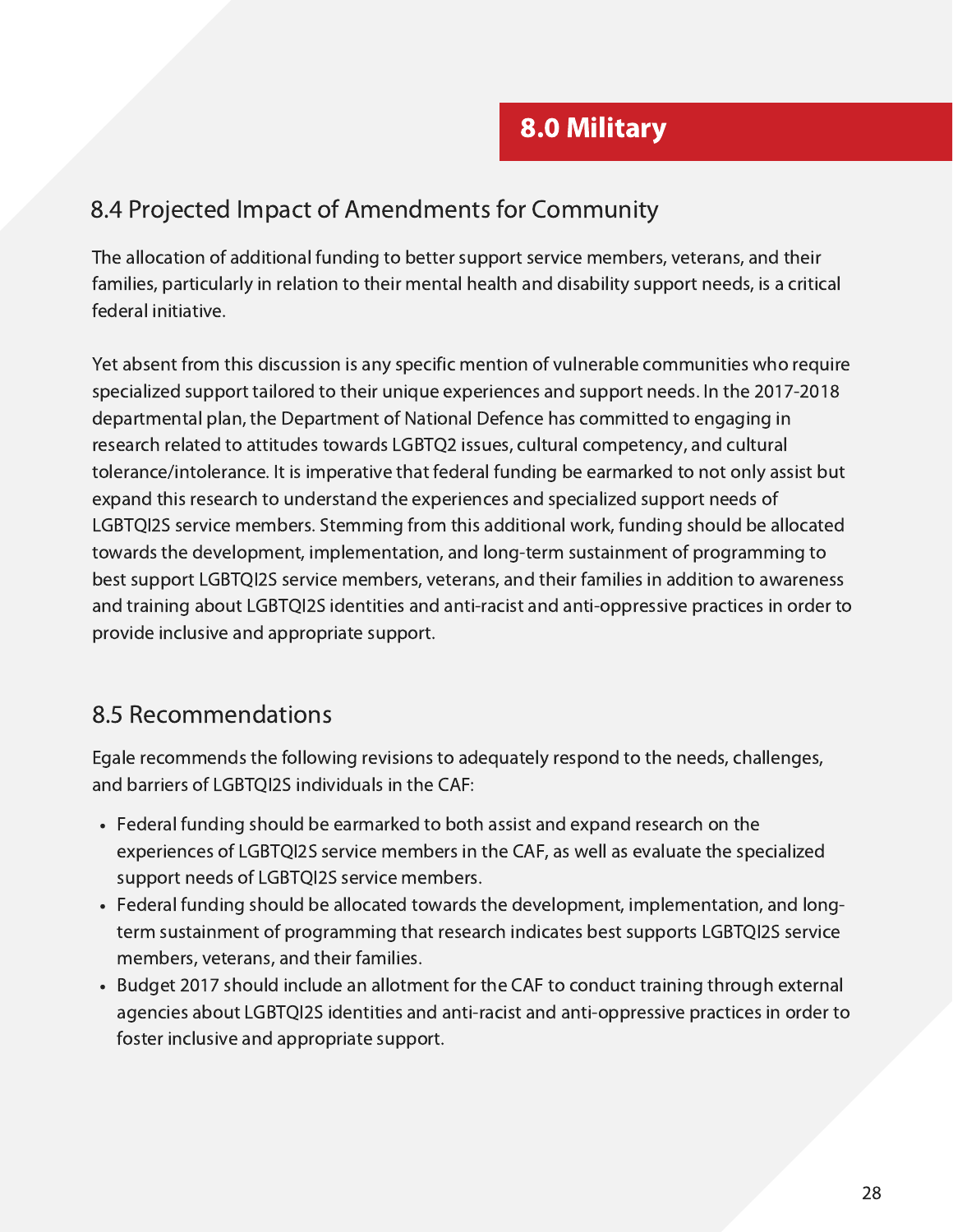#### 9.1 Context

Globally, LGBTQI2S human rights are becoming increasingly prominent due to the advocacy efforts of civil society organizations, activists, and non-governmental organizations (NGOs) such as the International Lesbian and Gay Association (ILGA). Over the past decade, progressive shifts have been observed within LGBTQI2S international human rights, including:

- The 2006 signing of the Declaration of Montreal and the Yogyakarta principles, which recognizes both "sexual orientation" and "gender identity" as part of international human rights discourse;
- The UN Human Rights Office of the High Commissioner's release of Free and Equal: Sexual Orientation and Gender Identity in International Human Right Law, a report which reiterates the rights and protections of "all people, irrespective of sex, sexual orientation or gender identity" (OHCHR, 2012); and
- The UN Development Programme's (UNDP, 2016) release of its Sustainable Development Goals (SDG) towards ending poverty and inequality by 2030, including key initiatives to measure global LGBT inclusion.
- In September 2016, the UN Human Rights Council appointed an Independent Expert on Sexual Orientation and Gender Identity (SOGI). The mandate of the Independent Expert includes the assessment of the implementation of human rights instruments, existing gaps, and best practices in overcoming violence and discrimination of persons on the basis of SOGI as well as consulting with state governments, civil society, and multiple stakeholders to develop implementation measures to address the issues of violence and discrimination of persons on the basis of SOGI (OHCHR, 2016).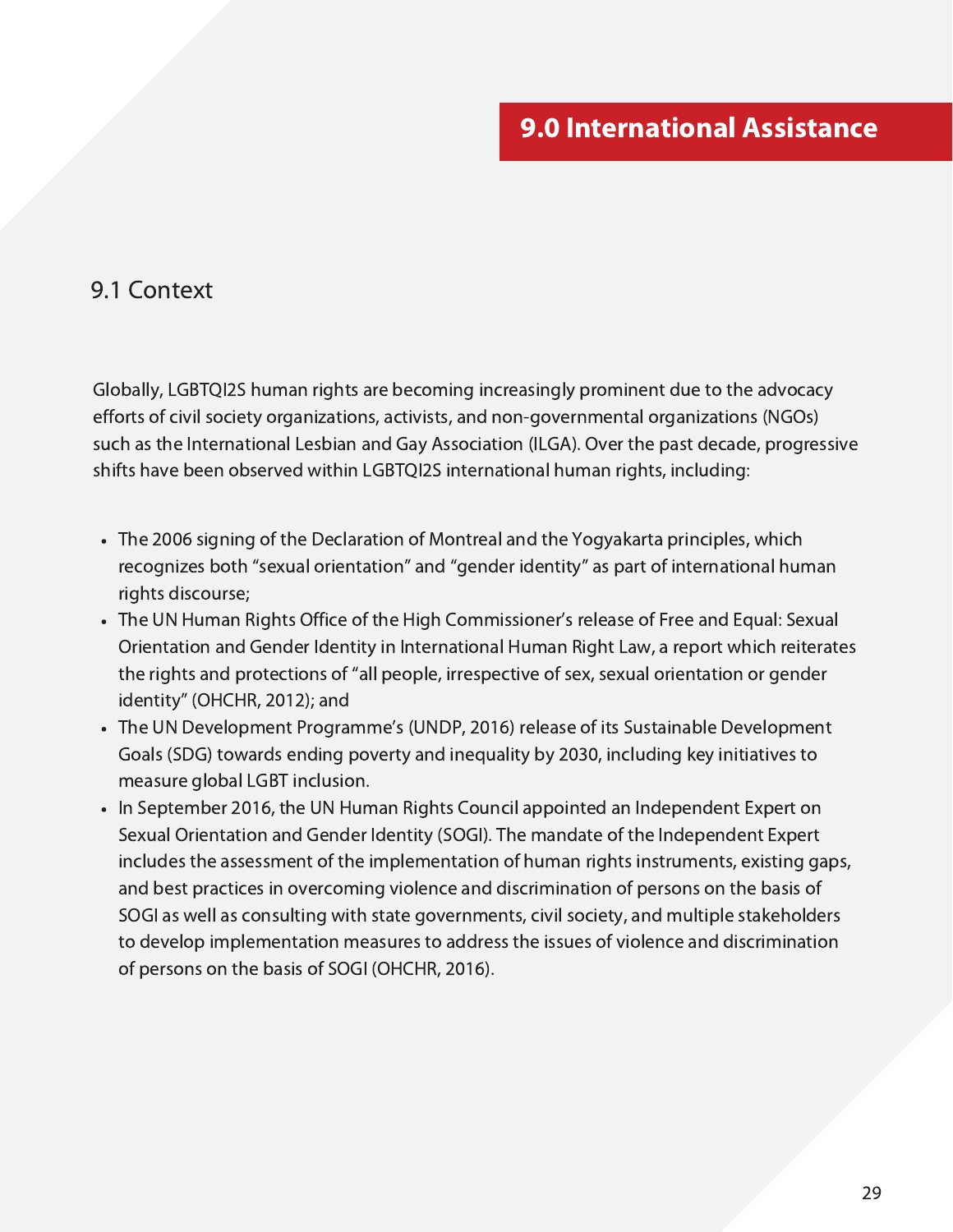#### 9.2 Key Information on International LGBTQI2S Human Rights

- Many nation states in the Global South have a strong presence of conservative Christian sects, both Catholic and Evangelical, which has presented challenges to progressive changes in attitudes towards LGBTI rights and social inclusion.
- In South Africa, both legislative changes and the campaigning of religious leaders such as Desmond Tutu have challenged the narrative of homosexuality and transgender identities as "un-African".
- There have been few public education initiatives championed by government entities throughout the Global South, despite advocacy by local queer communities. As a result, state legislative reforms continue to be viewed as Western-centric values imposed by the Global North's "gay agenda".
- In Latin America, Argentina provides a key example of how both legislative change and the advocacy work of local queer communities has ushered significant social and cultural change on a national level, as many activists and national NGO networks engaged with the religious and cultural values of their society in order to foster greater acceptance of queer peoples' lives in Argentina (Pousadela, 2013; D'Amico, 2015).
- Largely, public opinion in the majority of the states within Latin American, African, Middle Eastern, and East Asian regions is strongly homophobic and transphobic, which has attributed to the rise of hate crimes and violence perpetrated towards queer and gender diverse people. For instance, in Ghana, many activists have propagated that homophobia and transphobia are "un-African" to promote the acceptance of difference, inclusion, and peace as continental values (Baisley, 2015; D'Amico, 2015);
- In Asia, India recently decriminalized homosexuality as a result of the activism from men who have sex with men (MSM) HIV/AIDS and Hedra (non-binary people) sex worker groups (Jolly, 2011).
- In the Middle East, diasporic Islamic communities engage in dispelling the notion of Islam as a monolithic community. As a result, many queer immigrant Muslim activists have engaged in discussing the diversity within Islamic culture to create space that validates their LGBTI identities outside of the Western-centric standpoint of Gay and Lesbian human rights (Rahman, 2015).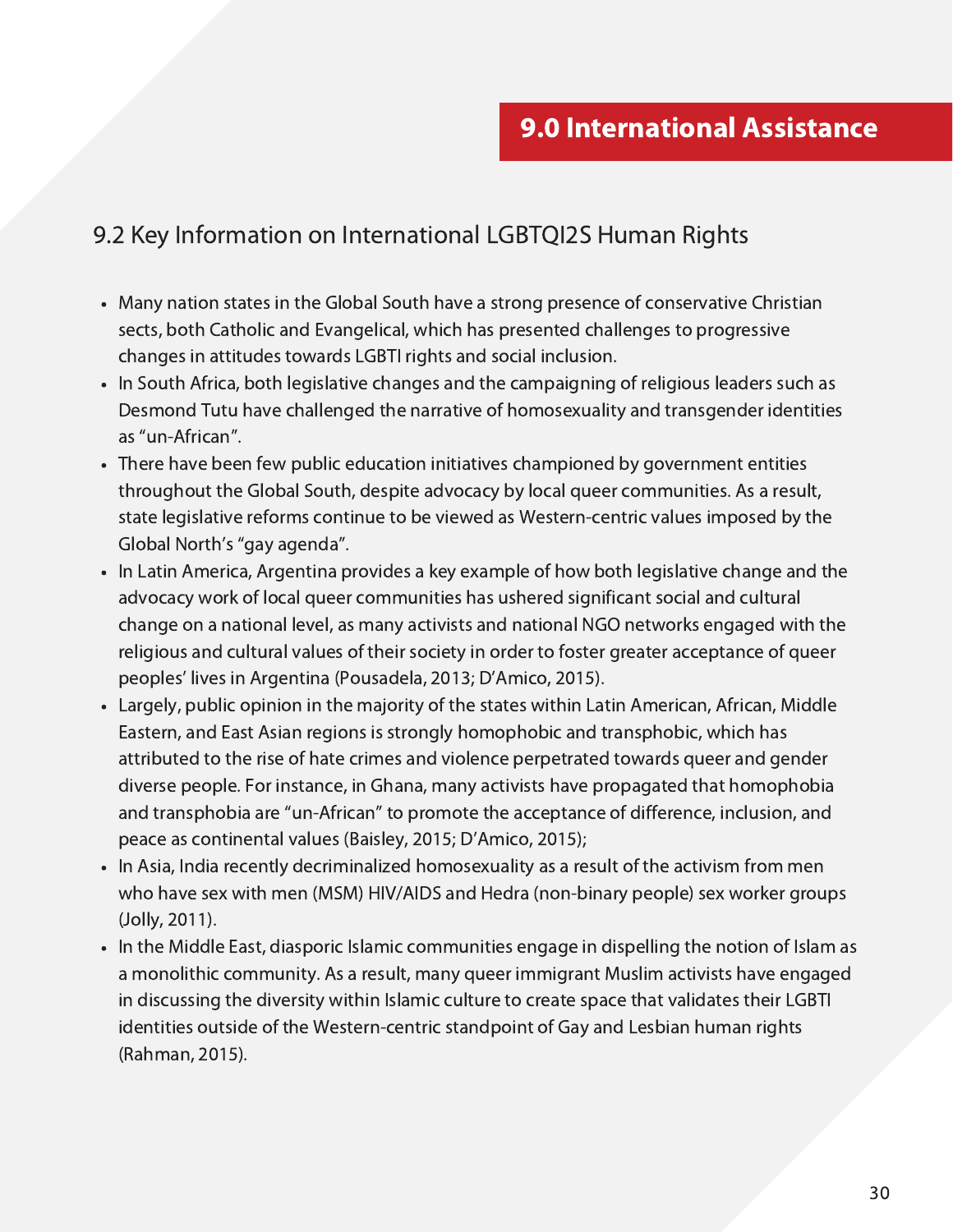#### 9.3 Amendment to Budget

Budget 2017 has outlined a new, comprehensive approach to international assistance based on the results of conducting an Oversea Assistance Review in 2016. One of the new initiatives under their Comprehensive Development Assistance programs is the investments of \$650 million in funding to address global gaps in sexual and reproductive health and rights.

#### 9.4 Projected Impact of Amendment for Community

Egale, in September 2016, submitted a consultation paper to Global Affairs Canada as part of Canada's Overseas Assistance Review. In our submission paper, Egale highlighted several areas where LGBTQI2S peoples are left behind when tackling the United Nations' 2030 agenda on accomplishing Sustainable Development Goals, including the following points:

- The present analysis of gender by Global Affairs Canada, and more broadly, the Government of Canada, recognizes gender as a binary in which only two categories exist: men and women. Through this understanding, trans and gender diverse people are erased. It is important to broaden the current understanding of gender and conceptualize gender as spectrum in order to implement gender inclusive practices in Canada's international work. Globally, trans and gender diverse people continue to experience deeply embedded forms of discrimination and lack safe access to medical services, employment, housing, and education.
- With regard to the state of international LGBTQI2S human rights, it must be acknowledged that homophobia, biphobia, transphobia, and discrimination on the grounds of gender identity and sexual orientation is not exceptional to the Global South. As last year's Orlando massacre illustrated, alongside the recent removal of the Executive Order that banned discrimination of LGBT in the workplace in the United States and the systemic marginalization of diverse gender identities and sexual attraction, these geographies still have much work to do domestically.
- Harm is perpetrated by international development agencies within local civil societies when international assistance programs operate in contradiction to Canada's national human rights values, policies, and priorities (Bergenfield & Miller, 2014). In considering Canada's development assistance policies, Canada should thoroughly review its strategic commitments to funding organizations and projects that align with its values, national legislation, and priorities as well as scale back on international projects and programs that have cross purposes and contribute to negative outcomes.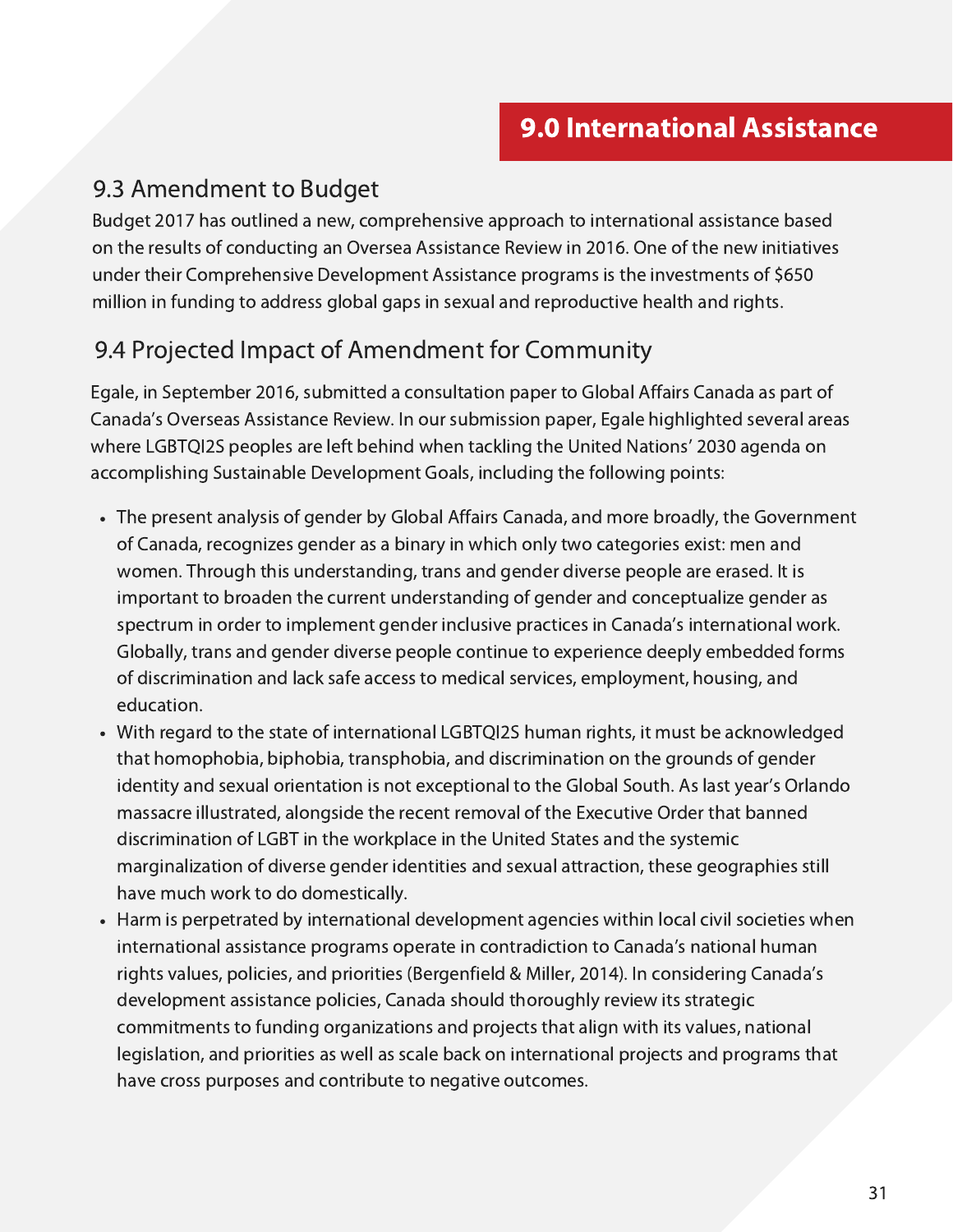#### 9.4 Projected Impact of Amendment for Community cont'd

For instance, Canada's international assistance should scale back funding to homophobic and transphobic organizations as well as develop explicit terms of reference in their policies that prohibits funded organizations from spreading homophobia and transphobia in their values and project implementation in the Global South.

#### 9.5 Recommendations

Egale recommends the following meaningful ways Canada can support international assistance for LGBTQI2S communities most efficiently and effectively, and to better measure results:

- Provide core funding to organizations that have equity practices and engage with marginalized communities, as their work demonstrates their ability to foster initiatives which prioritize the perspective of impacted communities. For instance, Egale's aim is to promote equity and awareness of LGBTQI2S people and communities through an anti-racist and anti-oppression framework;
- Leverage organizations that have experience working with multiple stakeholders and have demonstrated the ability to collaborate with religious organizations to promote inclusivity and diversity with the goal of social change in civil society; and
- Provide evaluation and monitoring support to organizations by equipping them with the appropriate tools to ensure that indicators are relevant and meaningful to the impacted communities.
- Globally, LGBTQI2S people continue to experience deeply embedded forms of discrimination and stigma, particularly within the healthcare system. Within the Global North, queer and trans people of colour and Two Spirit people and communities face additional barriers as they are even more likely to be refused treatment (Nixon, 2013) or receive inadequate primary health care. The World Professional Association of Transgender Health (WPATH) has pointed to the lack of research on trans people's reproductive health, especially in relation to trans people who are receiving hormone therapy as a part their transition (Nixon, 2013). For these reasons, Egale also strongly urges that Canada includes LGBTQI2S people in their commitment to sexual health and reproductive health and rights overseas.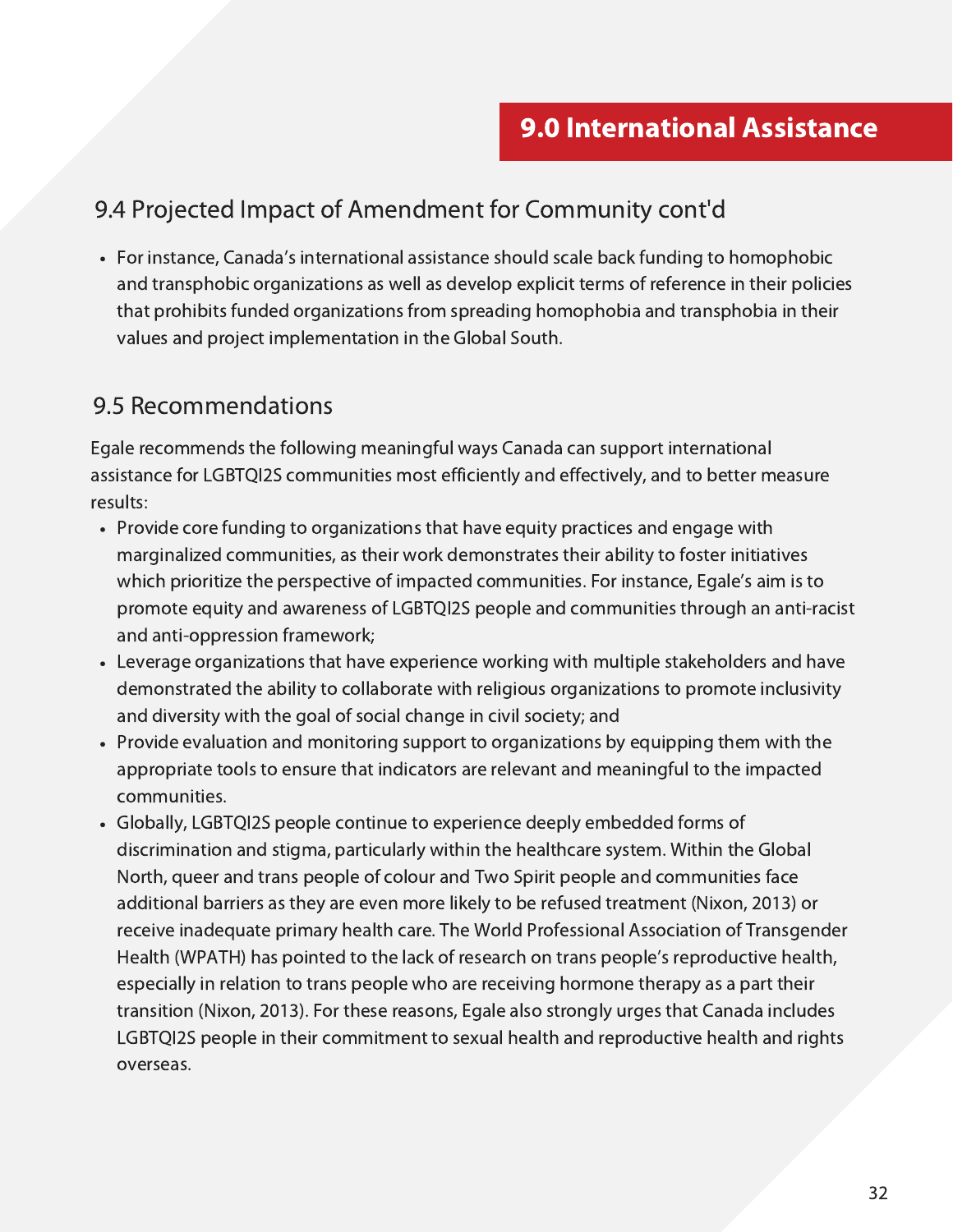#### 10.1 Context

In today's geopolitical context, there has been a significant rise in refugee claims as well as asylum seekers to Canadian borders, including those who flee their country of origin because of violence and persecution related to their attraction (sexual orientation) or gender identity. Canada's notable diasporic populations are pivotal and a strength on the international stage; however, Canada's refugee system has been in constant need of revisions over the last decade.

During the former Conservative government's tenure, the refugee system witnessed significant alterations with the passing of Protecting Canada's Immigration System Act (2012), including:

- Consolidating the Immigration Minister's power to categorize what constitutes "safe" countries without consultation from other parties including human rights experts;
- Cancelling health benefits programs to refugee claimants;
- Rejected claimants from safe countries would no longer have the right to appeal the decision to the Immigration and Refugee Board;
- Claimants from "safe" countries could be deported while awaiting a judicial review by the Federal Court or during the one year wait time for applying for compassionate and humanitarian grounds; and
- Biometric identification would be required for people that apply for visas to visit Canada.

Additionally, the former Conservative government conducted an evaluation on In-Canada Asylum System (ICAS) following the implementation of the reforms under the Protecting Canada's Immigration System Act.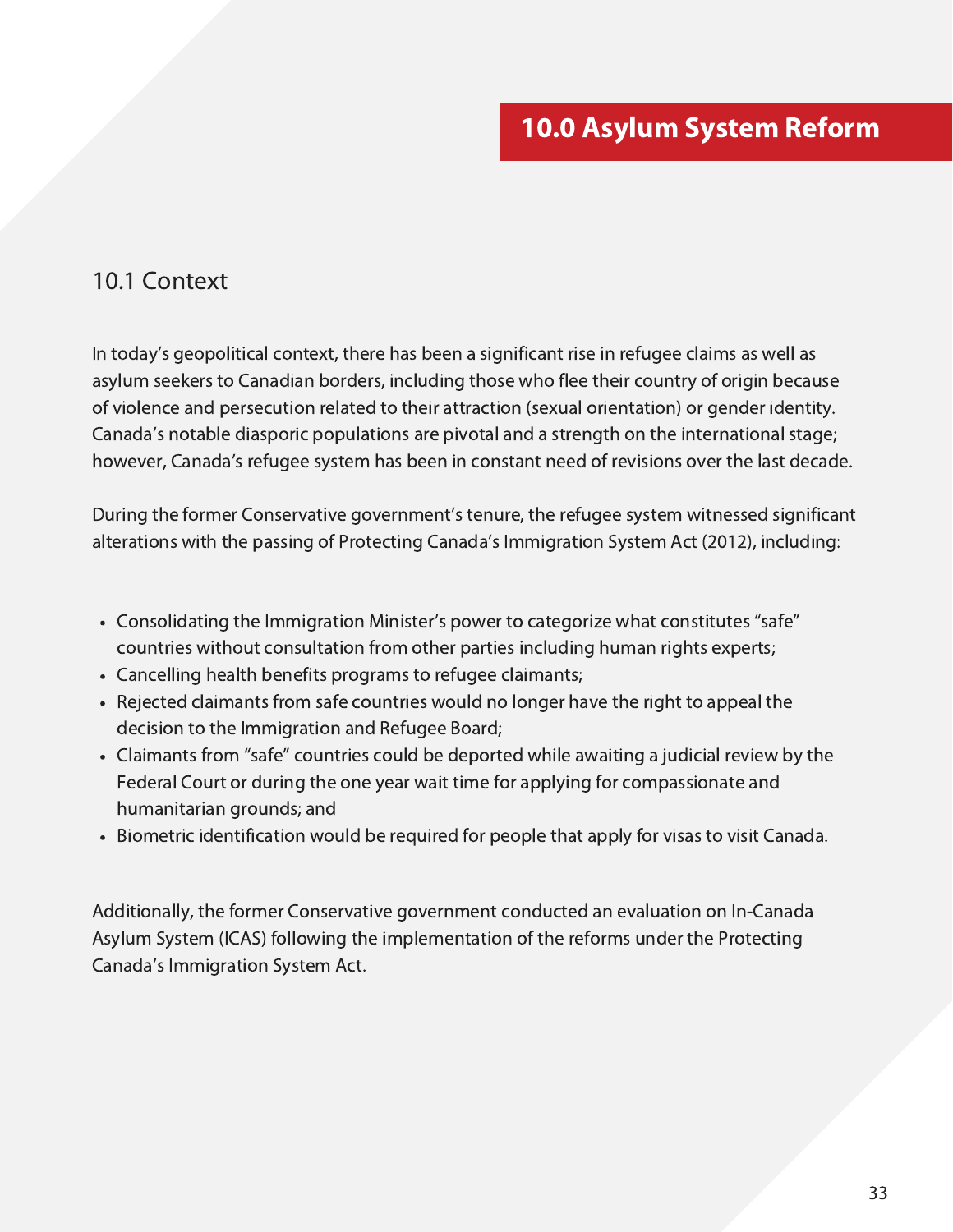#### 10.1 Context cont'd

The evaluation covered the period from December 2012 to December 2014 and was published in 2016. Some of the report's key findings include:

1. The need for reform of ICAS stems from the increasing number of claims, growing backlog/inventories, and lengthy processing times.

2. Reforms are aligned with Canada's international and legislative obligations as well as federal government priorities in safeguarding the integrity of ICAS.

3. Despite implementation success across agencies there still remain challenges related to the production and use of data, and a lack of governance and project management structures for the Refugee Claimant Continuum reduced the efficiency and effectiveness of the monitoring and reporting process.

In 2016, the current Liberal government addressed backlash from immigrant communities as well as the medical community stemming from the cancellation of health benefits programs by implementing the Interim Federal Health Program Policy (IFHP). This health program provides limited, temporary coverage of health-care costs for refugees including resettled refugees, refugee claimants, and rejected refugee claimants during their period of ineligibility for provincial or territorial health insurance.

## 10.2 Key Statistic on LGBTQI2S Asylum Seekers

- LGBTQI asylum seekers who are fleeing persecution often face barriers to accessing safe environments and social support services (Hall & Sajnani, 2015).
	- With difficulty accessing safer spaces alongside experiencing social isolation, LGBTQI asylum seekers lack the support and resources to process their experiences of trauma and address their mental health concerns. While there are some resources to support this particular population, they are concentrated in large urban centres (such as Toronto, Ottawa, or Vancouver) leaving a substantial gap in services across the country (Hall & Sajnani, 2015).
	- Canadian research exploring the experiences of LGBTQI asylum seekers highlights a lack of safe, affirming, and affordable housing. As a result, LGBTQI asylum seekers have reduced options for accessing housing and often must live in situations where they experience stigma and violence (Mulé & Gates-Gasse, 2012).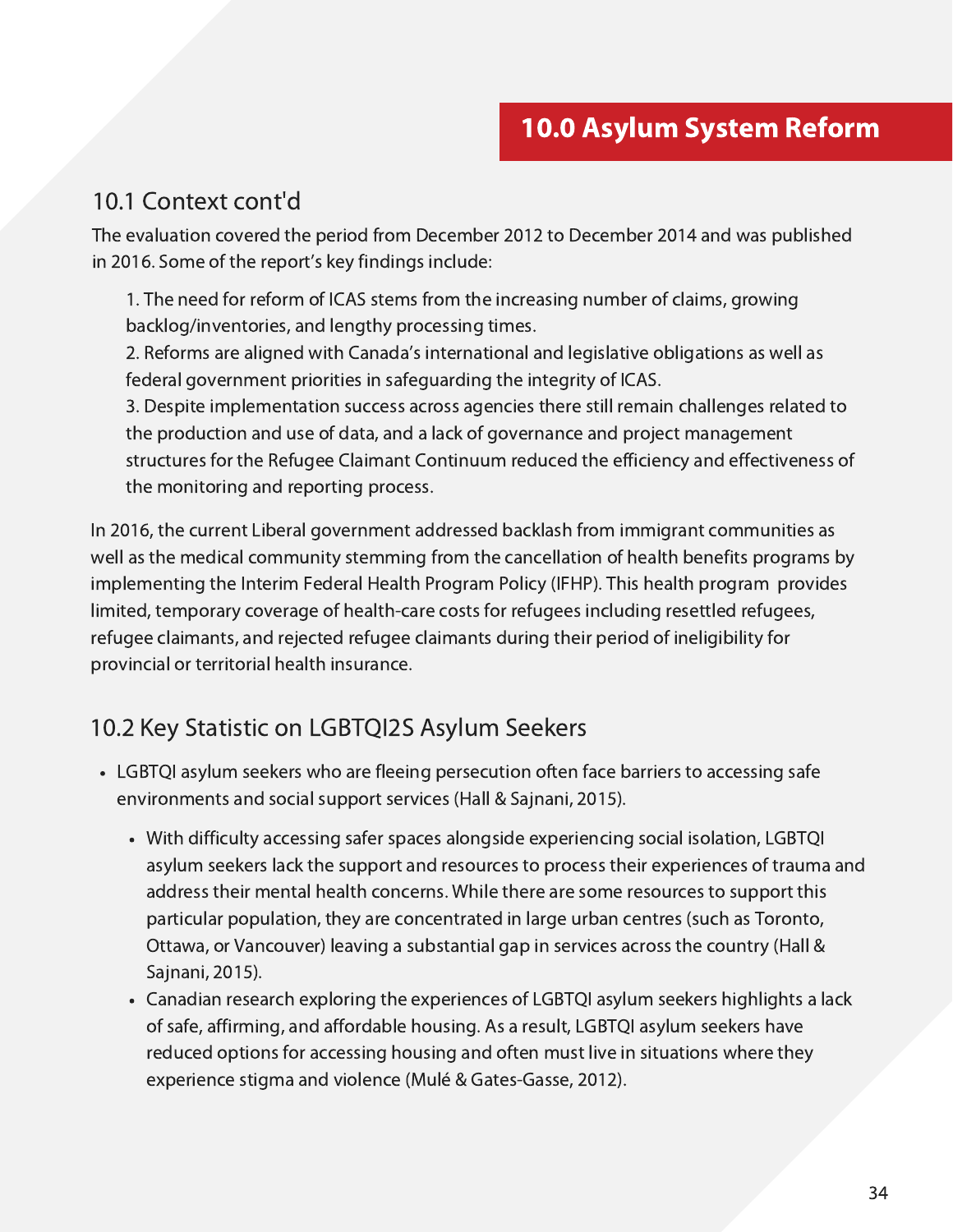#### 10.2 Key Statistic on LGBTQI2S Asylum Seekers cont'd

While the Interim Federal Health Program (IFHP) provides temporary health coverage for individuals not covered by provincial and federal health programs (including refugee claimants, refugees, and other protected persons), the IFHP insurance explicitly excludes any coverage of transition-related health care including access to specialist healthcare providers, hormone prescriptions, and surgery (Medavie Blue Cross, 2016).

#### 10.3 Amendment to Budget

The growing number of asylum claims and the increasing inventories in key steps of the asylum process, prior to the implementation of the backlog reduction strategy, resulted in claimants taking longer to pass through the system. In the pre-reform years, it took between 3 to 4.5 years from the time of the claim to removal of a failed claimant.

In light of the evaluation process, the 2017 Federal Budget offers investments of \$29.0 million over five years, starting in 2017–18, and \$5.8 million per year thereafter, to make permanent the Reviews and Interventions Pilot Project to monitor and investigate fraudulent claims. In tandem, the Government of Canada recognizes that immigration and refugee legal aid services that provide legal advice, information and representation to eligible asylum claimants are essential to ensuring fair and timely decisions to claimants. Thus, the 2017 Federal Budget proposes to provide \$62.9 million over five years, starting in 2017–18, and \$11.5 million per year thereafter, to enhance the delivery of immigration and refugee legal aid services, in partnership with the provinces and territories.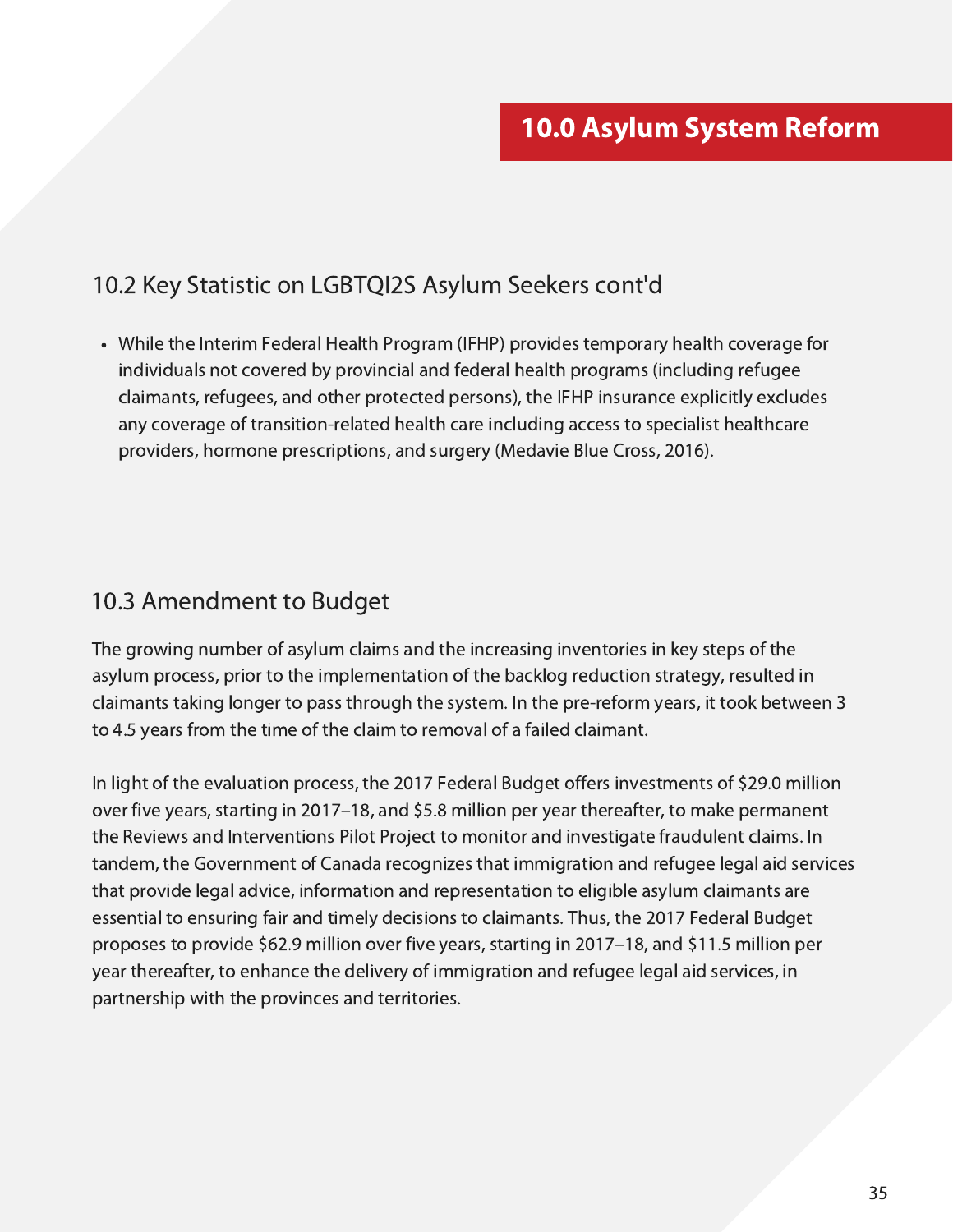## 10.4 Projected Impact of Amendment for Community

In May 2017, the Immigration and Refugee Board (IRB) released the new Chairperson's Guidelines on proceeding before IRB involving sexual orientation and gender identity and expression (SOGIE). The guidelines' purpose is to promote greater understanding of cases involving SOGIE as well as expand the decision makers' awareness of specific considerations related to SOGIE asylum claimants' experiences in their testimonies to IRB.

Although these measures are significant in overturning some of the harmful policy reforms of the former Conservative government's approach to immigration, there are still many ways that the current Liberal government needs to better support refugee and asylum seekers along the refugee continuum in settling and participating in Canadian society.

#### 10.5 Recommendations

Egale recommends the following meaningful ways Canada can address the systemic issues facing LGBTQI refugee claimants and asylum seekers and reform the immigration and refugee processes:

- Commit to long-term investments and consistent funding that supports the ongoing support of refugees at all stages of the settlement process, including:
	- Crisis and ongoing trauma counselling;
	- Mental health counselling;
	- Housing support workers to help LGBTQI refugees find inclusive housing;
	- Subsidized legal support to aid LGBTQI refugees with legal issues, especially as it relates to their status in Canada; and
	- Settlement workers to help with comprehensive needs related to the settlement process.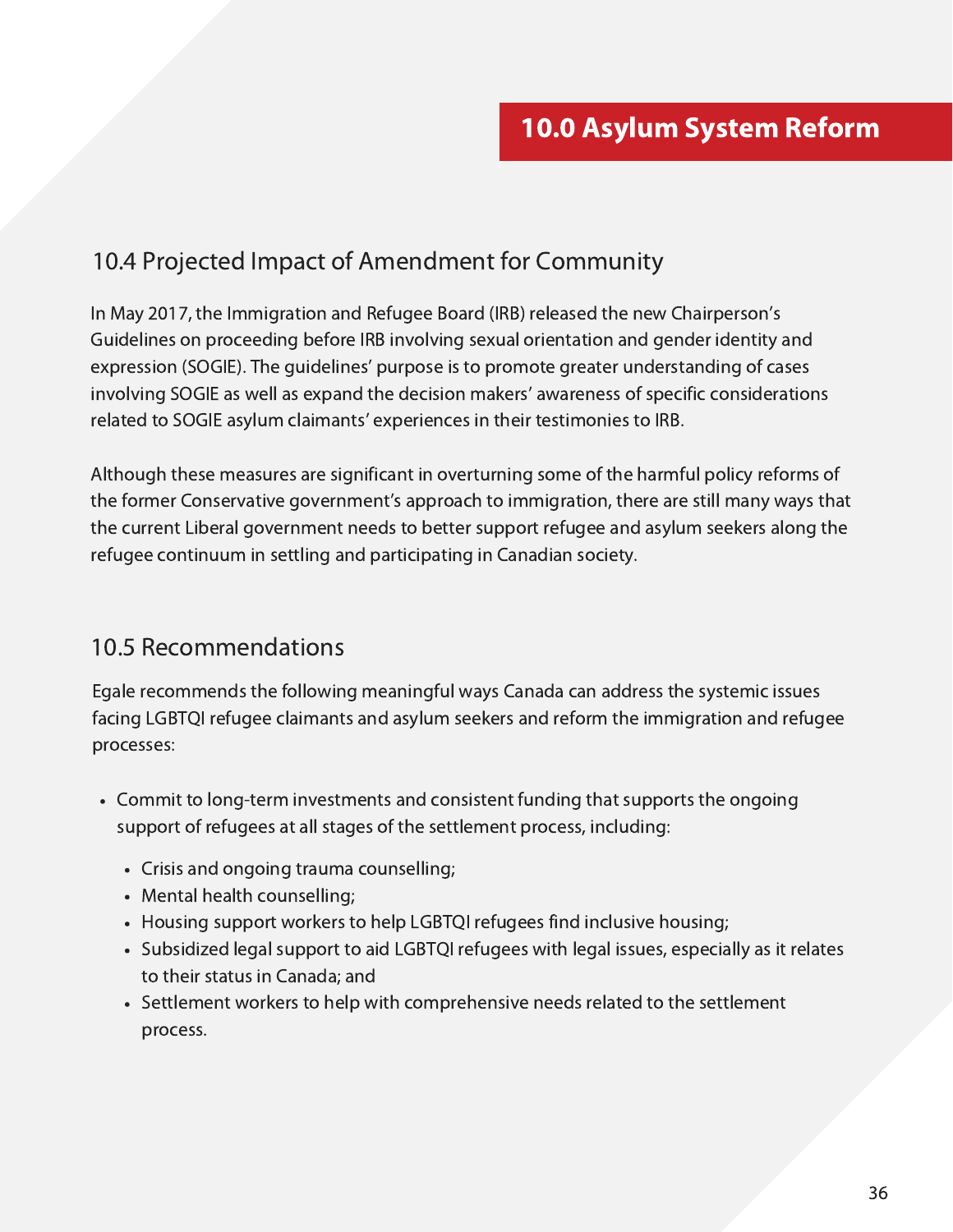#### 10.5 Recommendations cont'd

- Develop and implement a national, large-scale needs assessment to determine the needs of LGBTQI refugees that will empower these individuals and better support them throughout the settlement process with components that:
	- Collect and ethically store relevant, inclusive, and disaggregated data;
	- Inform decision makers and program design;
	- Establish meaningful evaluation parameters; and
	- Disseminate findings to community agencies and service providers.
- Make direct investments into systems innovations and sustainability by:
	- Supporting the development of innovative ways to provide support (both in person as well as online) as well as different modalities of therapy such as somatic, online counselling, and peer support; and
	- Developing and implementing training for other community agencies and housing services to provide inclusive support so that staff are educated and familiar with practices when supporting LGBTQI refugees.
- Review and expand the IFHP to include SOGIE related medical care, such as hormone therapy and gender affirming surgery, making it available to asylum seeking gender minorities - a step that aligns with many provincial health policies that ensure gender affirming medical care is covered by government-issued health insurance.
	- Many LGBTQI individuals who are fleeing their home countries due to persecution related to their sexuality and gender identity or expression have experienced trauma related to seeking medical treatment, including "corrective" sexual violence, nonconsensual medical and scientific experimentation, forced sex-reassignment or "corrective" surgery, forced traditional cleansing rituals or religious exorcisms, forced institutionalization, forced psychotherapy, forced electroshock therapy, and forced drug injection and hormonal therapy. Such treatment violates an individual's security of the person and is persecutory.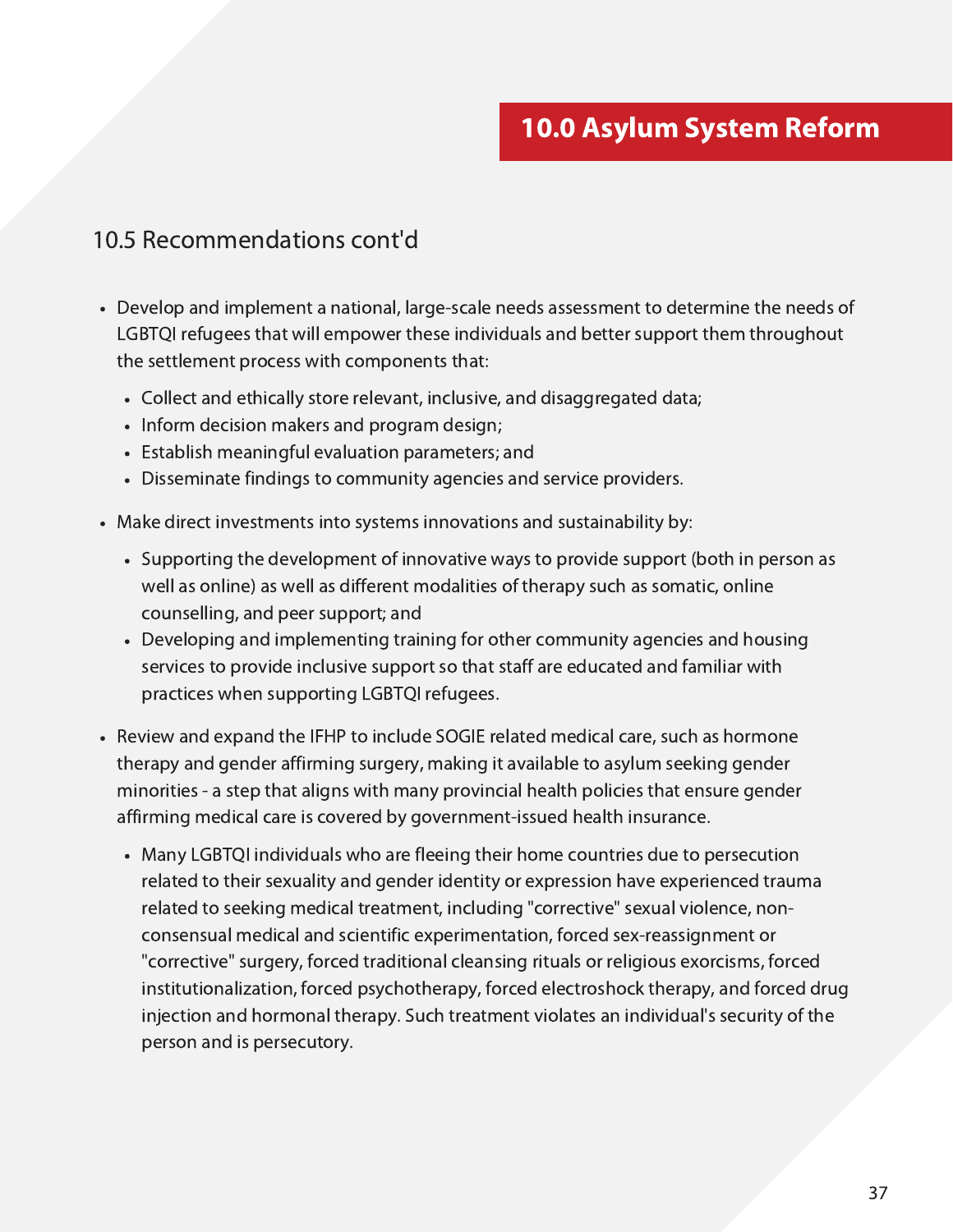Allen, M. (2015). Police-reported hate crime in Canada, 2013. Retrieved from Statistics Canada website: http://www.statcan.gc.ca/pub/85-002-x/2015001/article/14191-eng.pdf Baisley, E. (2016). Reaching the Tipping Point?: Emerging International Human Rights Norms Pertaining to Sexual Orientation and Gender Identity. Human Rights Quarterly, 38(1), 134-163. doi:10.1353/hrq.2016.0009

Bauer, G., Nussbaum, N., Travers, R., Munro, L., Pyne, J., & Redman, N. (2011). We've Got Work to Do: Workplace Discrimination and Employment Challenges for Trans People in Ontario (Trans PULSE E-Bulletin No. Volume 2, Issue 1) (p. 3). Ontario: Trans PULSE

Bauer, G. R., Scheim, A. I., Pyne, J., Travers, R., & Hammond, R. (2015). Intervenable factors associated with suicide risk in transgender persons: a respondent driven sampling study in Ontario, Canada. BMC Public Health, 15(1). doi:10.1186/s12889-015-1867-2

Bauer, G. R., Scheim, A. I. (2015). Transgender People in Ontario, Canada: Statistics to Inform Human Rights Policy. London, ON. 1 June 2015.

Bauer, G. R., Travers, R., Scanlon, K., & Coleman, T. A. (2012). High heterogeneity of HIV-related sexual risk among transgender people in Ontario, Canada: a province-wide respondent-driven sampling survey. BMC Public Health, 12(1). doi:10.1186/1471-2458- 12-292

Bergenfield, R., & Miller, A. M. (2014). Queering International Development? An Examination of New 'LGBT Rights' Rhetoric, Policy, and Programming Among International Development Agencies. LGBTQ Policy Journal. doi:10.2139/ssrn.2507515

Canadian Centre for Diversity and Inclusion. (2016). In & out: Diverging perspective on LGBT inclusion in the workplace. Retrieved from Pride at Works website: http://ccdi.ca/wp-content/uploads/2016/06/20150528-Report-LGBT-Inclusion-in-the-Workplace-EN.pdf

Canadian Observatory on Homelessness. (2012). Canadian Definition of Homelessness. Retrieved from http://www.homelesshub.ca/sites/default/files/COHhomelessdefinition.pdf

Canadian Public Health Association. (2014). Sex work in Canada: The public health perspective. Retrieved from https://www.cpha.ca/sites/default/files/assets/policy/sex-work\_e.pdf

Choi, S. K., & Meyer, I. H. (2016). LGBT Aging: A Review of Research Findings, Needs, and Policy Implications. Retrieved from The Williams Institute website: https://williamsinstitute.law.ucla.edu/wp-content/uploads/LGBT-Aging-A-Review.pdf

Cotter, A. (2016). Overview of results from the Survey on Sexual Misconduct in the Canadian Armed Forces, 2016. Retrieved from Statistics Canada website: http://www.statcan.gc.ca/pub/85-603-x/85-603-x2016001-eng.pdf

D'Amico, F. (2015). in Thiel, M. & Lavinas Picq, M. (Eds) Sexualities in World Politics: LGBT and (Dis)United Nations: Sexual and gender minorities, international law, and UN politics: Taylor and Francis, pp. 54-71

Daniel, L., & Cukier, W. (2015). The 360 project: Addressing racism in Toronto - Addressing discrimination experienced by LGBTQ homeless youth in Toronto. Retrieved from Homeless Hub website: http://homelesshub.ca/resource/addressing-discriminationexperienced-somali-canadians-and-racialized-lgbtq-homeless-youth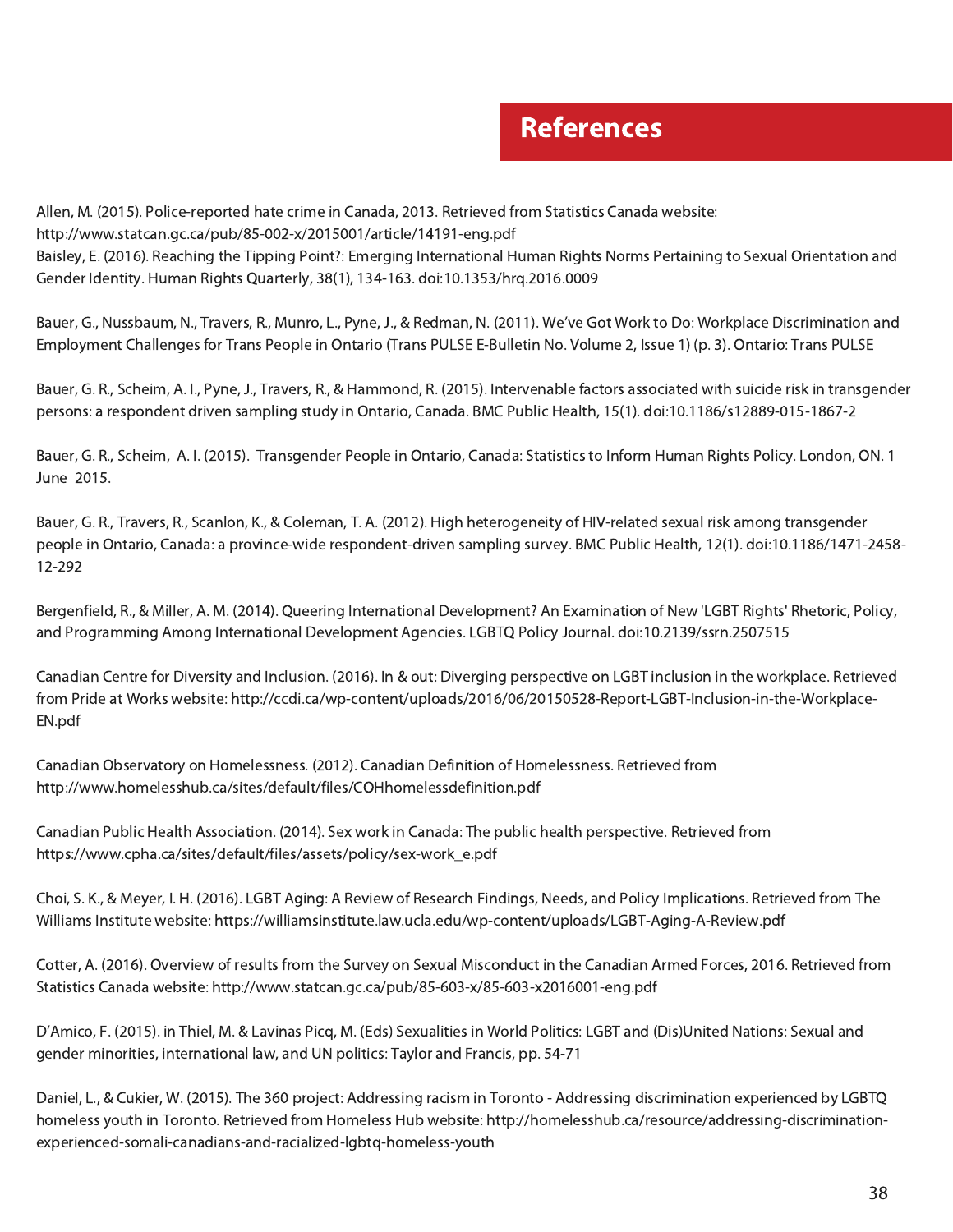## **References**

Deschamps, M. (2016). Canadian Armed Forces progress report addressing inappropriate sexual behaviour. Retrieved from National Defence website: http://www.forces.gc.ca/assets/FORCES\_Internet/docs/en/about-report-pubs-op-honour/op-honourprogress-report-29-aug-2016.pdf

DeVries, B., & Gutman, G. (2016). Unique challenges faced by the LGBT community as they age. Retrieved from Simon Fraser University - LGBT End-of-Life Conversations website: http://www.sfu.ca/lgbteol.html

Egale Canada Human Rights Trust. (2012). "Not Under My Roof": Homeless LGBTQ Youth in Toronto – A Needs and Supportive Housing Demand Analysis (pp. 1–18). Toronto, ON.

Evenson, J. (2009). Youth homelessness in Canada: The road to solutions : a document that outlines solutions to youth homelessness, based on three years of research and consultation with stakeholders across Canada. Retrieved from Homeless Hub website: http://www.homelesshub.ca/sites/default/files/qbvwqaqz.pdf

Fredriksen-Goldsen, K. I., Kim, H., & Barkan, S. E. (2012). Disability Among Lesbian, Gay, and Bisexual Adults: Disparities in Prevalence and Risk. American Journal of Public Health, 102(1), e16-e21. doi:10.2105/ajph.2011.300379

Gaetz, S. A. (2014). Coming of age: Reimagining the response to youth homelessness in Canada(11). Retrieved from Canadian Observatory on Homelessness website: http://homelesshub.ca/sites/default/files/ComingOfAgeHH\_0.pdf

Gaetz, A., Donaldson, J., Ritcher, T., & Gulliver, T. (2013). The state of homelessness in Canada 2013 (4). Retrieved from Wellesley Institute website: http://www.wellesleyinstitute.com/wp-content/uploads/2013/06/SOHC2103.pdf

Hall, S., & Sajnani, R. (2015). Mental health challenges for LGBT asylum seekers in Canada. Retrieved from Rainbow Health Ontario website: http://www.rainbowhealthontario.ca/wp-content/uploads/2015/01/Envisioning-Mental-Health-Sheet.pdf

Jolly, S. (2011) "Why is development work so straight? Heteronormativity in the international development industry". Development in Practice, Vol. 21, No. 1, pp 18- 28.

Kelly, L. (2016). Closing the gender wage gap: Unifor's submission to the gender wage gap strategy steering committee. Retrieved from Unifor website: https://www.unifor.org/sites/default/files/brief-statements/closing\_the\_gender\_en.pdf

Lewis, G. B., & Ng, E. S. (2013). Sexual orientation, work values, pay, and preference for public and nonprofit employment: Evidence from Canadian postsecondary students. Canadian Public Administration, 56(4), 542-564. doi:10.1111/capa.12039

Matarazzo, B. B., Barnes, S. M., Pease, J. L., Russell, L. M., Hanson, J. E., Soberay, K. A., & Gutierrez, P. M. (2014). Suicide Risk among Lesbian, Gay, Bisexual, and Transgender Military Personnel and Veterans: What Does the Literature Tell Us? Suicide and Life-Threatening Behavior, 44(2), 200-217. doi:10.1111/sltb.12073

Medavie Blue Cross (2016). Information handbook for Interim Federal Health Program health-care professionals. Retrieved from Immigration, Refugees and Citizenship Canada website: http://providerifhpen.medavie.bluecross.ca/wpcontent/uploads/sites/5/2016/09/IFHP-Information-Handbook-for-Health-care-Professionals-April-1-2016.pdf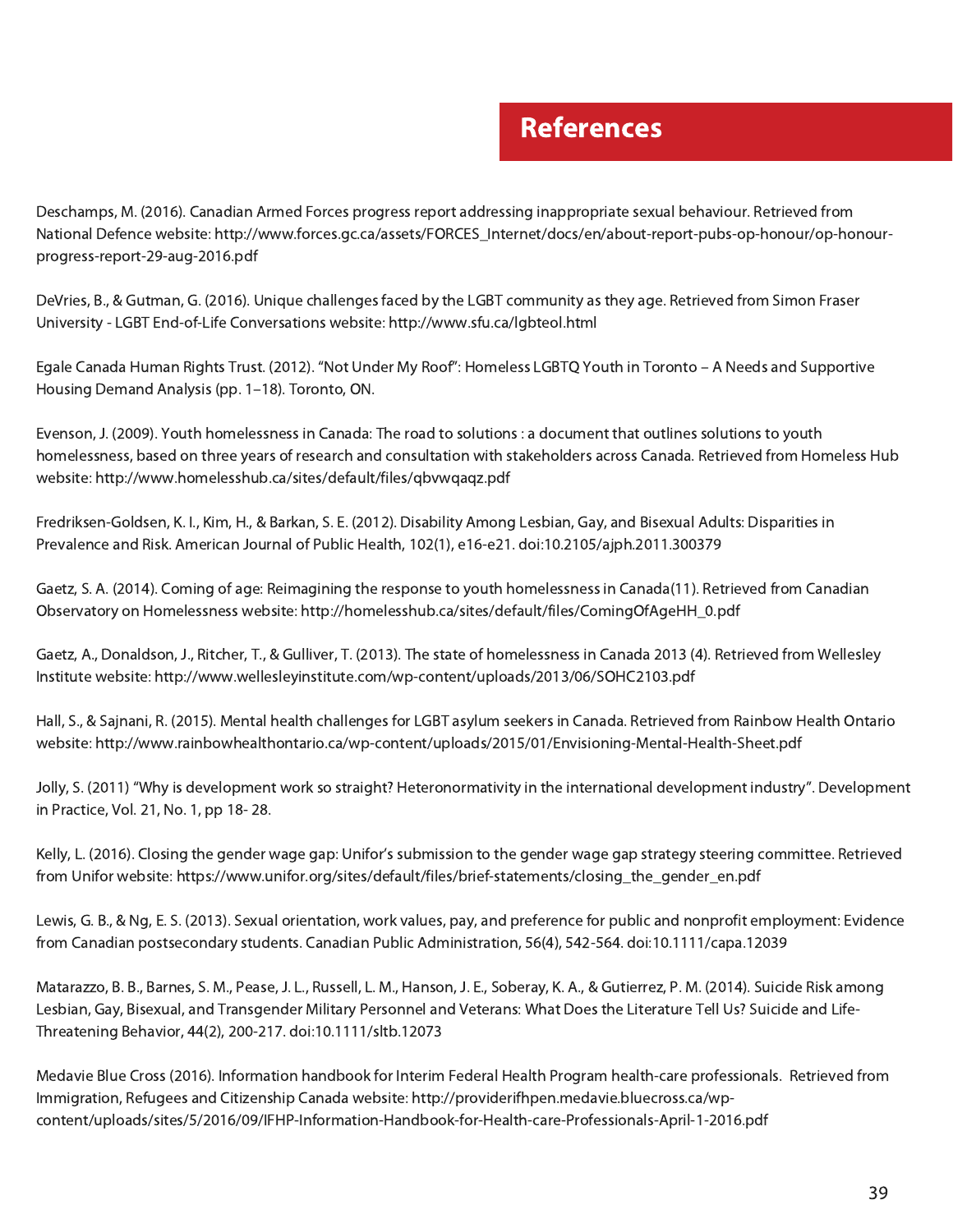### **References**

Mikkonen, J., & Raphael, D. (2010). Social determinants of health: The Canadian facts. Retrieved from York University, School of Health Policy and Management website: http://www.thecanadianfacts.org/the\_canadian\_facts.pdf

Mulé, N. J., & Gates-Gasse, E. (2012). Envisioning LGBT Refugee Rights in Canada: Exploring Asylum Issues. Retrieved from Ontario Council of Agencies Serving Immigrants website: http://www.ocasi.org/downloads/Envisioning\_Exploring\_Asylum\_Issues.pdf

National Gay and Lesbian Task Force, Human Rights Campaign, & University of Southern California's School of Social Work. (2017). Preventing the Tragedy of LGBT Youth Homelessness [Infographic]. Retrieved from http://homelesshub.ca/gallery/preventinglgbt-youth-homelessness

Nixon, L. (2013). The right to (trans) parent: A reproductive justice approach to reproductive rights, fertility, and family-building issues facing transgender people. William & Mary Journal of Women and the Law, 20(1), 73-103. Retrieved from http://scholarship.law.wm.edu/cgi/viewcontent.cgi?article=1370&context=wmjowl

O'Donnell, S., Meyer, I. H., & Schwartz, S. (2011). Increased Risk of Suicide Attempts Among Black and Latino Lesbians, Gay Men, and Bisexuals. American Journal of Public Health, 101(6), 1055-1059. doi:10.2105/ajph.2010.300032

Pousadela, I. M. (2013). From embarrassing objects to subjects of rights: the Argentine LGBT movement and the Equal Marriage and Gender Identity laws. Development in Practice, 23(5-06), 701-720. doi:10.1080/09614524.2013.802291

Rahman, M. (2015). in Thiel, M. & Lavinas Picq, M. (Eds) Sexualities in World Politics: Sexual Diffusions and Conceptual Confusions: Muslim homophobia and Muslim homosexuality in the context of modernity: Taylor and Francis, pp. 92- 103.

SAGE. (2014). Out & visible: The experiences and attitudes of lesbian, gay, bisexual and transgender older adults, ages 45-75. Retrieved from SAGE USA website: http://www.sageusa.org/resources/outandvisible.cfm

Scheim, A., Jackson, R., James, L., Sharp Dopler, T., Pyne, J., & R. Bauer, G. (2013). Barriers to well-being for Aboriginal gender-diverse people: results from the Trans PULSE Project in Ontario, Canada. Ethnicity and Inequalities in Health and Social Care, 6(4), 108-120. doi:10.1108/eihsc-08-2013-0010

StatsCan. (2015) "Same-Sex Couples And Sexual Orientation... By The Numbers". Statcan.gc.ca., 2015. Web. 6 June 2017.

Sutter, M., & Perrin, P. B. (2016). Discrimination, mental health, and suicidal ideation among LGBTQ people of color. Journal of Counseling Psychology, 63(1), 98-105. doi:10.1037/cou0000126

Taylor, C., & Peter, T. (2011). Every class in every school: the first national climate survey on homophobia, biphobia, and transphobia in Canadian schools. Final report. Toronto, Ontario: Egale Canada Human Rights Trust.

Travers, R., Bauer, G., Pyne, J., Bradley, K., Gale, L., & Papadimitriou, M. (2013). Impacts of strong parental support for trans youth. Retrieved from Trans PULSE Project website: http://transpulseproject.ca/wp-content/uploads/2012/10/Impacts-of-Strong-Parental-Support-for-Trans-Youth-vFINAL.pdf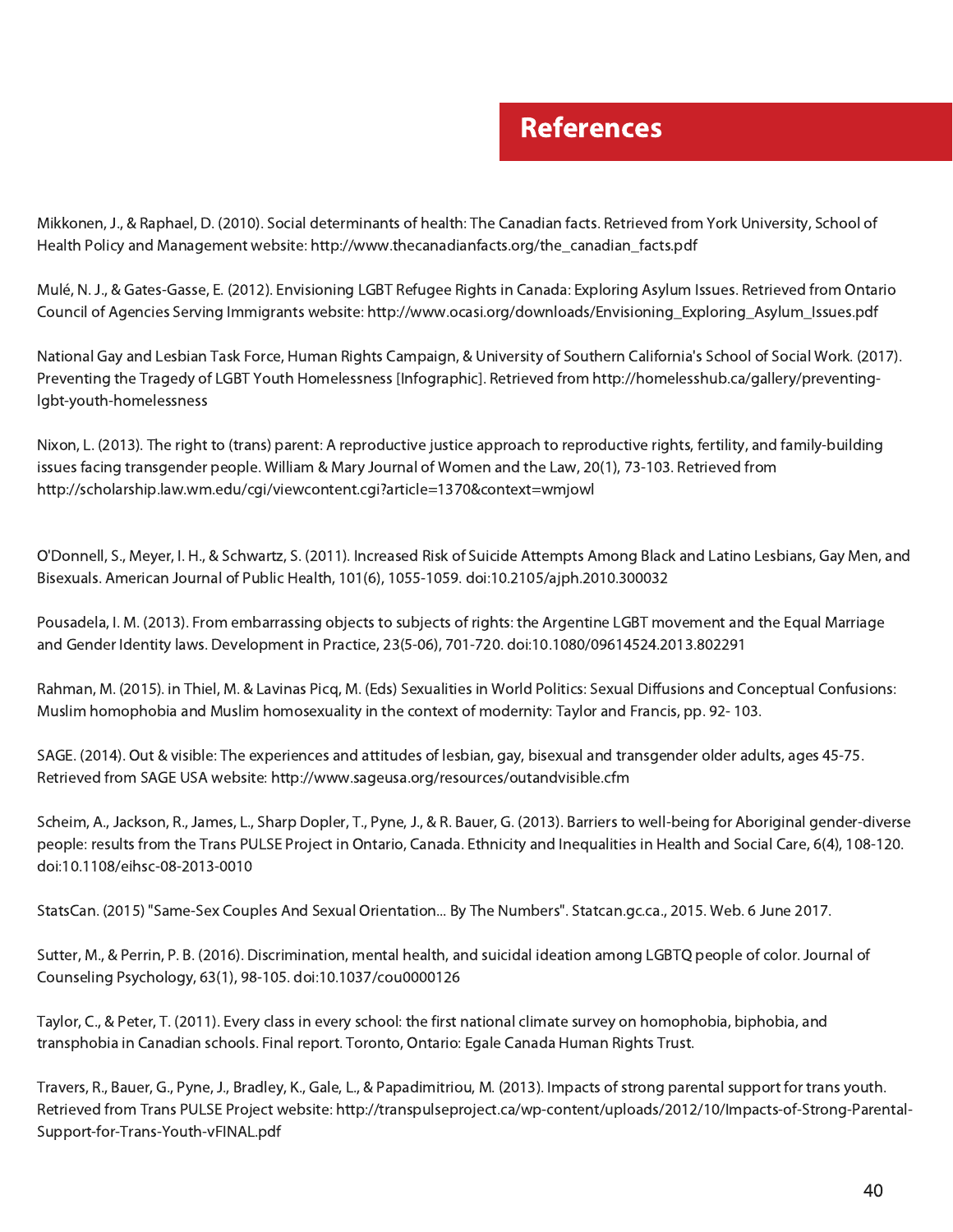## **References**

United Native Nations Society. (2001). Aboriginal Homelessness in British Columbia. Retrieved from Centre for Urban and Community Studies at University of Toronto website: http://www.urbancenter.utoronto.ca/pdfs/elibrary/UNNS\_Aboriginal\_Homelessn.pdf

United Nations Development Programme. (2016). Human development report 2015: Work for human development. Retrieved from United Nations website: http://hdr.undp.org/sites/default/files/2015\_human\_development\_report.pdf

UN Human Rights Office of the High Commissioner. (2016). Independent Expert on Sexual Orientation and Gender Identity. Retrieved from United Nations website: http://www.ohchr.org/EN/Issues/SexualOrientationGender/Pages/Index.aspx

UN Human Rights Office of the High Commissioner. (2012). Born free and equal: Sexual orientation and gender identity in international human rights law. Retrieved from United Nations website: http://www.ohchr.org/Documents/Publications/BornFreeAndEqualLowRes.pdf

Wathen, C. N., MacGregor, J. C. D., MacQuarrie, B. J. with the Canadian Labour Congress. (2014). Can Work be Safe, When Home Isn't? Initial Findings of a Pan-Canadian Survey on Domestic Violence and the Workplace. London, ON: Centre for Research & Education on Violence Against Women and Children. Retrieved from: http://canadianlabour.ca/sites/default/files/media/dvwork\_survey\_report\_2014\_enr.pdf

Ylioja, T., & Craig, S. L. (2014). Exclusionary health policy: Responding to the risk of poor health among sexual minority youth in canada. Social Work in Public Health, 29(1), 81-86.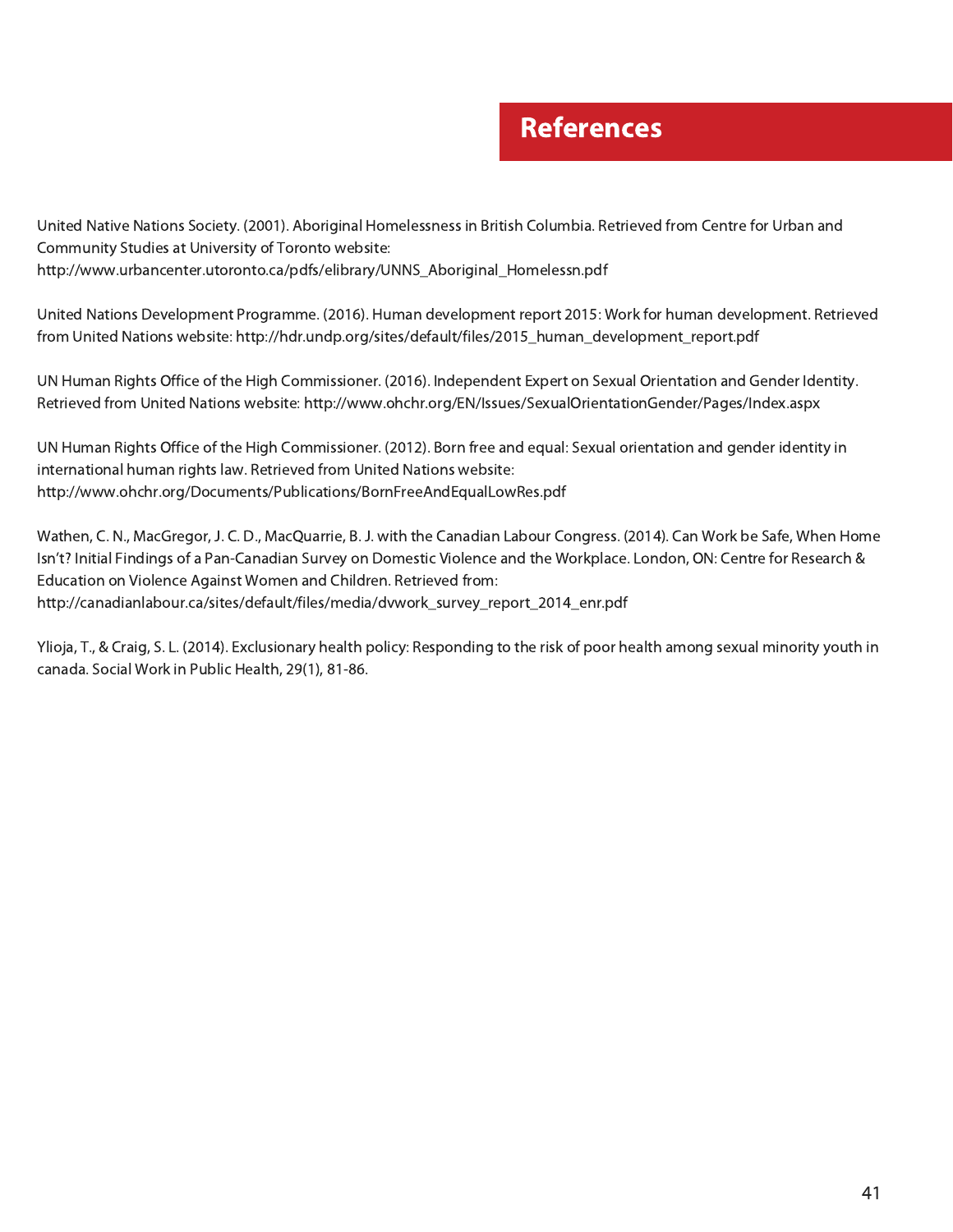## Glossary of Terms

The following terms recognize that gender is a self-identification that does not necessarily correspond to sex assigned at birth; physical appearance and genitalia are not the only determinants of gender. It also recognizes that there are many ways to experience and express gender and is intended to include the diverse range of gender identities.

#### Sex Definitions

Intersex (adj): Refers to a person whose chromosomal, hormonal or anatomical sex characteristics fall outside the conventional classifications of male or female. The designation of "intersex" can be experienced as stigmatizing given the history of medical practitioners imposing it as a diagnosis requiring correction, often through non-consensual surgical or pharmaceutical intervention on infants, children and young adults (some people may not be identified as "intersex" until puberty or even later in life).

#### Attraction Definitions

Bisexual (adj): A person who experiences attraction to both men and women. Some bisexual people use this term to express attraction to both their own sex and/or gender, as well as to people of a different sex and/or gender.

Gay (adj): A person who experiences attraction to people of the same sex and/or gender—gay can include both male-identified individuals and female-identified individuals, or refer to male-identified individuals only.

Heterosexual: A person who experiences attraction to people of a different sex and/or gender. Also referred to as "straight".

Lesbian (adj or n): A female-identified person who experiences attraction to people of the same sex and/or gender.

Pansexual (adj): A person who experiences attraction to people of diverse sexes and/or genders. The term pansexual reflects a desire to recognize the potential for attraction to sexes and/or genders that exist across a spectrum and to challenge the sex/gender binary.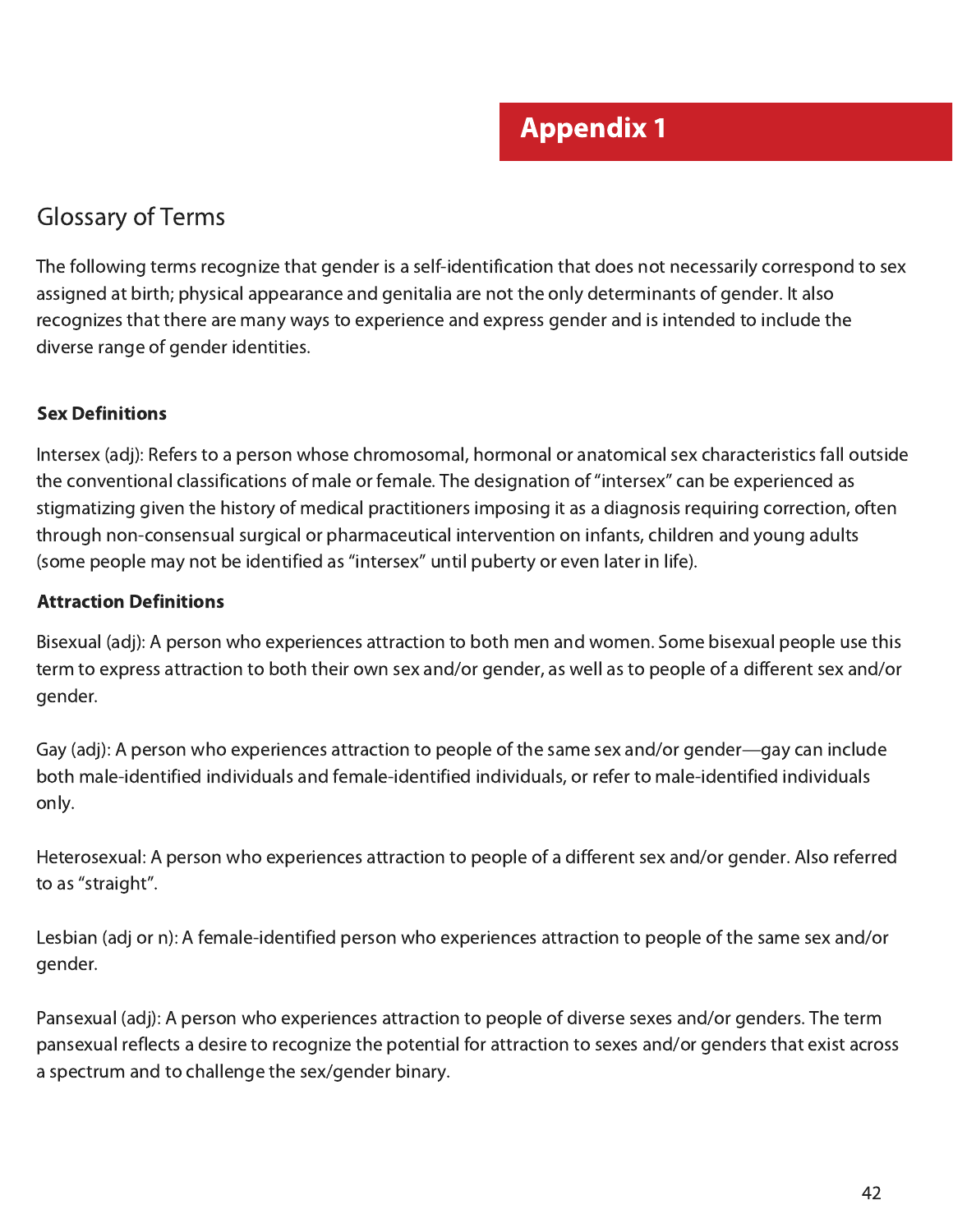#### Glossary of Terms cont'd

#### Gender Identity Definitions

Cisgender (adj): A person whose gender identity corresponds with the sex assigned to them at birth (e.g., a cisgender man is someone who identifies as a man and who was assigned male sex at birth).

Gender Diverse (adj): An umbrella term for gender identities and/or gender expressions that differ from cultural or societal expectations based on assigned sex.

Transgender (adj): A person who does not identify either fully or in part with the gender associated with the sex assigned to them at birth—often used as an umbrella term to represent a wide range of gender identities and expressions.

Trans (adj): Often used as an umbrella term to encompass a variety of gender-diverse identities, including transgender, transsexual and genderqueer. Some people may identify with these or other specific terms, but not with the term trans. Similarly, some people may identify as trans, but not with other terms under the trans umbrella.

#### Definitions related to both gender identity and attraction

Queer (adj): A term used by some in LGBTQ communities, particularly youth, as a symbol of pride and affirmation of diversity. This term makes space for the expression of a variety of identities outside of rigid categories associated with sex, gender or attraction. It can be used by a community to encompass a broad spectrum of identities related to sex, gender or attraction (as with the acronym LGBTQ), or by an individual to reflect the interrelatedness of these aspects of their identity. Queer was historically a derogatory term for difference, used in particular to insult homosexuality and LGBTQ people. Although sometimes still used as a slur, the term has been reclaimed by some members of LGBTQ communities.

Two Spirit (or 2-spirit) (adj): An English umbrella term that reflects the many words used in different Indigenous languages to affirm the interrelatedness of multiple aspects of identity—including gender, sexuality, community, culture and spirituality. Prior to the imposition of the sex/gender binary by European colonizers, some Indigenous cultures recognized Two Spirit people as respected members of their communities. Two Spirit people were often accorded special status based upon their unique abilities to understand and move between masculine and feminine perspectives, acting as visionaries, healers and medicine people. Some Indigenous people identify as Two Spirit rather than, or in addition to, identifying as lesbian, gay, bisexual, trans or queer.